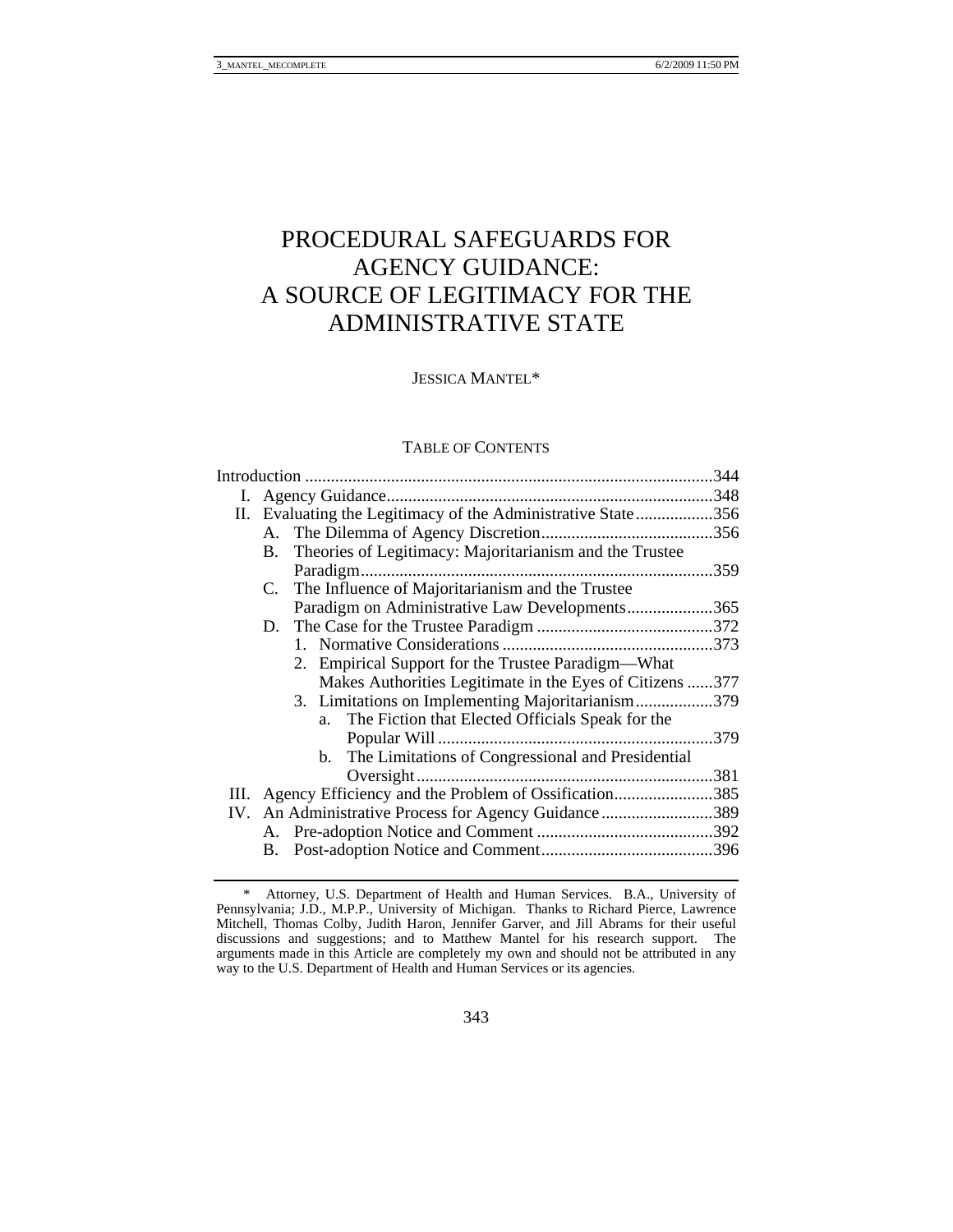#### **INTRODUCTION**

Imagine that you are the owner of a small business operating private charter flights. The Federal Aviation Administration (FAA) regulates your conduct, not only through its regulations, but also through guidance documents that interpret, clarify, or explain the statutes and regulations applicable to your business. Because the procedural protections under the Fifth Amendment's Due Process Clause<sup>1</sup> and the Administrative Procedure Act  $(APA)^2$  do not apply to agencies' interpretive guidance,<sup>3</sup> the FAA has no constitutional or statutory obligation to allow you to participate in the development of its guidance. Consequently, prior to the FAA's reliance on its guidance in an enforcement action against you, you have no right to challenge the FAA's interpretive guidance. Nor must the FAA share with you the data, studies, or other information it considered in developing its guidance; respond to any comments you or others raise concerning the guidance; or offer a supporting statement setting forth the basis for its guidance policies. If the FAA issues interpretive guidance stating that your current business practices fail to comply with applicable legal standards, you could elect to disobey the FAA's guidance and challenge its policies during any enforcement proceeding against you. However, doing so may result in the FAA temporarily seizing your aircraft or suspending your FAA certification pending the outcome of the proceeding.<sup>4</sup> Moreover, the likelihood of persuading an agency hearing officer or a court that your actions comply with the applicable legal standards appears slim, as both will accord the FAA's interpretive guidance a high degree of deference.<sup>5</sup> You therefore decide to comply with the FAA's guidance rather than endure the expense of—and potentially suffer the FAA's ill will from disobeying the guidance.

As this hypothetical illustrates, agencies' guidance (also called "nonlegislative rules") can have a profound impact on individuals'

 <sup>1.</sup> U.S. CONST. amend. V.

 <sup>2. 5</sup> U.S.C. §§ 500–596 (2006).

<sup>3</sup>*. See infra* notes 17 and 28 and accompanying text (providing a brief overview of Supreme Court cases that establish and develop the distinctions between those administrative actions that are subject to procedural due process protections and those that are not, and noting that there is no requirement that agencies go through the notice-andcomment process for interpretive rules).

 <sup>4. 14</sup> C.F.R. §§ 13.17(a), 13.20 (2008).

<sup>5</sup>*. See infra* note 38 (explaining the different levels of deference that courts give to various types of administrative actions).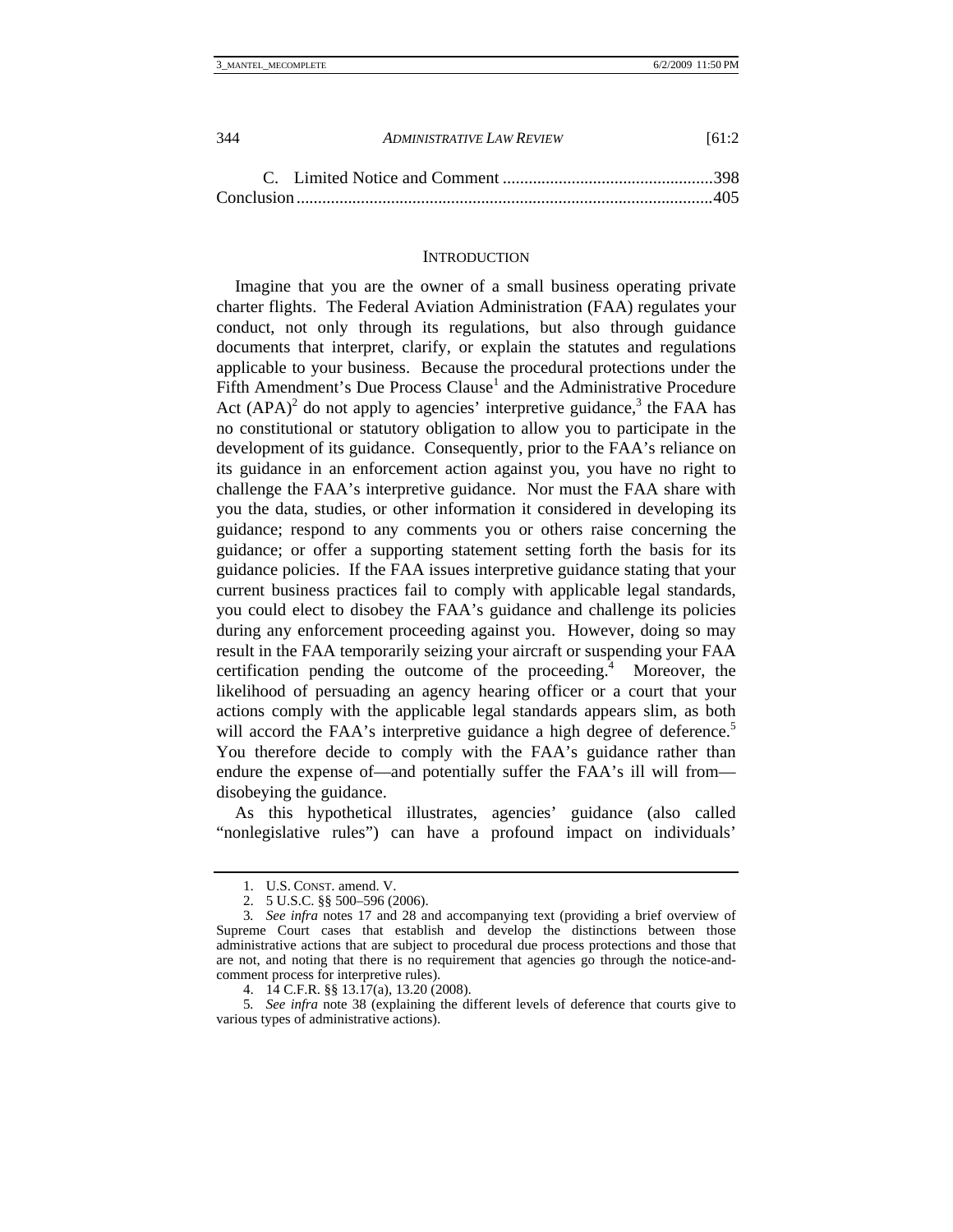behavior. Agency guidance thus can have similar effect to an enforcement action or regulation—imposing norms on regulated entities or the beneficiaries of regulatory programs. Moreover, the individual interests subject to agency guidance frequently are no less important than those interests regulated through administrative enforcement actions and regulations. Yet those whose interests are the subject of an administrative enforcement action or regulation generally are entitled to various procedural protections under the Due Process Clause and the APA,<sup>6</sup> while those whose same interests are impacted by agency guidance often receive no procedural protections whatsoever. The impression of the modern administrative state informally adopting important policies through a decisionmaking process lacking adequate procedural protections has troubled many legal scholars and public officials.

Whether agencies should be constrained by procedural requirements when issuing guidance (and if so, which procedural safeguards) has inspired vigorous debate.<sup>7</sup> Thus far, this debate primarily has focused on practical policy considerations. For example, those favoring some form of process to discipline agencies' promulgation of guidance argue that public input would promote more accurate and rational agency guidance policies.<sup>8</sup>

 <sup>6.</sup> For a discussion of the procedural rights granted to individuals subject to an administrative hearing, see *infra* notes 18–20 and accompanying text. For a discussion of the procedural requirements imposed on agencies when issuing regulations, see *infra* notes 25–27 and accompanying text.

<sup>7</sup>*. See, e.g.*, Robert A. Anthony, *Interpretive Rules, Policy Statements, Guidances, Manuals, and the Like—Should Federal Agencies Use Them to Bind the Public?*, 41 DUKE L.J. 1311, 1372–80 (1992) (advocating that agencies use notice-and-comment rulemaking for policies intended to establish mandatory standards or binding obligations); Michael Asimow, *Nonlegislative Rulemaking and Regulatory Reform*, 1985 DUKE L.J. 381, 421–22 (advocating that agencies allow postadoption public participation for nonlegislative rulemaking); Stephen M. Johnson, *Good Guidance, Good Grief!*, 72 MO. L. REV. 695, 697 (2007) (arguing that Congress should amend the APA to require agencies to provide opportunities for timely and meaningful public participation prior to publication of agency guidance to the extent practicable, necessary, and in the public interest, with the judicial deference afforded an agency's guidance tied to the procedures used in adopting the guidance); Nina A. Mendelson, *Regulatory Beneficiaries and Informal Agency Policymaking*, 92 CORNELL L. REV. 397, 438–52 (2007) (advocating for one or more of the following process rights for agency guidance: granting citizens the right to petition the agency to repeal or revise the guidance, implementing notice-and-comment rulemaking for guidance that establishes "important" policy decisions, allowing courts to treat agency guidance as precedent, permitting public comments on draft guidance, and expanding citizen suits or other private enforcement suits to obtain judicial review of agency guidance); Paul R. Noe & John D. Graham, *Due Process and Management for Guidance Documents: Good Governance Long Overdue*, 25 YALE J. ON REG. 103, 103–04 (2008) (arguing in support of extending the Office of Management and Budget regulatory review process to significant agency guidance); *cf.* Peter L. Strauss, *The Rulemaking Continuum*, 41 DUKE L.J. 1463, 1488–89 (1992) (arguing against notice-and-comment rulemaking for nonlegislative rules).

<sup>8</sup>*. See infra* Part IV.A.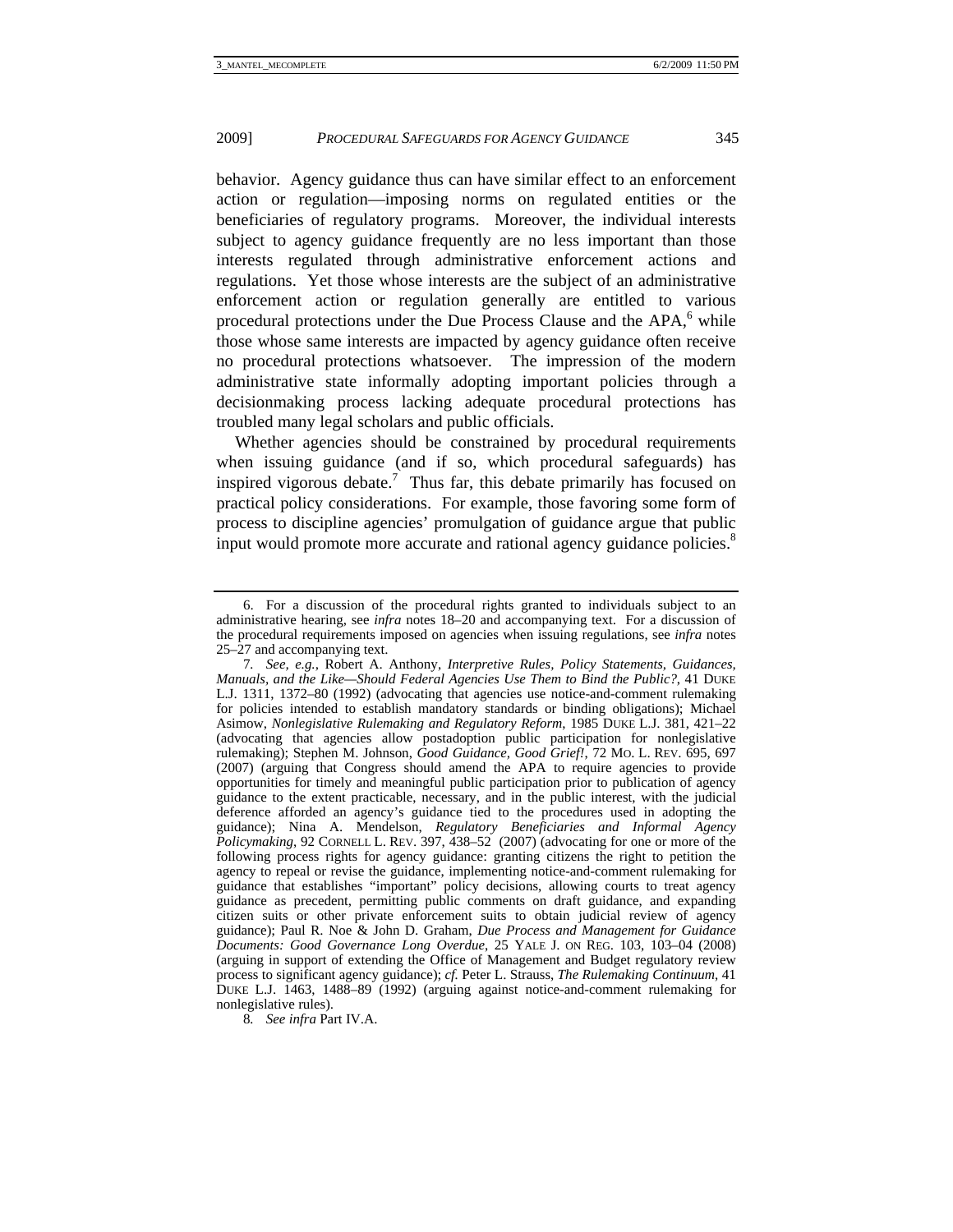Those wary of doing so express concern over whether such procedural requirements will deter agencies from issuing guidance or hinder their flexibility to respond quickly to changing circumstances.<sup>9</sup> Largely unacknowledged, however, is the administrative processes' fundamental role in furthering the legitimacy of the administrative state<sup>10</sup> and, ultimately, ensuring the success of our implied "social contract."<sup>11</sup>

The success of our social contract depends first on those entrusted with governmental powers exercising their discretion for the benefit of "we the people," and second on citizens' acceptance of and obedience to the state's rules for organizing societal functioning and its allocation of public resources. Process plays a fundamental role in reinforcing both obligations. In shaping agencies' decisionmaking, procedures promote the legitimacy of administrative policies and protect against violations of the public trust by agency officials. Social psychology also has shown that fair procedures that reinforce the legitimacy of the administrative state strengthen individuals' normative commitment to obey the law.<sup>12</sup> For these reasons, the wholesale absence of process requirements for agencies' nonlegislative rulemaking cannot stand. Agency guidance documents, carrying as they do the imprimatur of the state, must be legitimated through

<sup>9</sup>*. See infra* Part IV.A.

 <sup>10.</sup> At best, most scholars make passing reference to the possibility that procedural requirements governing agencies' issuance of guidance will enhance the legitimacy of agency guidance. *See, e.g.*, Michael Asimow, *Public Participation in the Adoption of Interpretive Rules and Policy Statements*, 75 MICH. L. REV. 520, 529 (1977) (commenting that greater public involvement in the nonlegislative rulemaking process "enhances the acceptability of the rules"); *id.* at 574 ("[T]he public may be more likely to accept and less likely to sabotage a rule if it has been allowed to participate in its formulation."); Johnson, *supra* note 7, at 702–03 ("Public participation is vital to the development of an agency's policies because . . . it instills a sense of legitimacy in the public regarding the agency's decisions." (internal citation omitted)); Ronald M. Levin, *Nonlegislative Rules and the Administrative Open Mind*, 41 DUKE L.J. 1497, 1505 (1992) ("[A]n agency's willingness to listen and respond to parties' arguments [concerning the agency's nonlegislative rules] should bolster the legitimacy of its ultimate stances.").

 <sup>11.</sup> The theory of the social contract starts with the assumption that individuals desire the freedom to pursue their vision of the good life. A natural state in which individuals possess unlimited freedoms would include the freedom to harm those who threaten your pursuit of self-fulfillment, with the corresponding threat that others will do the same to you. Consequently, this state of nature—where individuals, bound only by their conscience, inevitably trespass on each other's rights—is one of tremendous insecurity. In the long run, individuals may best pursue their vision of the good life through cooperation, even with the compromises inherent in such cooperation. A paramount function of the state then is to secure these conditions of cooperation. *See generally* Cynthia R. Farina, *Conceiving Due Process*, 3 YALE J.L. & FEMINISM 189 (1991).

<sup>12</sup>*. See* TOM R. TYLER, WHY PEOPLE OBEY THE LAW 38 (2006). Tyler's theories draw on the results of interviews with a random sample of citizens of Chicago in 1984 and 1985. The interviews inquired into citizens' experiences, attitudes, and behavior, including their interactions with legal authorities such as the police and the courts. *Id.* at 8. The Chicago study's results showed a strong positive relationship between people's views of the legitimacy of legal authorities and the frequency of their compliance with the law. *Id.* at 64.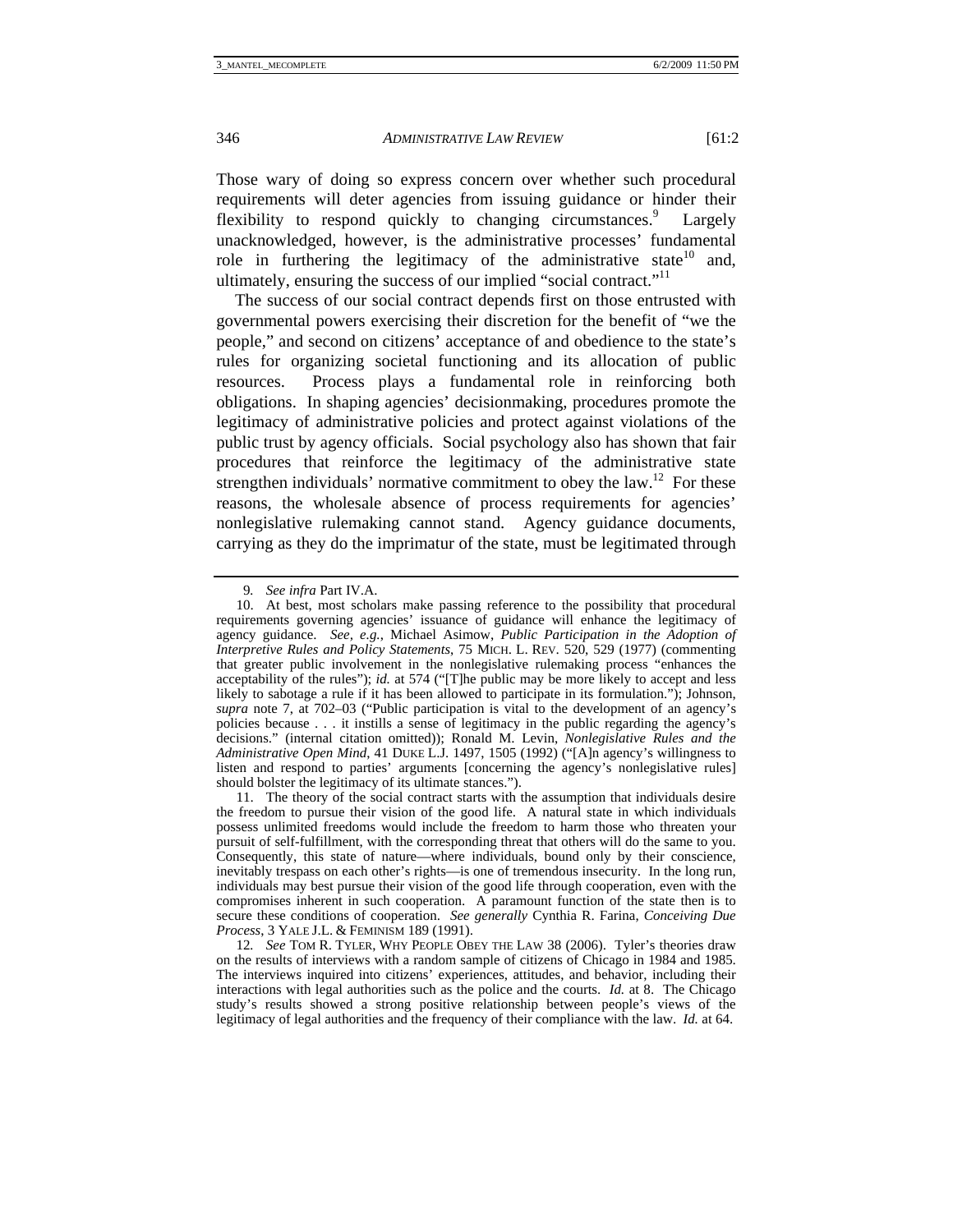a process that comports with our ideas of fair government.

Part I provides a brief overview of existing procedural requirements that govern agencies' development, implementation, and enforcement of regulatory policies. Part I also discusses agency guidance and its role in ensuring the successful functioning of the administrative state.

Part II discusses competing visions of democratic legitimacy that guide the evaluation and design of administrative procedures. The first, majoritarianism, bases legitimacy on the extent to which government officials' policy decisions express the popular will. Supporters of majoritarianism also assert that political accountability through the electoral process is a necessary condition for ensuring that government officials honor majority preferences.13 The second, what I call the "trustee paradigm," finds legitimacy in government processes that are deliberative and justify policy choices with reference to the common good.<sup>14</sup> This view of legitimacy conceives of democratic government as a trust between the people and those vested with the power to govern. The trustee paradigm requires agencies to act as stewards of the people and to exercise their powers consistent with existing laws, exercising care and loyalty toward the public interest.

Part II concludes that the trustee paradigm, as compared to majoritarianism, rests on stronger normative justifications and accords more closely with empirical research on individuals' judgments on the legitimacy of authorities. In equating the majority will with the public interest, majoritarianism fails to acknowledge the potential for fallacies in citizens' reasoning and the importance of moral values such as justice, fairness, equality, individual liberty, and concern for future generations. Sociological research also suggests that individuals' assessments of the legitimacy of government authorities' decisions are based on factors reflected in the trustee paradigm and not on whether government policies mirror majority preferences. In addition, questions regarding whether our political system can achieve true majoritarianism suggest that the

<sup>13</sup>*. See* Nina A. Mendelson, *Agency Burrowing: Entrenching Policies and Personnel Before a New President Arrives*, 78 N.Y.U. L. REV. 557, 578 (2003) ("[U]nder a more pluralistic conception of democracy, an institution, such as Congress or an agency, might be characterized as democratic to the extent its policy decisions can be seen as expressions of the popular will."); Mark Seidenfeld, *A Civic Republican Justification for the Bureaucratic State*, 105 HARV. L. REV. 1511, 1533 (1992) (characterizing pluralism theories as "defin[ing] the public interest as an aggregation of private values").

<sup>14</sup>*. See* Mendelson, *supra* note 13, at 579 ("On this more republican view, . . . an institution like Congress might be perceived as democratically legitimate to the extent its process is deliberative and proposed decisions are justified with publicly articulated reasons."); Seidenfeld, *supra* note 13, at 1514 (describing the civic republican theory as viewing the Constitution "as an attempt to ensure that government decisions are a product of deliberation that respects and reflects the values of all members of society").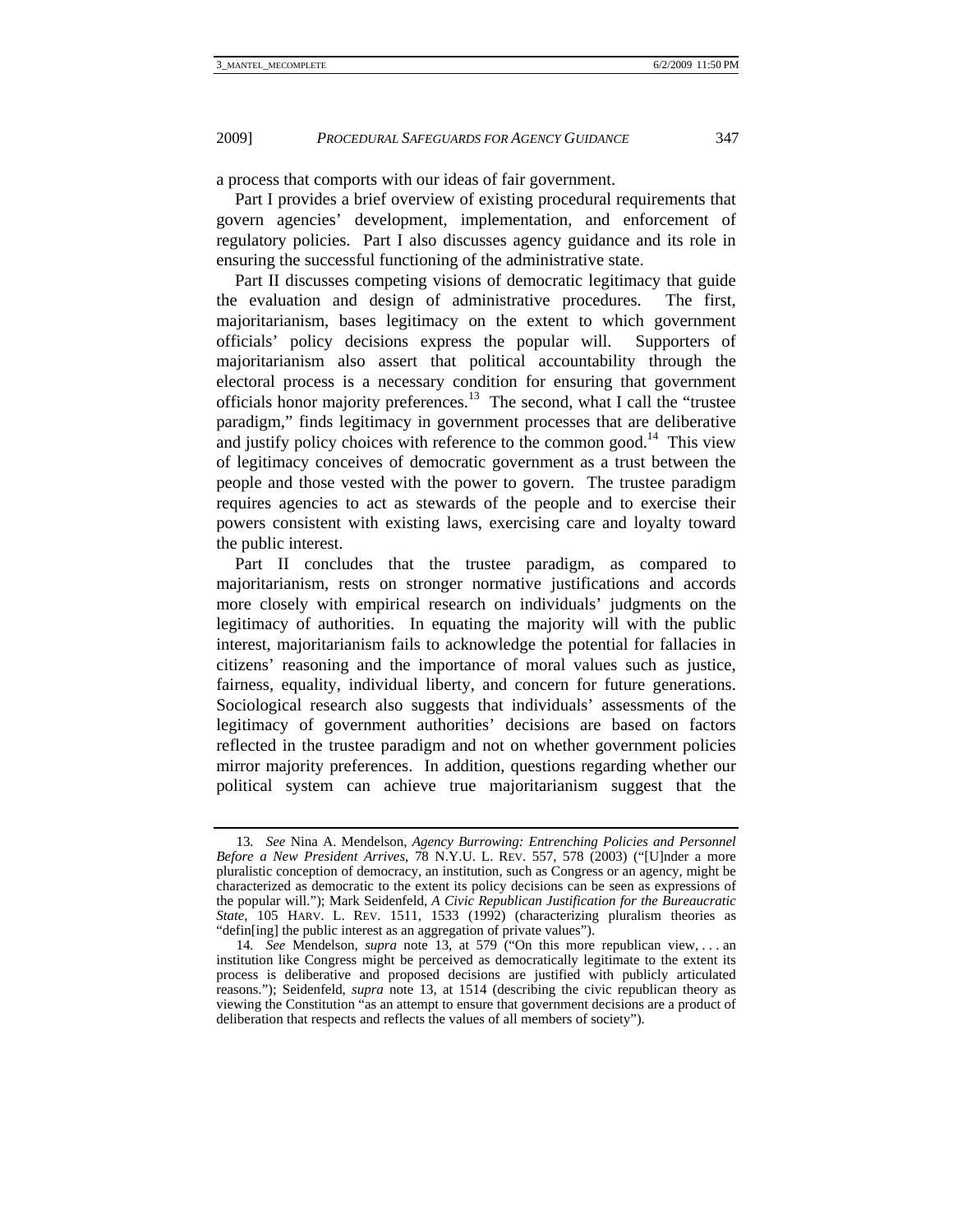majoritarian conception of legitimacy is not a feasible one. Procedural requirements therefore should shape agency decisionmaking to accord with the image of legitimacy reflected in the trustee paradigm.

Part III illustrates that ensuring that our government meets the public's needs depends on not only promoting the legitimacy of the administrative state, but also preserving the administrative state's ability to effectively exercise its powers. Process, no matter how fair, cannot be tolerated when it becomes so cumbersome as to hinder efficient governance. The success of our social contract, therefore, depends on reaching a delicate balance between administrative processes that advance the legitimacy of the regulatory state while preserving its effectiveness.

Finally, Part IV applies this conceptual framework to agencies' nonlegislative rulemaking and argues that although the procedural reforms for agency guidance that dominate the academic literature would enhance the legitimacy of the administrative state, they impose too great a cost on government efficiency. This Article proposes an alternative administrative process that supplies democratic legitimization to agency guidance consistent with the trustee paradigm without causing undue harm to administrative efficiency. Specifically, agencies should be required to offer the public an opportunity to comment on guidance prior to its adoption or, when there is a compelling need for timely final guidance, after its adoption. Agencies also should provide a concise statement of the legal and policy rationale for a nonlegislative rule when issued in final form but need not specifically respond to public comments.

#### I. AGENCY GUIDANCE

Agencies employ various means for establishing and implementing federal regulatory policy, including administrative adjudications, informal rulemaking, and guidance documents. Administrative procedures derived from the Constitution's Due Process Clause, the APA, and other statutes and regulations<sup>15</sup> generally control the manner in which agencies make decisions in each of these settings but for one—guidance documents.

The Supreme Court has long held that the protections of procedural due process under the Fifth and Fourteenth Amendments of the

 <sup>15.</sup> A statute may set forth additional or alternative administrative procedures applicable to specific agencies or programs. *See* 5 U.S.C. § 559 (2006) (providing that the APA does not "limit or repeal additional requirements imposed by statute or otherwise recognized by law"). In addition, agencies often grant process rights applicable to administrative adjudications through regulation. *See, e.g.*, 14 C.F.R. §§ 13.1-401 (2008) (setting forth the administrative procedures applicable to investigative and enforcement actions instigated by the FAA); 42 C.F.R. §§ 422.641–.698 (2007) (setting forth administrative procedures applicable to reconsiderations and appeals of Medicare contract determinations under the Medicare Advantage program).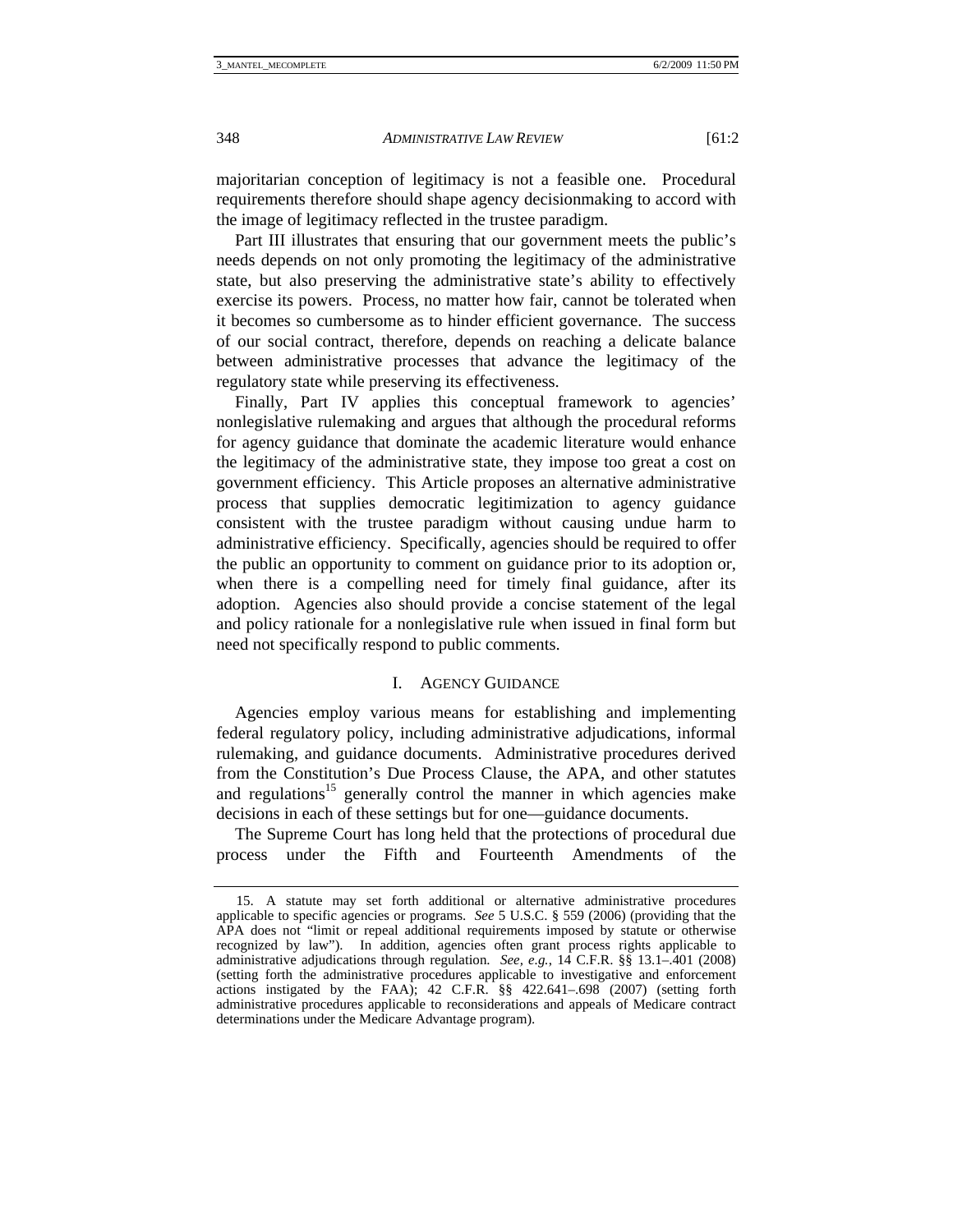U.S. Constitution<sup>16</sup> apply only to individuals whose interests are the subject of an administrative adjudication.<sup>17</sup> In addition, the APA sets forth specific procedural requirements governing administrative adjudications required by statute to be made "on the record," including notice of the proposed action and the grounds asserted, the right to submit evidence and receive notice of opposing evidence, an opportunity to present arguments against the agency's proposed action, and a prohibition against ex parte communications by the individual presiding over the matter.<sup>18</sup> The presiding individual also must include in the record a statement of his or her findings of fact and law, and the rationale in support of the decision.<sup>19</sup> Finally, the APA authorizes courts to review the agency's adjudicatory decision to determine whether it is supported by "substantial evidence."<sup>20</sup> Although the APA exempts from its protections administrative adjudications not required by statute to be made on the record, the statute or regulations governing specific regulatory programs often grant individuals various process rights.<sup>21</sup>

 Procedural due process applies only when the state seeks to deprive an individual of "life, liberty, or property." The Court has held that the individual possesses a property interest protected by procedural due process only if state law or administrative rules contain substantive standards that constrain the discretion of the government official, thereby creating a "legitimate claim of entitlement." Bd. of Regents of State Colls. v. Roth, 408 U.S. 564, 577–78 (1972). Similarly, the Court's current procedural due process jurisprudence recognizes only those liberty interests created by statute or regulation unless clearly found within the four corners of the Constitution. *See, e.g*., Sandin v. Conner, 515 U.S. 472, 485–86 (1995) (holding that in the prison context, the states create a liberty interest protected by the Due Process Clause only when the interest created under state law also presents a "type of atypical, significant deprivation" that is a "dramatic departure from the basic conditions" of an inmate's confinement); Meachum v. Fano, 427 U.S. 215, 228–29 (1976) (holding that state prisoners have no cognizable liberty interest entitled to procedural due process protection in connection with their transfer from one state prison to another because under state law the transfers were subject to the discretion of prison officials).

20. *Id.* § 706(2)(E).

 <sup>16.</sup> U.S. CONST. amend. V ("No person shall be . . . deprived of life, liberty, or property, without due process of law."); U.S. CONST. amend. XIV, § 1 ("No State shall . . . deprive any person of life, liberty, or property, without due process of law.").

 <sup>17.</sup> In *Londoner v. City and County of Denver*, 210 U.S. 373 (1908), the Court held that a tax assessment against an individual landowner without prior notice and hearing violated procedural due process. In contrast, in *Bi-Metallic Investment Co. v. State Board of Equalization*, 239 U.S. 441 (1915), the Court held that procedural due process did not require prior notice and a hearing when a tax increase applied across-the-board to all city landowners. In distinguishing the two cases, the *Bi-Metallic* opinion explained that "[w]here a rule of conduct applies to more than a few people it is impracticable that every one should have a direct voice in its adoption," and that the interests of affected parties may be protected only through the exercise of "their power . . . over those who make the rule." *Bi*-*Metallic*, 239 U.S. at 445. While *Londoner* and *Bi-Metallic* are not necessarily binding precedent today, the distinction they articulate between rulemaking and adjudication has been carried forward into modern due process jurisprudence.

 <sup>18. 5</sup> U.S.C. §§ 554, 556, 557(c), 557(d) (2006).

 <sup>19.</sup> *Id.* § 557(c)(3).

<sup>21</sup>*. See supra* note 15.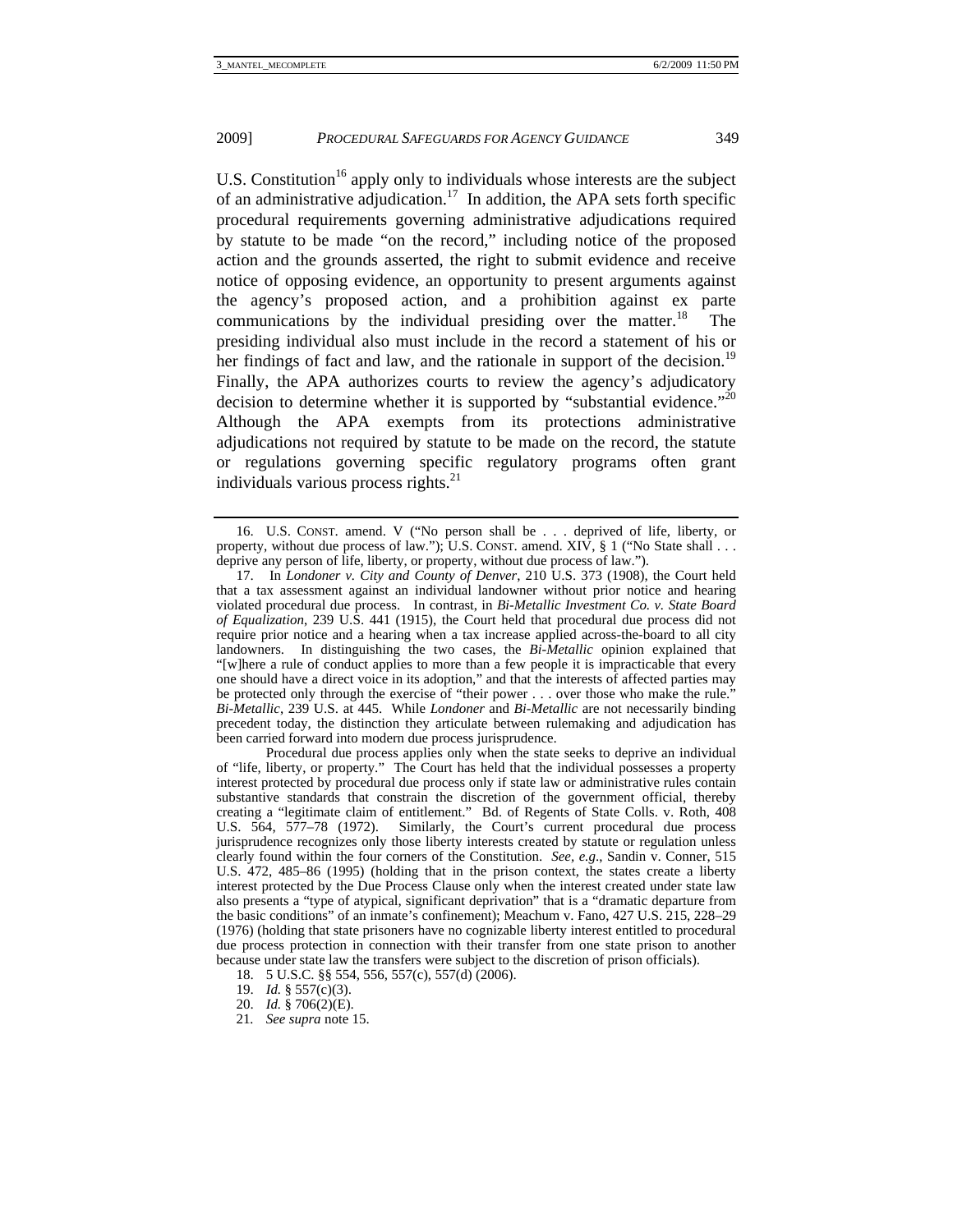Although those whose interests are the subject of administrative rulemaking have no right to procedural due process under the Constitution, Congress partially filled this void by imposing various procedural requirements on certain forms of administrative rulemaking. Administrative rulemaking involves the creation and application of rules that affect an entire class of individuals.<sup>22</sup> The APA requires agencies to engage in a public notice-and-comment process when issuing generally applicable rules that are substantive—or legislative rules.<sup>23</sup> Legislative rules implement a statute by creating new laws, rights, duties, or all three.<sup>24</sup> The notice-and-comment process consists of three steps. First, the agency issues a notice of proposed rulemaking that either sets forth the terms or substance of the rule under consideration or describes the subjects and issues involved.<sup>25</sup> Second, the agency solicits, receives, and reviews public comments on the proposed rule.<sup>26</sup> Third, the agency issues the final rule, which must include a statement of basis and purpose that adequately articulates the legal authority and policy reasons for the agency's rule.<sup>27</sup>

A wide range of agency rulemaking, however, is exempt from the APA's notice-and-comment requirements.<sup>28</sup> These exempt rules, known as nonlegislative rules, include policy statements and interpretative rules that clarify or explain existing laws, or advise the public and agency personnel as to an agency's construction of the statute and the rules it administers. In addition, nonlegislative rules indicate how the agency intends to implement

 <sup>22.</sup> In contrast, administrative adjudications involve the creation and application of the law in the course of resolving individual cases. *See* Ernest Gellhorn & Glen O. Robinson, *Rulemaking "Due Process": An Inconclusive Dialogue*, 48 U. CHI. L. REV. 201, 201 (1981).

 <sup>23.</sup> If the governing statute requires an agency to make determinations "on the record after opportunity for an agency hearing," then the agency must promulgate its rules through a trial-type or adversarial process known as "formal rulemaking." 5 U.S.C. § 554. Formal rulemaking is governed by §§ 554, 556, and 557 of the APA. *Id.* §§ 554, 556, 557. Agencies rarely engage in formal rulemaking.

<sup>24</sup>*. See, e.g.*, Chao v. Rothermel, 327 F.3d 223, 227 (3d Cir. 2003); Hemp Indus. Ass'n v. Drug Enforcement Admin., 333 F.3d 1082, 1087 (9th Cir. 2003); N.Y. State Elec. & Gas Corp. v. Saranac Power Partners, L.P., 267 F.3d 128, 131 (2d Cir. 2001).

 <sup>25. 5</sup> U.S.C. § 553(b).

 <sup>26.</sup> *Id.* § 553(c).

<sup>27</sup>*. See id.* (describing the notice-and-comment procedures and agency duties for rulemaking). Legislative rules, when properly promulgated through notice-and-comment rulemaking, have the force and effect of law, meaning they are binding on all persons, the agency, and the courts. *See* United States v. Mead, 533 U.S. 218, 227 (2001) (explaining that where Congress has delegated to an agency the authority to elucidate a specific statutory provision by regulation, the agency's regulation is binding unless procedurally defective, otherwise arbitrary and capricious, or contrary to the statute).

<sup>28</sup>*. See* 5 U.S.C. § 553(b)(3)(A) (addressing certain rules and statements exempt from notice-and-comment rulemaking requirements). In addition, the Supreme Court's decision in *Vermont Yankee Nuclear Power Corp. v. Natural Resources Defense Council, Inc.* bars the courts from invoking their common law authority to add procedural requirements to agency rulemaking, including agencies' promulgation of guidance materials, beyond those prescribed by the legislature. 435 U.S. 519, 524 (1978).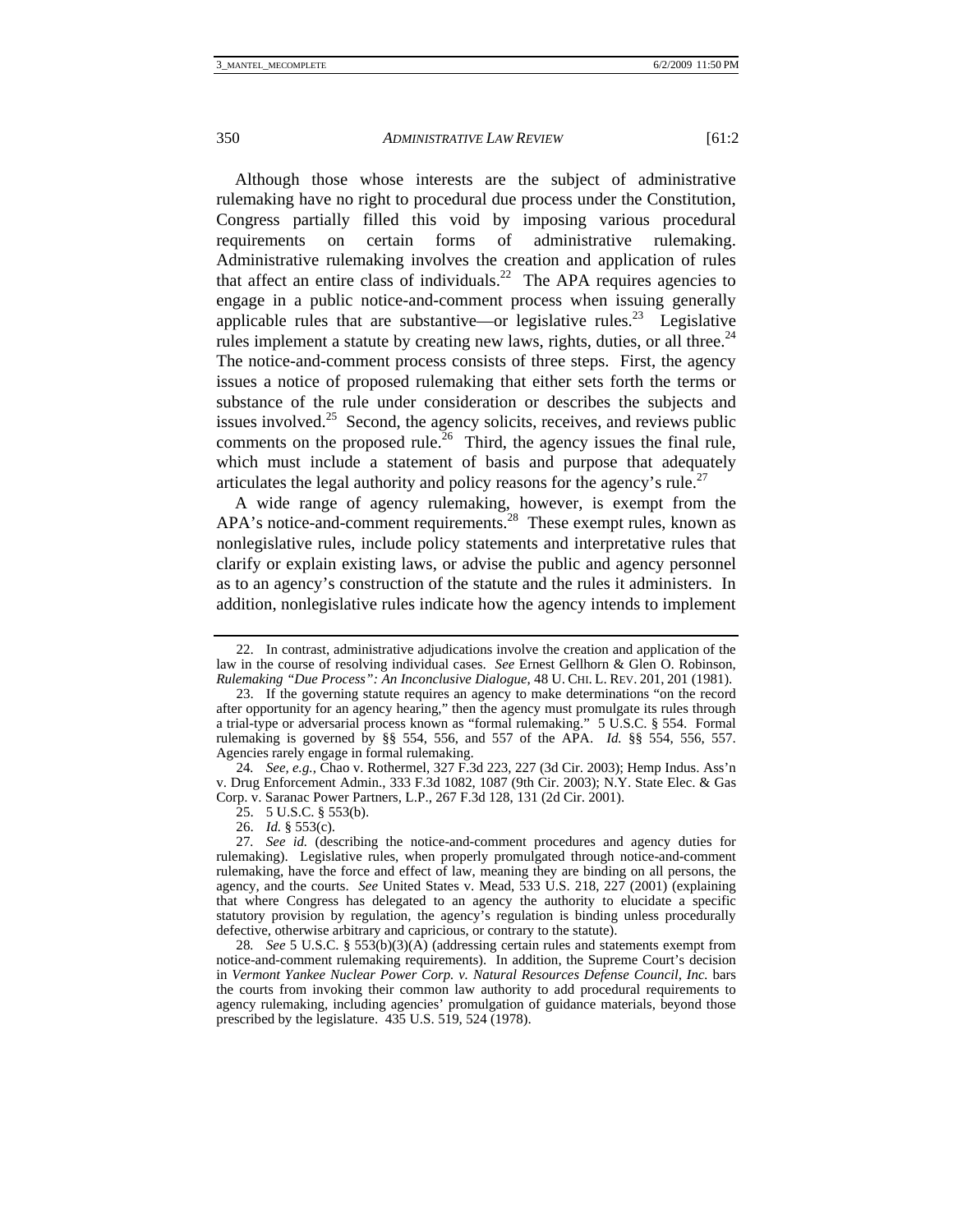a particular statutory or regulatory regime.<sup>29</sup> Nonlegislative rules often are announced through agency manuals, advisory notices, internal guidance to agency field inspectors, and letters from government officials to regulated entities, collectively referred to in this Article as "agency guidance" or "guidance materials." These guidance materials do not have the force of law, meaning they are not binding on all persons, the agency, and the courts.30 Nonlegislative rules therefore may be subject to challenge in agency enforcement proceedings.<sup>31</sup>

Despite their lack of legally binding effect, agencies have strong incentives to issue their rules through guidance rather than through noticeand-comment rulemaking. Issuing a rule through guidance is less costly and time-consuming than notice-and-comment rulemaking.<sup>32</sup> Moreover, because agencies operate in a world of imperfect information where they cannot anticipate all scenarios that may arise in the course of implementing a statutory and regulatory scheme, an agency cannot define and set forth in its legislative rules every nuance of its policies.<sup>33</sup> Guidance materials offer agencies an efficient means for explaining and supplementing their legislative rules and may be modified quickly in response to emerging issues or changes in policy. In addition, agencies "use guidance documents to experiment with new approaches to implementing a program before committing the policies to the binding, less flexible form of the legislative rule."34 Internal guidance materials such as handbooks and directives also

<sup>29</sup>*. See* JEFFREY S. LUBBERS, A GUIDE TO FEDERAL AGENCY RULEMAKING 75 (4th ed. 2006) (explaining the confusion between legislative and nonlegislative rules); *see also* Mendelson, *supra* note 7, at 399–400 (discussing how agencies use nonlegislative rules to detail their regulatory implementation strategies). As used in this Article, the term "nonlegislative rules" does not include procedural rules—rules that relate to an agency's methods of operation and do not establish, clarify, or interpret substantive law, rights, or duties.

<sup>30</sup>*. See* Gen. Elec. Co. v. Gilbert, 429 U.S. 125, 141 (1976) (holding that courts may give less weight to guidance materials than to binding regulations); Skidmore v. Swift & Co., 323 U.S. 134, 140 (1944) (holding that courts may look to guidance materials as a source of "experience and informed judgment" that nonetheless are not binding on courts); Pac. Gas & Elec. Co. v. Fed. Power Comm'n, 506 F.2d 33, 38 (D.C. Cir. 1974) (holding that guidance materials are not binding precedential rules, but are merely public proclamations of intended actions).

<sup>31</sup>*. See* Thomas O. McGarity, *Some Thoughts on "Deossifying" the Rulemaking Process*, 41 DUKE L.J. 1385, 1442 (1992) (stating that the legal and factual bases for nonlegislative rules usually can be challenged during judicial review of an enforcement action or a denial of a permit); *see also* Levin, *supra* note 10, at 1504 ("[I]nterpretive rules are nonbinding in a procedural sense: they cannot cut off the right of private parties to be heard in administrative proceedings.").

<sup>32</sup>*. See* Mendelson, *supra* note 7, at 408 (noting that issuing guidance is less resourceintensive than notice-and-comment rulemaking).

<sup>33</sup>*. See id.* at 410 (suggesting that the flexible nature of guidance documents makes them ideal for supplementing legislative rules in response to emerging and unforeseen issues).

<sup>34</sup>*. Id*. at 409–10.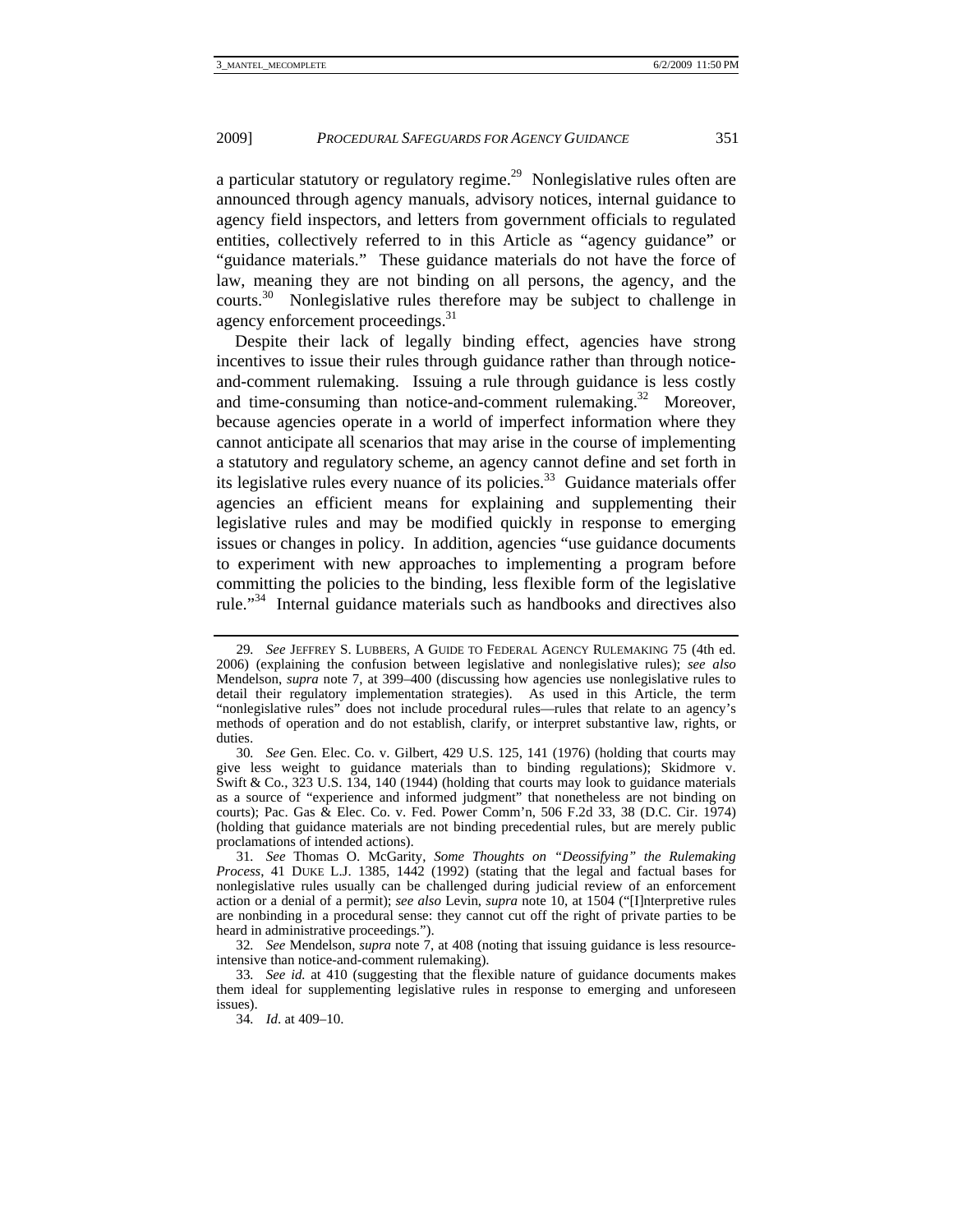provide an inexpensive means by which the agency can supervise its employees, thereby promoting more accurate, consistent, and predictable decisions by agency personnel.<sup>35</sup>

Perhaps most significantly, guidance documents provide an efficient means for agencies to establish rules governing the conduct of regulated parties and beneficiaries of government programs. Although not legally binding, agencies' nonlegislative rules often have rule-like effects on affected parties, who generally comply with these rules. Because nonlegislative rules are not legally binding, courts generally will not entertain a legal challenge to a nonlegislative rule prior to an agency's reliance on the rule in an administrative adjudication.<sup>36</sup> If the agency's guidance appears legally vulnerable, a regulated entity or applicant may elect to challenge the agency's enforcement of its policy, particularly if compliance would be costly. $37$  However, in a closer case where the agency's guidance arguably has some merit, the likelihood of successfully challenging the agency's guidance may be low, as courts afford a high degree of deference to the statutory and regulatory interpretations, factual determinations, and policy choices underlying an agency's nonlegislative rules.38 In addition to the costs of mounting a legal challenge, failure to comply with agencies' guidance may have immediate adverse consequences for regulated entities and applicants, such as imposition of sanctions, disapproval of an application, or revocation of prior government

<sup>35</sup>*. See* Mendelson, *supra* note 7, at 409 (noting that agencies use guidance materials such as handbooks and directives to supervise employees and streamline employee decisionmaking). Although legislative rules also could promote more accurate, consistent, and predictable decisionmaking among agency employees, "guidance documents allow the agency to supply information to lower-level employees more cheaply and without risking an outside suit based on later noncompliance with the legislative rule." *Id. See generally*  Asimow, *supra* note 10, at 526, 529 (noting that guidance materials, in serving as staff regulations, are essential to the proper administration of day-to-day agency operations).

<sup>36</sup>*. See generally* Mark Seidenfeld, *Demystifying Deossification: Rethinking Recent Proposals to Modify Judicial Review of Notice and Comment Rulemaking*, 75 TEX. L. REV. 483 (1997) (arguing that agencies can use nonlegislative rules to avoid the rigorous judicial and political oversight that accompany legislative rulemaking).

<sup>37</sup>*. See* Mendelson, *supra* note 7, at 412 (examining regulated entities' risks and costs of challenging agency guidance enforcement).

<sup>38</sup>*. See* Christensen v. Harris County, 529 U.S. 576, 587 (2000) (holding that an agency's statutory interpretations announced in actions other than legislative rules or formal adjudications are due *Skidmore* deference; while not controlling, the agency's interpretation constitutes a body of experience and informed judgment to which the courts may resort for guidance); Williams v. United States, 503 U.S. 193, 201 (1992) (stating that an agency's general policy statement interpreting or explaining a legislative rule is an authoritative guide to the meaning of the applicable legislative rule); Mendelson, *supra* note 7, at 419 (arguing that the APA's "arbitrary and capricious" standard of review under § 706 of the APA is weak, with courts typically deferring to the agency's expertise with respect to the relevant evidence and policy considerations).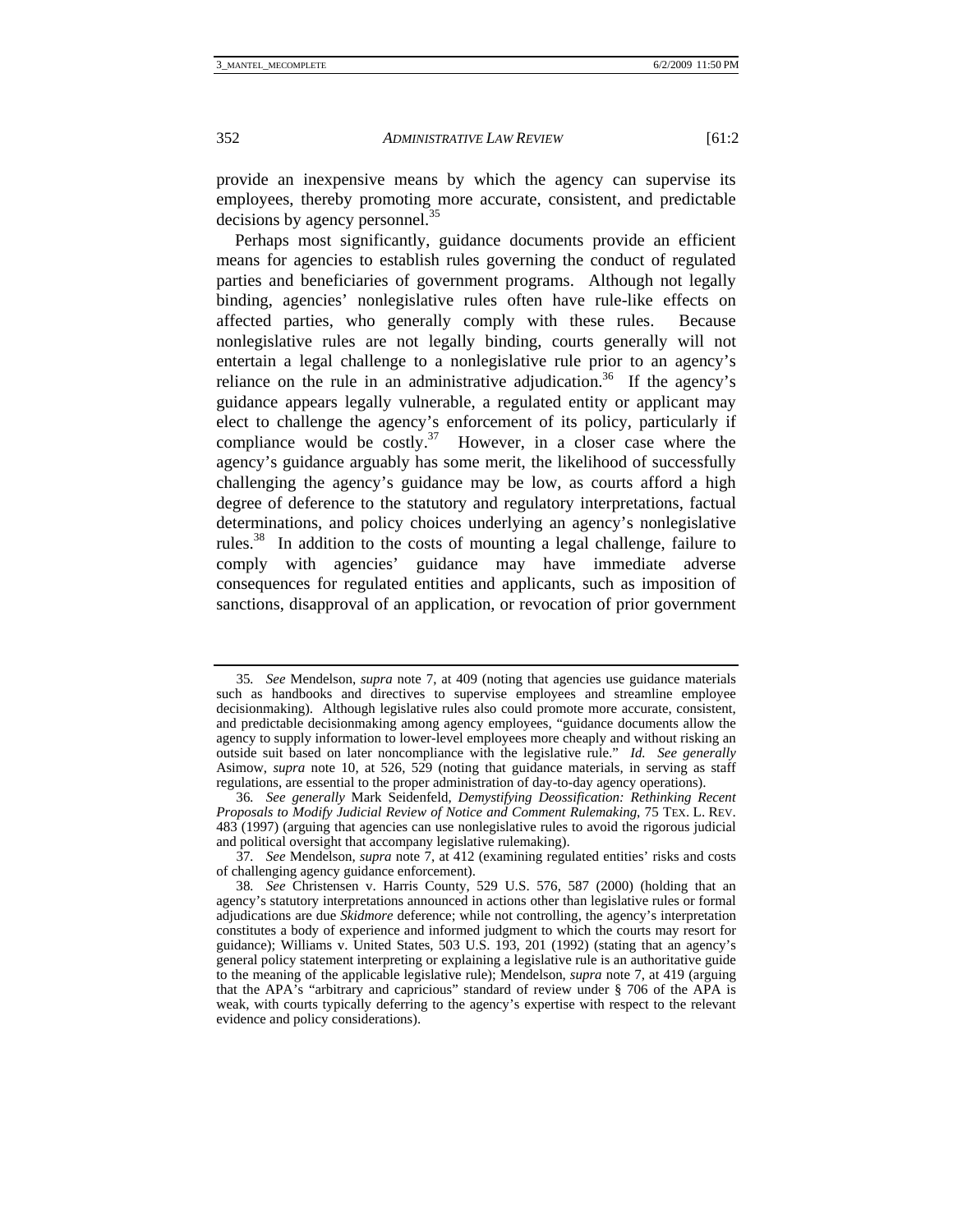approvals.39 Challenging an agency's guidance also risks damaging a regulated party's or applicant's long-term relationship with regulators and may bring unwelcome media attention.<sup>40</sup> Given the potentially steep costs of noncompliance with agency guidance, regulated parties and applicants frequently choose compliance over a challenge, especially if the costs of compliance are low.<sup>41</sup>

Not surprisingly, agencies increasingly are announcing far-reaching regulatory norms and expectations through guidance materials.<sup>42</sup> The volume of these guidance materials is massive and far exceeds the number of legislative rules promulgated through notice-and-comment rulemaking.<sup>43</sup> For example, the Centers for Medicare and Medicaid Services claims that it issues thousands of new or revised guidance documents annually, with "perhaps most" of the 37,000 documents on its website constituting guidance documents.44 Its guidance manuals for plans participating in the Medicare Prescription Drug Program total over 884 pages, with additional manual chapters forthcoming, as compared to the 106 pages of regulations in the *Code of Federal Regulations* governing the plans' conduct.<sup>45</sup> Between 1996 and 1999, the Occupational Safety and Health

<sup>39</sup>*. See* Anthony, *supra* note 7, at 1328 (noting that guidance materials may have a binding effect if the regulated entities fear that agencies will take retributive actions); McGarity, *supra* note 31, at 1442 (arguing that the consequences of a failed challenge to agency guidance regulations may induce regulated parties to comply with nonlegislative rules).

<sup>40</sup>*. See* Mendelson, *supra* note 7, at 400 (noting that regulated entities may be unwilling to suffer the ill will of challenging an agency's guidance in court); *cf*. *id.* at 407 (noting that universities typically comply with the requirements of Title IX in the interest of maintaining a good long-term relationship with the Department of Education and avoiding negative media attention).

<sup>41</sup>*. See* Anthony, *supra* note 7, at 1327–32 (noting that guidance documents have a "practical binding effect" on regulated parties if the documents suggest a binding intent and the regulatees are reasonably led to believe that noncompliance carries consequences); Mendelson, *supra* note 7, at 407 (arguing that the rational regulatee will conform to guidance regulations if compliance is more cost effective than either refusing to comply with—or mounting a challenge to—guidance rules).

<sup>42</sup>*. See* Joel E. Hoffman, *Public Participation and Binding Effect in the Promulgation of Nonlegislative Rules: Current Developments at FDA*, 22 ADMIN. & REG. L. NEWS 1, 1 (1997) (arguing that agencies have responded to increasingly complex legislative rulemaking procedures with more nonlegislative rulemaking).

<sup>43</sup>*. See* Mendelson, *supra* note 7, at 398 (noting that agencies have issued far more guidance documents than formal or informal rules); Johnson, *supra* note 7, at 701 (arguing that agencies have increasingly turned to nonlegislative rulemaking because of its time and resource management advantages).

<sup>44</sup>*. See* Centers for Medicare & Medicaid Services, Executive Order Guidance Overview, http://www.cms.hhs.gov/EOG/01\_Overview.asp (last visited Apr. 14, 2009) (noting that many guidance documents that the Centers for Medicare & Medicaid Services issues annually make individual determinations of economic significance difficult).

 <sup>45.</sup> Centers for Medicare and Medicaid Services Medicare Prescription Drug Benefit Manual, http://www.cms.hhs.gov/manuals/downloads/Pub100\_18.pdf (last visited Apr. 14, 2009); Voluntary Medicare Prescription Drug Benefit, 42 C.F.R. pt. 423 (2006).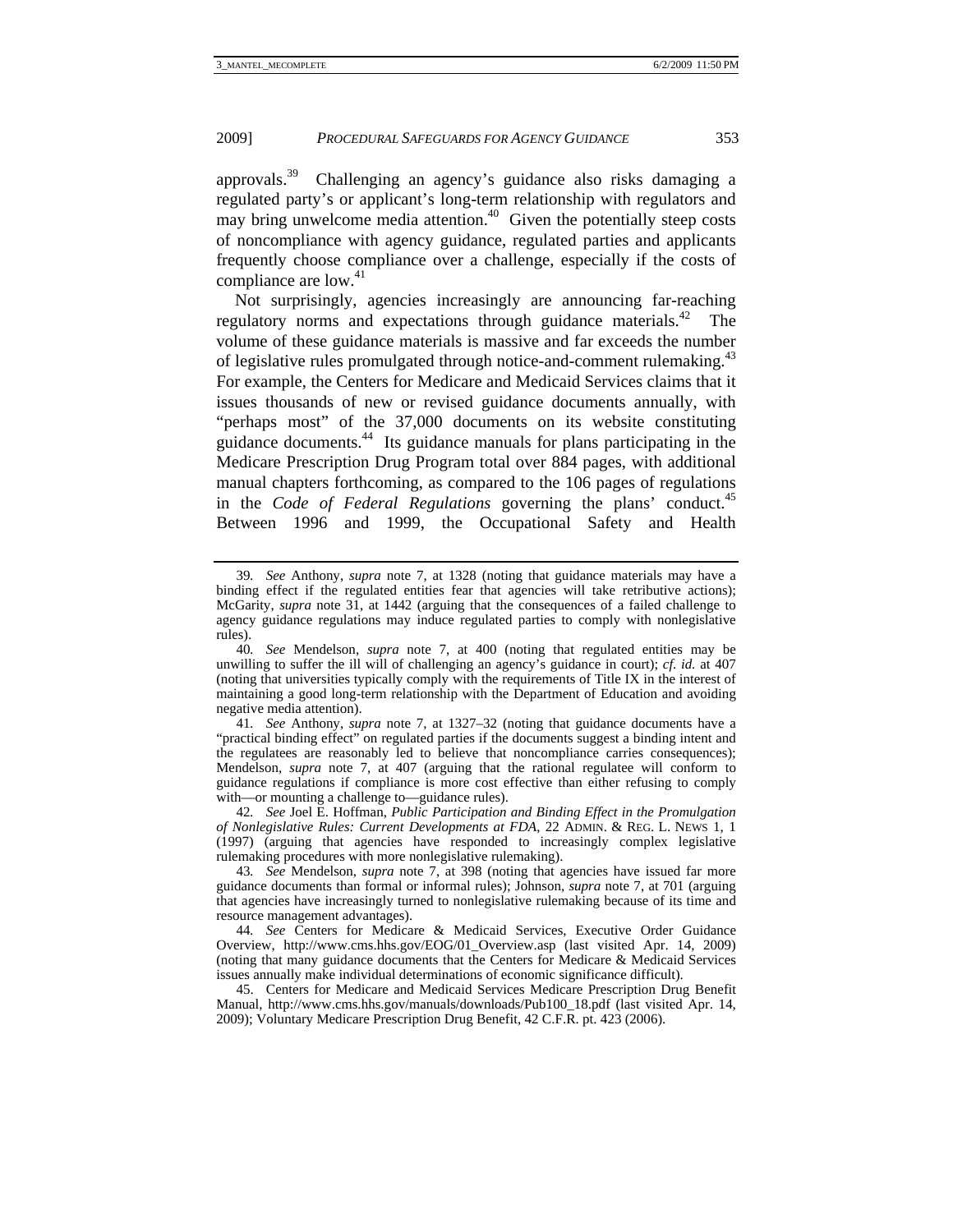Administration of the Department of Labor (OSHA) issued over three thousand guidance documents whereas the entire Department of Labor, including OSHA, issued only twenty "significant" rules subject to review by the Office of Management and Budget (OMB).<sup>46</sup>

Guidance documents often have a substantial impact on regulated parties, beneficiaries of government programs, and the public. As noted above, guidance documents often affect the behavior of regulated entities and applicants for government programs even though they are not legally binding. These impacts can be as significant as the impact of legislative rules promulgated through notice-and-comment rulemaking.<sup>47</sup> For example, the Environmental Protection Agency currently identifies 204 of its guidance documents as "significant guidance documents,"48 which include guidance documents likely to have an annual effect on the economy of at least \$100 million or that materially alter the budgetary impact of entitlements, grants, user fees, or loan programs.<sup>49</sup> The Department of Labor has identified 47 significant guidance documents. $50$ 

Although agency guidance materials have considerable consequences for

 49. The OMB Bulletin generally defines the term *significant guidance document* to mean a guidance document reasonably expected to

- i. [l]ead to an annual effect on the economy of \$100 million or more or adversely affect in a material way the economy, a sector of the economy, productivity, competition, jobs, the environment, public health or safety, or State, local, or tribal governments or communities;
- ii. [c]reate a serious inconsistency or otherwise interfere with an action taken or planned by another agency;
- iii. [m]aterially alter the budgetary impact of entitlements, grants, user fees, or loan programs or the rights and obligations of recipients thereof; or
- iv. [r]aise novel legal or policy issues arising out of legal mandates, the President's priorities, or the principles set forth in Executive Order 12,866, as further amended.

OMB Final Bulletin for Agency Good Guidance Practices, 72 Fed. Reg. 3432, 3439 (Jan. 25, 2007).

50*. See* Dep't of Labor, Department of Labor Significant Guidance Documents Subject to EO12866 and OMB's Bulletin for Agency Good Guidance Practices, http://www.dol.gov/asp/guidance/index.htm (last visited Apr. 14, 2009) (listing the Department of Labor's significant guidance documents according to division within the agency).

<sup>46</sup>*. See* COMM. ON GOV'T REFORM, NON-BINDING LEGAL EFFECT OF AGENCY GUIDANCE DOCUMENTS, H.R. REP. NO. 106-1009, at 5 (2000) (noting that OSHA released 3,374 guidance documents from 1996 to 1999); Mendelson, *supra* note 7, at 399 (discussing the large number of guidance documents released by agencies relative to the number of legislative rules produced).

<sup>47</sup>*. See* OMB Final Bulletin for Agency Good Guidance Practices, 72 Fed. Reg. 3432, 3435 (Jan. 25, 2007) (noting that guidance documents may have a binding effect on regulated parties to the extent that they would alter their conduct in an economically significant way).

<sup>48</sup>*. See* Envtl. Prot. Agency, Significant Guidance Documents by Office, http://www.epa.gov/lawsregs/guidance/byoffice.html (last visited Apr. 14, 2009) (listing the available significant guidance documents according to EPA office).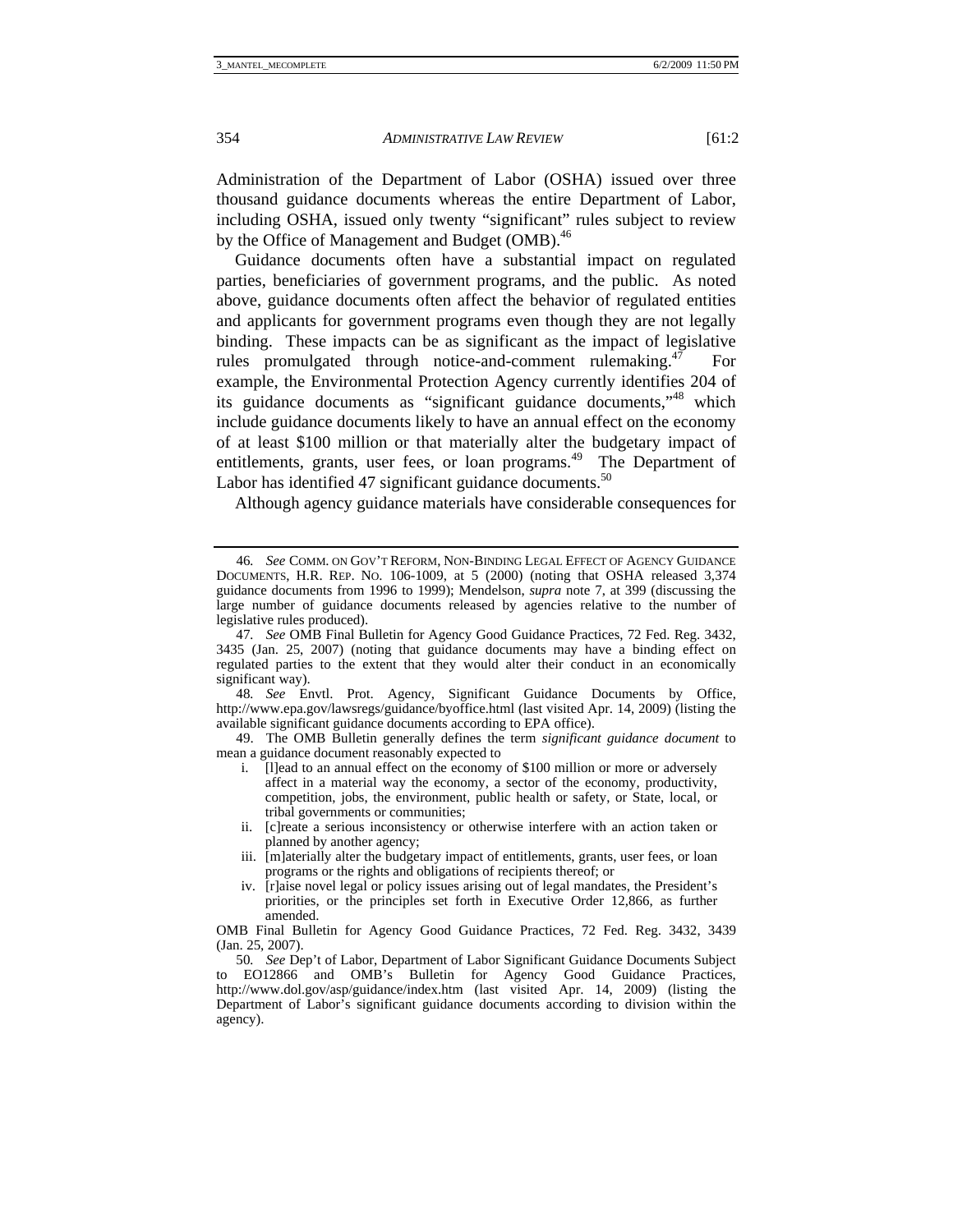regulated entities, applicants for government programs, and the public, interested parties generally have no legal entitlement to participate in their development.<sup>51</sup> Agencies may provide some regulated entities and other groups limited opportunities to participate informally in the agency's development of its nonlegislative rules, but these opportunities for informal participation are not consistently available to all interested parties on an equal basis.<sup>52</sup> In addition, agencies are not legally obligated to offer a statement of the basis or purpose of a nonlegislative rule or to respond to public comments on the guidance.<sup>53</sup> Consequently, agencies issue, through guidance, a wide range of important policies unconstrained by any constitutional or statutory procedural requirements.

The reality of the modern administrative state informally adopting significant policies through a decisionmaking process lacking adequate procedural protections raises fundamental questions about the fairness and legitimacy of these policies. As the D.C. Circuit has observed,

The phenomenon we see in this case is familiar. Congress passes a broadly worded statute. The agency follows with regulations containing broad language, open-ended phrases, ambiguous standards and the like. Then as years pass, the agency issues circulars or guidance or memoranda, explaining, interpreting, defining and often expanding the commands in the regulations. One guidance document may yield another and then another and so on. Several words in a regulation may spawn hundreds of pages of text as the agency offers more and more detail regarding what its regulations demand of regulated entities. Law is made, without notice and comment, without public participation, and without publication in the [*Federal Register*] or the [*Code of Federal Regulations*].<sup>54</sup>

Our job then is to examine whether "the sorts of evils"<sup>55</sup> against which

54. Appalachian Power Co. v. EPA, 208 F.3d 1015, 1020 (D.C. Cir. 2000).

 55. JOHN HART ELY, DEMOCRACY AND DISTRUST: A THEORY OF JUDICIAL REVIEW 13 (1980).

<sup>51</sup>*. See* 5 U.S.C. § 553(b)(A) (2006) (excepting interpretive rules and general statements of policy from the APA's notice-and-comment rulemaking requirements). However, Congress has directed that the FDA require public participation in the adoption of guidance documents. 21 U.S.C. § 371(h)(1).

 <sup>52.</sup> *See infra* notes 224–25 and accompanying text (noting that agencies often restrict public participation and engage solely with familiar organizations, with limited opportunities for involvement by newly interested parties).

<sup>53</sup>*. See* 5 U.S.C. § 553(c) (requiring a statement of basis and purpose only for those rules subject to the notice requirements under 5 U.S.C. § 553(b)); *see also* Mendelson, *supra* note 7, at 410 (noting that nonlegislative rulemaking lacks the oversight and formal procedures of legislative rulemaking that require agencies to engage in public participation). The Office of Management and Budget's Final Bulletin for Agency Good Guidance Practices requires agencies to solicit and respond to public comments on agency guidance documents deemed "economically significant"; however, the bulletin does not create any legal right of enforcement against agencies. OMB Final Bulletin for Agency Good Guidance Practices, 72 Fed. Reg. 3432, 3438–40 (Jan. 25, 2007) (outlining agency duties with regard to notice-and-comment procedures for economically significant guidance documents).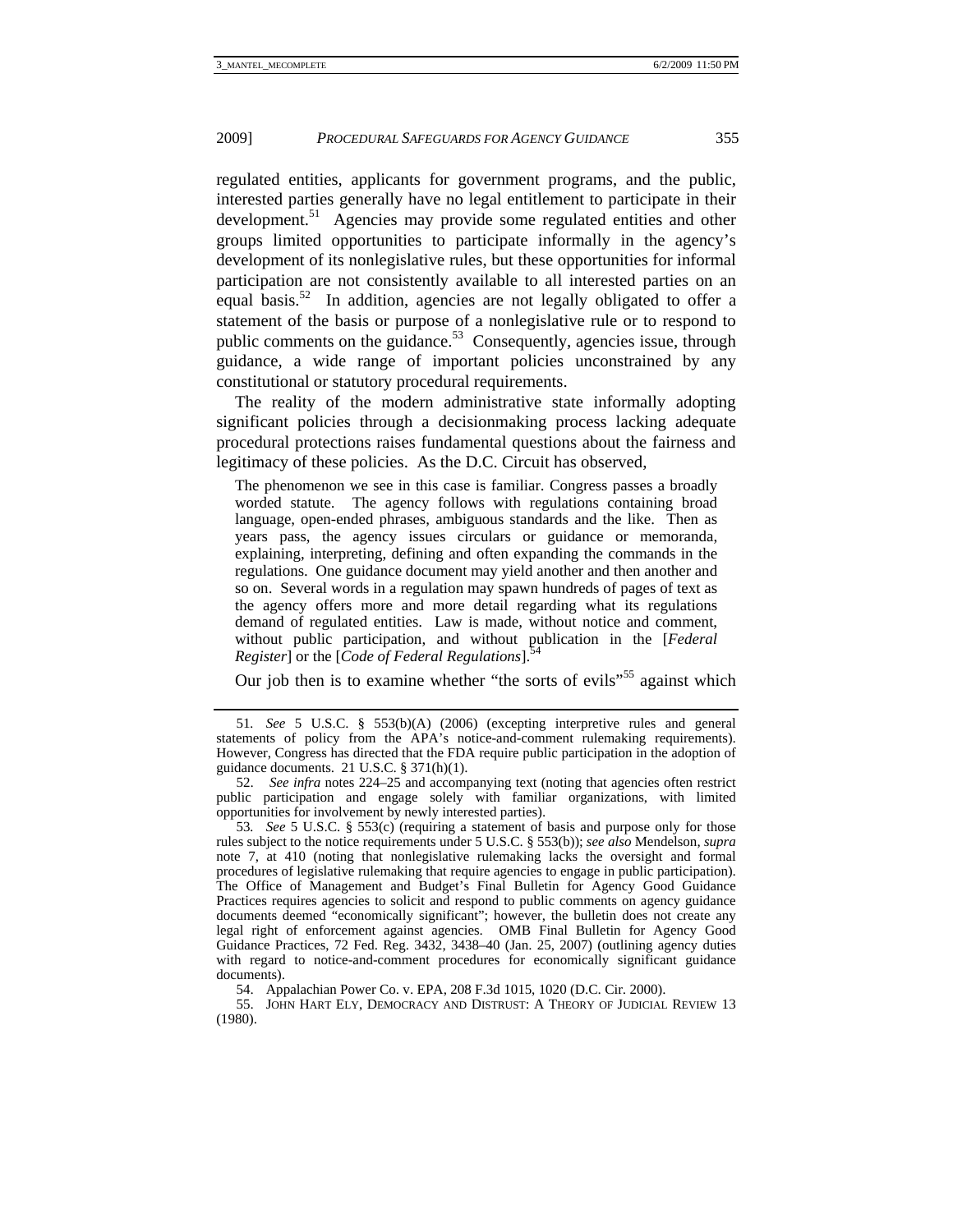administrative procedures are directed arise in the context of agency guidance and, if so, to identify the appropriate mix of procedural safeguards designed to protect against these risks. In addressing these issues, I begin with an examination of which vision of government legitimacy should govern our evaluation and design of administrative procedures.

## II. EVALUATING THE LEGITIMACY OF THE ADMINISTRATIVE STATE

In shaping the manner in which agencies exercise the authority entrusted to them, administrative procedures are a source of legitimacy for the administrative state. The task of administrative law is to construct a legal regime of procedures that promotes administrative decisionmaking in a manner that accords with our image of a just and effective government. To perform this task, we must first identify which vision of legitimacy should guide us when evaluating administrative procedures.

Two major conceptions of democracy have dominated the various models for assessing the legitimacy of discretionary agency decisionmaking. The first, a pluralist conception of democracy, bases legitimacy on the extent to which policy decisions express the popular will.<sup>56</sup> Under this theory, majoritarianism is the hallmark of legitimate government, with political accountability through the electoral process as the primary device for protecting the majority will. The second, a republican view, finds democratic legitimacy in government processes that are deliberative and justify policy choices with reference to the common good. Under this conception, democratic legitimacy rests on the decisionmaking processes of the agencies themselves rather than on whether their policies reflect the majority will. Specifically, government policies are deemed legitimate when public officials exercise their powers consistent with existing laws, competently, and for the public interest. This Part describes these competing conceptions of legitimacy and illustrates their respective influence on theories of administrative law, and argues that republican norms provide a better metric than pluralist norms for assessing the legitimacy of agency decisionmaking.

# *A. The Dilemma of Agency Discretion*

Since the New Deal, Congress has delegated sweeping powers to the federal bureaucracy to implement the political choices reflected in the laws

<sup>56</sup>*.* Mendelson, *supra* note 13, at 578; *see also* Seidenfeld, *supra* note 13, at 1533 (explaining that pluralism defines the public interest as an aggregation of private values, and, therefore, considers debate about the legitimacy of values enhanced by government action unnecessary as long as the values reflect the bargain struck by the groups participating in the democratic process).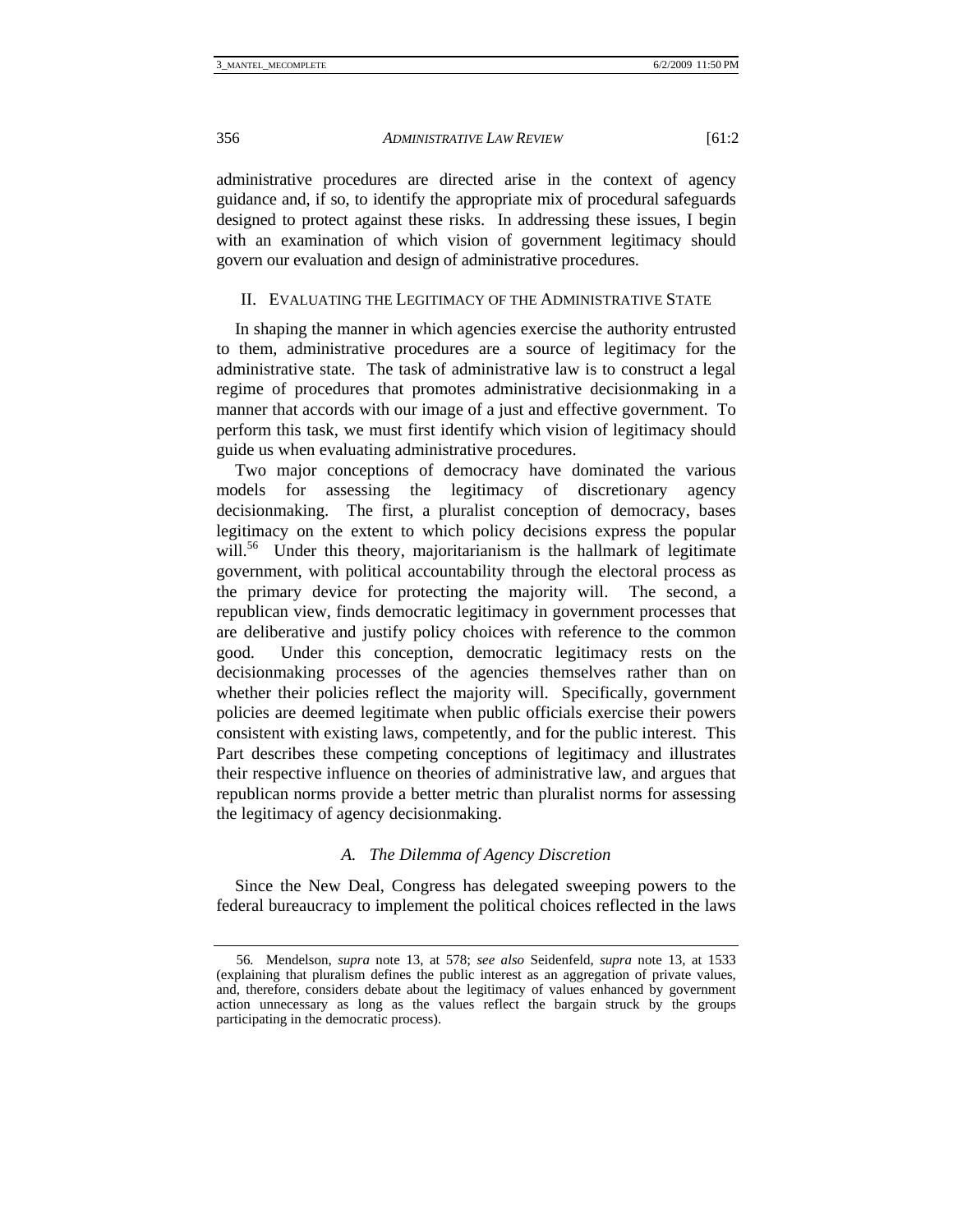enacted by Congress.<sup>57</sup> To justify this delegation to unelected agency officials, scholars initially described the administrative state as "a mere transmission belt for implementing legislative directives in particular cases."58 This traditional conception of the administrative state viewed agencies as merely bringing to fruition the wishes of Congress through objective and technical decisions that do not involve value judgments.<sup>59</sup> Agencies therefore did not engage in the legislative function,  $60$  and the legitimacy of their actions was tied to the narrow question of whether they faithfully implemented Congress's statutory plan. $6\overline{1}$  The transmission belt model, however, proved an inadequate description of actual practice.

 Regulatory statutes typically contain broad and vague delegations of authority to administrative agencies. $62$  Rarely do statutes contain the type of specific legislative directives that would limit agency activity to within the identifiable and determinate bounds envisioned by the transmission belt model.<sup>63</sup> Instead, Congress generally authorizes agencies to make fundamental policy decisions that involve balancing social values such as efficiency, fairness, public health and safety, and  $\cos t$ <sup>64</sup>. The transmission

60*.* Seidenfeld, *supra* note 13, at 1517.

62*. See* Mendelson, *supra* note 13, at 580 (explaining that the literature has abandoned the transmission belt model "in recognition of the breadth and vagueness of congressional delegations of authority to administrative agencies"); Stewart, *supra* note 58, at 1676 (noting that vague statutes create discretion that threatens the legitimacy of agency action under the transmission belt model).

63*. See* Bressman, *supra* note 61, at 470–71 (describing the transmission belt model as conceiving of agencies "as merely implementing clear legislative directives").

64*. See* Mendelson, *supra* note 13, at 569 ("Since the New Deal, agencies have received congressional delegations to make countless key policy decisions balancing competing values such as efficiency, equity, health, and cost."); *see also* Seidenfeld, *supra*

<sup>57</sup>*. See* BERNARD SCHWARTZ, ADMINISTRATIVE LAW 49 (3d ed. 1991) (noting that, since 1935, the Supreme Court has used broad standards to uphold Congress's ability to delegate power).

 <sup>58.</sup> Richard B. Stewart, *The Reformation of American Administrative Law*, 88 HARV. L. REV. 1667, 1675 (1975).

<sup>59</sup>*. See* Mendelson, *supra* note 13, at 580 (explaining the "transmission belt" model through which "agencies merely carry out Congress's statutory plan and do not themselves exercise political judgment"); Seidenfeld, *supra* note 13, at 1516 ("[T]he federal bureaucracy is necessary to implement Congress's political decisions."); Stewart, *supra* note 58, at 1672–76 (explaining that under the traditional transmission belt model, agency procedures should simply promote the accurate and impartial application of legislative directives).

<sup>61</sup>*. See* Lisa Schultz Bressman, *Beyond Accountability: Arbitrariness and Legitimacy in the Administrative State*, 78 N.Y.U. L. REV. 461, 470 (2003) (explaining that under the transmission belt model, administrative action was legitimated with reference back to the authority of the legislature); Mendelson, *supra* note 13, at 580 ("The question of democratic responsiveness and accountability then becomes essentially a principal–agent problem. On such a view, the central question therefore is whether the administrative agency will be obligated to implement faithfully the congressionally chosen policies."); Stewart, *supra* note 58, at 1675 ("[The transmission belt model] legitimates intrusions into private liberties by agency officials not subject to electoral control by ensuring that such intrusions are commanded by a legitimate source of authority—the legislature.").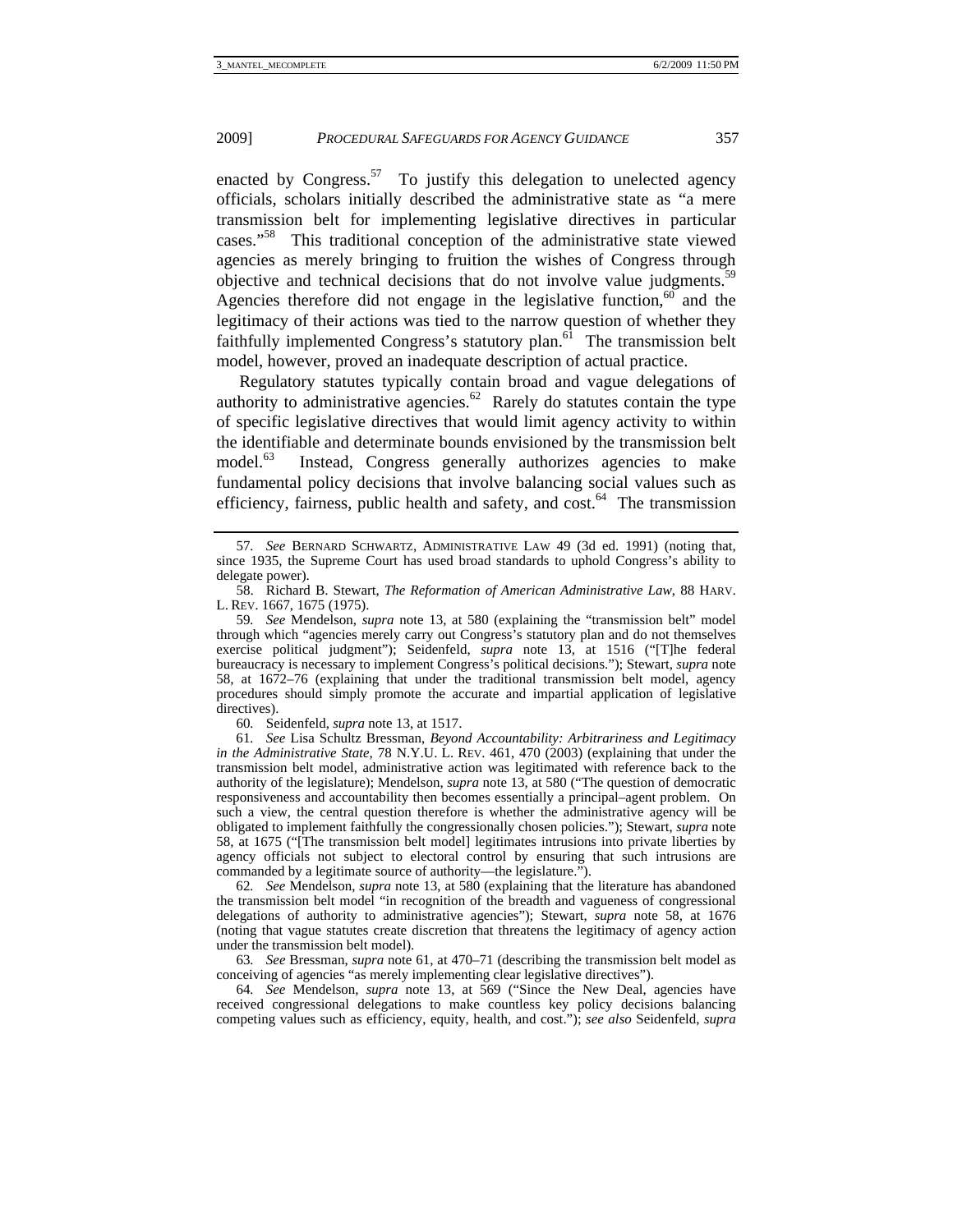belt model, therefore, fails to legitimize the vast range of agency actions not tied to specific legislative directives.<sup>65</sup>

Today, few question whether agencies' implementation of congressional delegations of authority invariably involves subjective, value-laden choices among competing interests.<sup>66</sup> This balancing of social concerns is This balancing of social concerns is inherently legislative in nature. Consequently, the broad discretion granted to unelected agency officials to "make law" raises fundamental concerns about the legitimacy of agency actions. Of particular concern is whether agency officials will use their powers to promote the public interest or to advance their own interests or those of particular groups or individuals. To this day, administrative law scholars continue to debate how to reconcile the realities of agency discretion with a theory that legitimates vesting

note 13, at 1517–18 (stating that, when Congress fails to make hard political decisions, agencies must do so when implementing the law). Scholars have identified numerous motives for Congress's delegation of broad authority to agencies: Congress may lack the expertise or time to develop the comprehensive policies demanded of the regulatory state; its size, combined with constitutional constraints, may impede a timely consensus and thus limit Congress's ability to respond effectively in an era of rapidly changing circumstances; and Congress may wish to abdicate responsibility for hard policy choices*. E.g.*, Mendelson, *supra* note 13, at 569–70; Seidenfeld, *supra* note 13, at 1522. The Supreme Court has interpreted the Constitution as prohibiting Congress from delegating authority to administrative agencies in the absence of an "intelligible principle" guiding and limiting agencies' discretion.J.W. Hampton, Jr. & Co. v. United States, 276 U.S. 394, 409 (1928). The nondelegation doctrine as applied has bowed to the practical realities of the modern regulatory state, necessitating broad delegation of the legislative function to agencies. The Court has consistently held that broad, ambiguous legislation that in reality provides little guidance to agencies nevertheless satisfies the intelligible principle requirement. *See, e.g.*, Whitman v. Am. Trucking Ass'ns, 531 U.S. 457 (2001) (affirming broad delegation to the EPA to set air quality standards); Loving v. United States, 517 U.S. 748 (1996) (upholding delegation to the President to determine when a court-martial should impose the death penalty). In fact, since 1935, only twice has the Court invoked the nondelegation principle to strike down broad congressional delegations of authority to agencies. *See* Pan. Ref. Co. v. Ryan, 293 U.S. 388 (1935) (invalidating a section of the National Industrial Recovery Act (NIRA) delegating to the President the power to prohibit shipment of "hot oil" in interstate commerce in order "to eliminate unfair competitive practices" and "to conserve natural resources"); A.L.A. Schechter Poultry Corp. v. United States, 295 U.S. 495 (1935) (invalidating the NIRA's delegation to the President the power to approve detailed codes to govern all business subject to federal authority).

<sup>65</sup>*. See* Bressman, *supra* note 61, at 471 (explaining that the transmission belt model failed to legitimate agency action because "[i]t could not tie administrative action to legislative directives as a means for protecting individual liberty from arbitrary intrusion"); Seidenfeld, *supra* note 13, at 1517–18 (stating that the transmission belt model does not legitimate delegating to agencies the discretion to render fundamental or politically charged policy decisions); Stewart, *supra* note 58, at 1676 ("Vague, general, or ambiguous statutes create discretion and threaten the legitimacy of agency action under the 'transmission belt' theory of administrative law . . . [because] major questions of social and economic policy are determined by officials who are not formally accountable to the electorate . . . .").

<sup>66</sup>*. See* Stewart, *supra* note 58, at 1683 ("Today, the exercise of agency discretion is inevitably seen as the essentially legislative process of adjusting the competing claims of various private interests affected by agency policy.").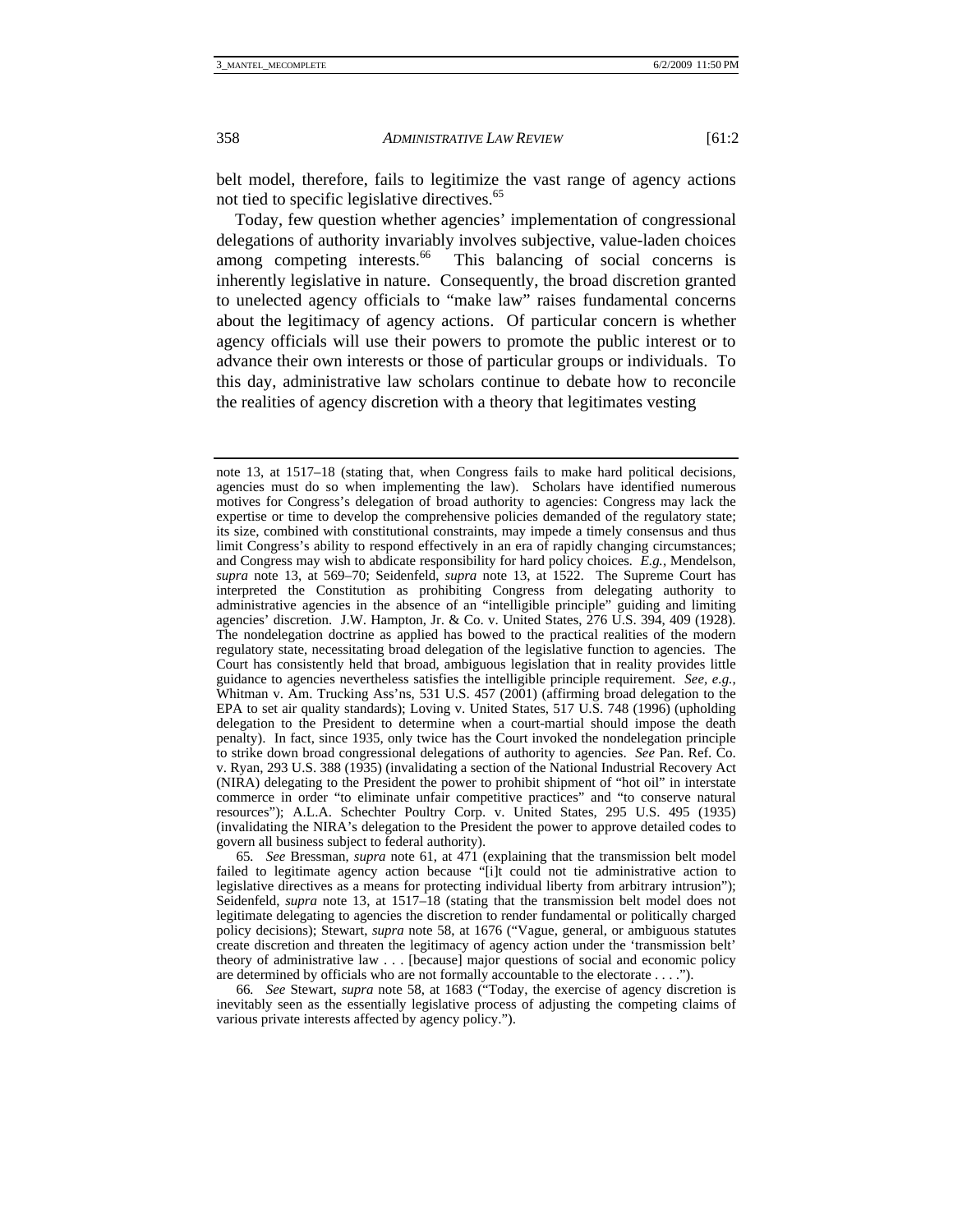important policy decisions in agency officials lacking the imprimatur of periodic election by voters.<sup>67</sup>

The debate over the legitimacy of agencies' exercise of their legislative powers is really three debates—one constitutional, one normative, and one descriptive. The constitutional debate focuses on the constitutional legitimacy of agencies' lawmaking activities in light of a Constitution which vests powers over domestic policymaking in Congress, subject to the President's veto. The normative debate considers whether the manner in which agencies exercise their discretion comports with the values underlying our collective system of governance. The descriptive debate centers on how realistic various theories of legitimacy can be given political and institutional limitations. While all three debates are of great importance, this Article focuses on normative and descriptive considerations and does not address the constitutional legitimacy of the administrative state.<sup>68</sup>

# *B. Theories of Legitimacy: Majoritarianism and the Trustee Paradigm*

In his book *The Least Dangerous Branch*, published in 1962, Alexander Bickel asserted the primacy of majoritarianism in conferring legitimacy to government policy choices.69 For those embracing Bickel's pluralistic conception of democracy, the "will of the people," as expressed by voters through periodic elections, plays a central role. Majoritarianism assumes that majority preferences reflect the "right" or "correct" policy choice, or at least will be "more moderate, temperate, and just"<sup>70</sup> than a policy agenda contrary to the majority will. Societal preferences therefore do not need to

<sup>67</sup>*. See* Cynthia R. Farina, *The Consent of the Governed: Against Simple Rules for a Complex World*, 72 CHI.-KENT L. REV. 987, 987 (1997) ("Like an intriguing but awkward family heirloom, the legitimacy problem is handed down from generation to generation of administrative law scholars.").

 <sup>68.</sup> For a discussion of the constitutional legitimacy of agencies' policymaking activities, see, for example, Harold H. Bruff, *On the Constitutional Status of the Administrative Agencies*, 36 AM. U. L. REV. 491 (1987) (analyzing the administrative state in light of the Supreme Court's separation of powers jurisprudence); Steven G. Calabresi, *Some Normative Arguments for the Unitary Executive*, 48 ARK. L. REV. 23, 37–47 (1995) (arguing that a "unitary executive" is necessary to maintain the Constitution's separation of powers and to preserve the Framers' vision of an energetic and accountable president); David B. Rivkin, Jr., *The Unitary Executive and Presidential Control of Executive Branch Rulemaking*, 7 ADMIN. L.J. AM. U. 309, 317–20 (1993) (contending that an original understanding of the Constitution supports the "unitary executive" thesis because the Framers understood that "the Vesting Clause of Article II did place the totality of executive power with the President").

 <sup>69.</sup> ALEXANDER M. BICKEL, THE LEAST DANGEROUS BRANCH: THE SUPREME COURT AT THE BAR OF POLITICS 16–23 (1962) (questioning the legitimacy of judicial review because it thwarts the choices of elected representatives who operate under public scrutiny and whose choices are assumed to reflect the will of a popular majority).

 <sup>70.</sup> Farina, *supra* note 67, at 990 (quoting Calabresi, *supra* note 68, at 67).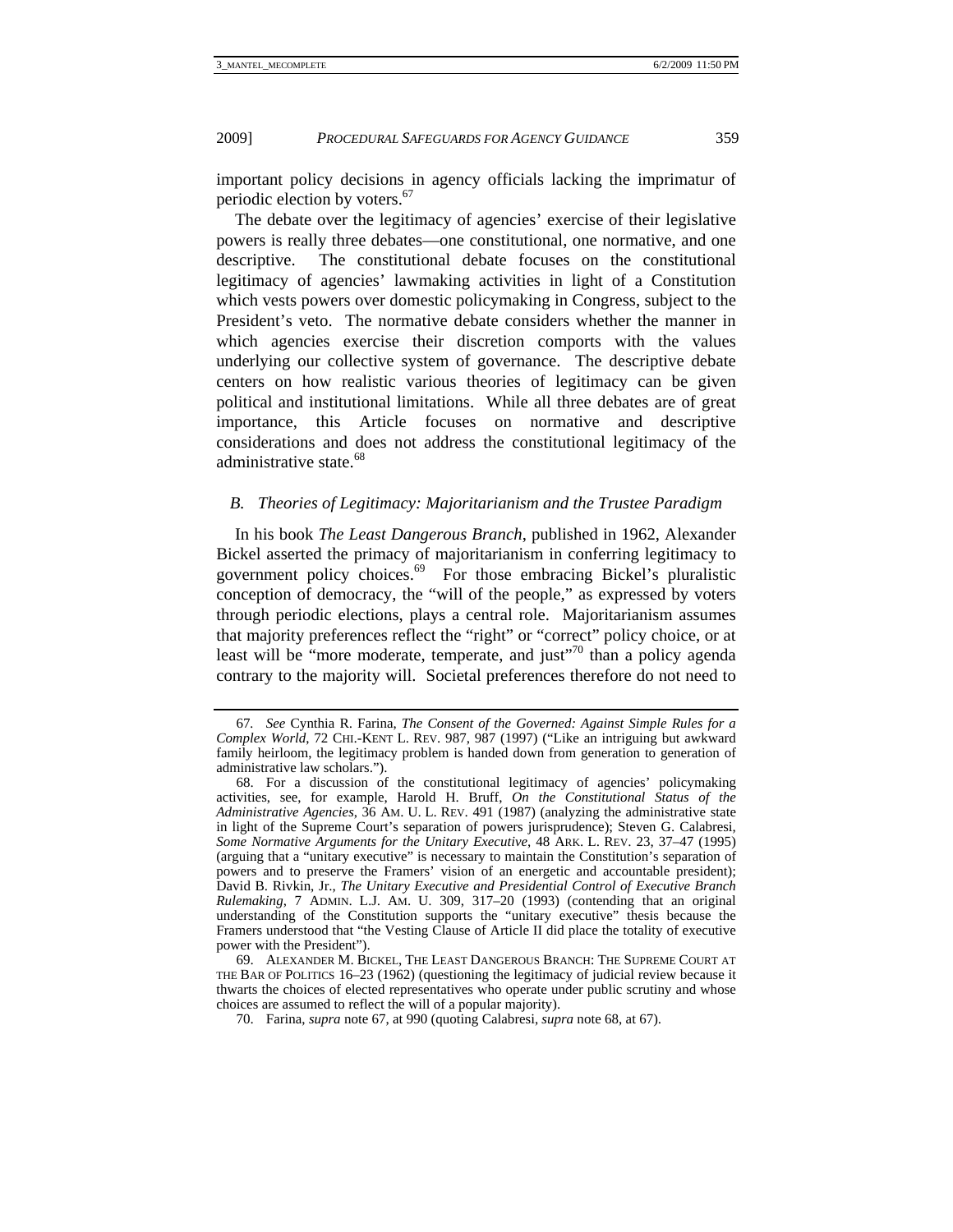be justified with reasons, $71$  and the views of experts are afforded little weight. Accordingly, policy decisions reflecting the majority will are deemed legitimate, while those that do not are presumptively illegitimate. Elected officials, therefore, should faithfully translate the views of those who elected them into law, doing their best to approximate what the voters themselves would do if allowed to directly participate in the legislative process. The evil against which society must protect itself is public officials who ignore the popular will in favor of policy choices benefiting private interests.

Under majoritarianism, the question of democratic legitimacy becomes a principal–agent question of whether government officials demonstrate fidelity to the majority's will.<sup>72</sup> To address this principal–agent question, supporters of majoritarianism argue that decisions affecting society should be made by officials politically accountable to the people.<sup>73</sup> Political accountability—requiring public officials to stand periodically for election—ensures that public officials honor majority preferences because voters can turn out of office those who fail to do so.<sup>74</sup> When Congress delegates lawmaking power to unelected agency officials, however, it distances regulatory policymaking from the electorate.<sup>75</sup> For supporters of majoritarianism, this raises suspicions about the democratic legitimacy of the administrative state, particularly independent agencies.<sup>76</sup> As a remedy

73*. See* BICKEL, *supra* note 69, at 19 (arguing that the judiciary works counter to the democratic theory of policymaking by publicly accountable institutions); *see also* Rebecca L. Brown, *Accountability, Liberty, and Constitution*, 98 COLUM. L. REV. 531, 539 (1998) (describing the majoritarian paradigm as adhering to the view that policy decisions must be made by politically accountable officials).

74*. See* Brown, *supra* note 73, at 534 (characterizing Bickel's theory as resting on the assumption that the purpose of political accountability is to effectuate majority will); Mendelson, *supra* note 13, at 578–79 (stating that the democratic character of an institution may be inferred if its membership is selected by the electorate, as those who fail to enact appropriate policies may be turned out of office).

75*. See* Evan J. Criddle, *Fiduciary Foundations of Administrative Law*, 54 UCLA L. REV. 117, 166 (2006) ("When Congress delegates authority to an agency rather than resolve the disputed issue itself, it distances regulatory policy from majoritarian democratic processes.").

76*. See* Steven Croley, *White House Review of Agency Rulemaking: An Empirical Investigation*, 70 U. CHI. L. REV. 821, 831 (2003) ("Agencies might advance their own visions of good regulatory policy, but, electorally unaccountable, those visions lack political legitimacy."); Lawrence Lessig & Cass R. Sunstein, *The President and the Administration*, 94 COLUM. L. REV. 1, 94 (1994) (arguing that the President should have control over agencies to preserve accountability). Bickel also questioned the legitimacy of judicial review by unelected judges empowered to overturn the legislative decisions of government officials who represent and answer to the people. *See* BICKEL, *supra* note 69, at 18

<sup>71</sup>*.* AMY GUTMANN & DENNIS THOMPSON, WHY DELIBERATIVE DEMOCRACY? 15 (2004).

<sup>72</sup>*. See* Mendelson, *supra* note 13, at 580 (characterizing the question of democratic responsiveness and accountability under the pluralism view as essentially a principal–agent problem).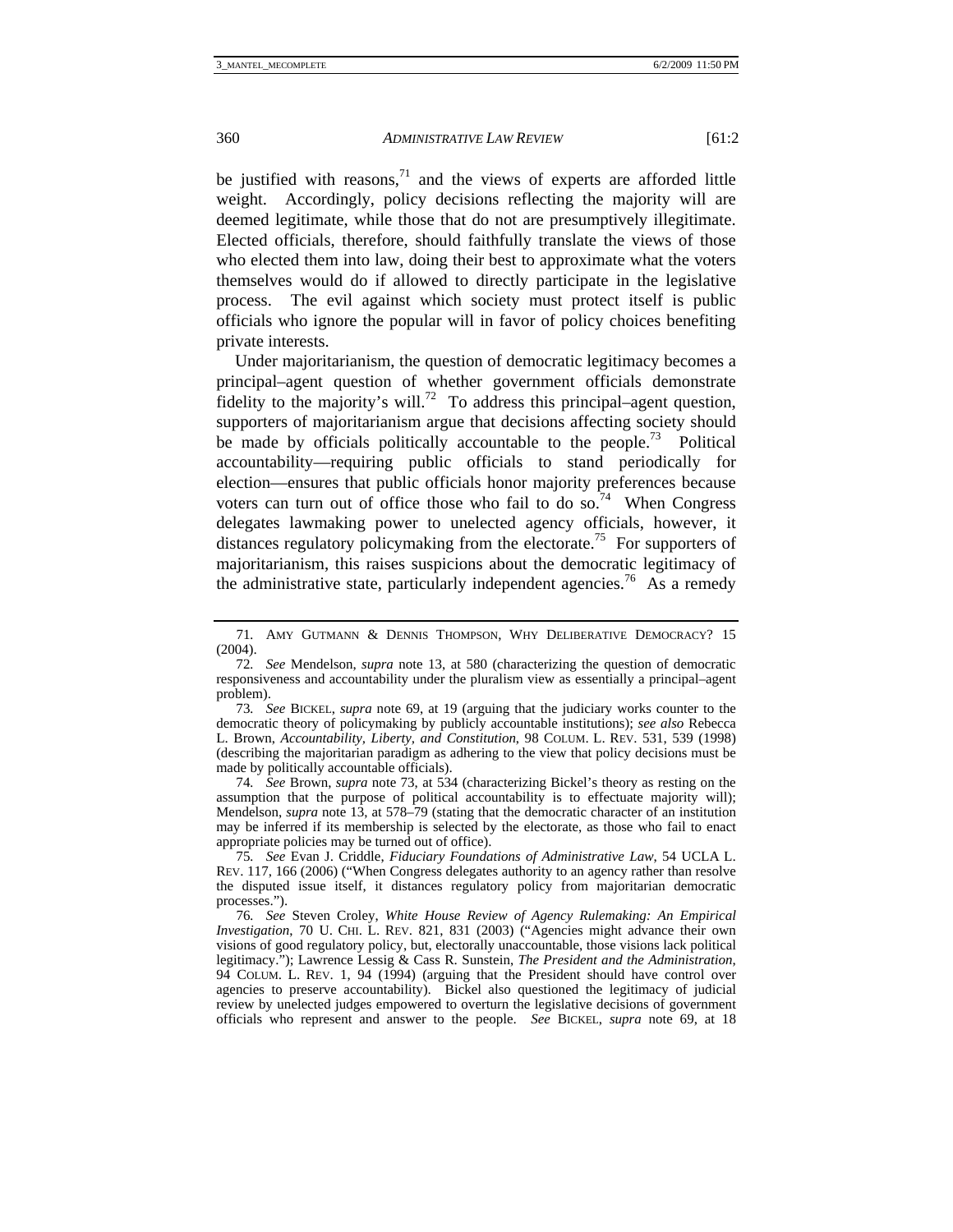for these concerns, administrative law commentators increasingly advocate for greater control over agency decisionmaking by elected public officials, namely members of Congress and the President.

Supporters of majoritarianism generally embrace one of two types of administrative procedures, both of which aim to keep agencies' policies in line with popular preferences. The first consists of procedures that promote participatory bargaining among interested parties. Those advocating these administrative procedures seek to replicate at the administrative level the political negotiation that occurs at the legislative level.<sup>77</sup> Scholars who emphasize the legitimizing force of political accountability generally favor the second type of administrative procedures—those which promote greater control over agencies by public officials directly accountable to the electorate.<sup>78</sup>

In contrast to the majoritarian conception of democratic legitimacy, legal theorists embracing republican norms envision government decisionmaking as a process of "reflective deliberation on the 'common good."<sup>79</sup> Republican theories of legitimacy thus focus on the decisionmaking process itself, and not on whether public policies are made by politically accountable officials loyal to the popular will. In other words, while not denying that Congress and the President serve an important reviewing function over agencies, republican theorists find legitimacy within agencies themselves when their decisions are deliberate and "informed by the values of the entire polity."80 Republican theories accordingly do not automatically deem policy choices that reflect majority will as right but instead recognize the legitimacy of policies that "invoke[] substantive moral claims" independent of popular preferences.<sup>81</sup> Government officials

 81. GUTMANN & THOMPSON, *supra* note 71, at 19; *see also* Seidenfeld, *supra* note 13, at 1528–29 (arguing against "equat[ing] the public good that legitimates government action with majority rule" in favor of finding legitimacy in government action that reflects

<sup>(</sup>questioning the legitimacy of judicial review by unelected judges).

<sup>77</sup>*.* See *infra* Part II.C for a discussion of the interest group representation model—a model for the administrative state which reflects the pluralist's emphasis on participatory bargaining.

<sup>78</sup>*.* See *infra* Part II.C for a discussion of the presidential control model—a model for the administrative state which promotes procedures that enable the President to monitor and influence agency action.

 <sup>79.</sup> Dan M. Kahan, *Democracy Schmemocracy*, 20 CARDOZO L. REV. 795, 796–97 (1999).

 <sup>80.</sup> Seidenfeld, *supra* note 13, at 1515. Civic republicans also advocate for deliberative processes that engage citizens themselves. In their view, public deliberations not only would produce decisions informed by the values of all citizens, but would enable citizens "to reach consensus on the common good." *Id*. at 1514. However, in our large, heterogeneous society, it is difficult to imagine that public debate on most issues will reveal a clear consensus to guide agencies' policy choices. *Cf.* Farina, *supra* note 67, at 995 (questioning whether, for most issues, the diversity of viewpoints will resolve itself into a consensus through public debate, with this consensus then available to the President).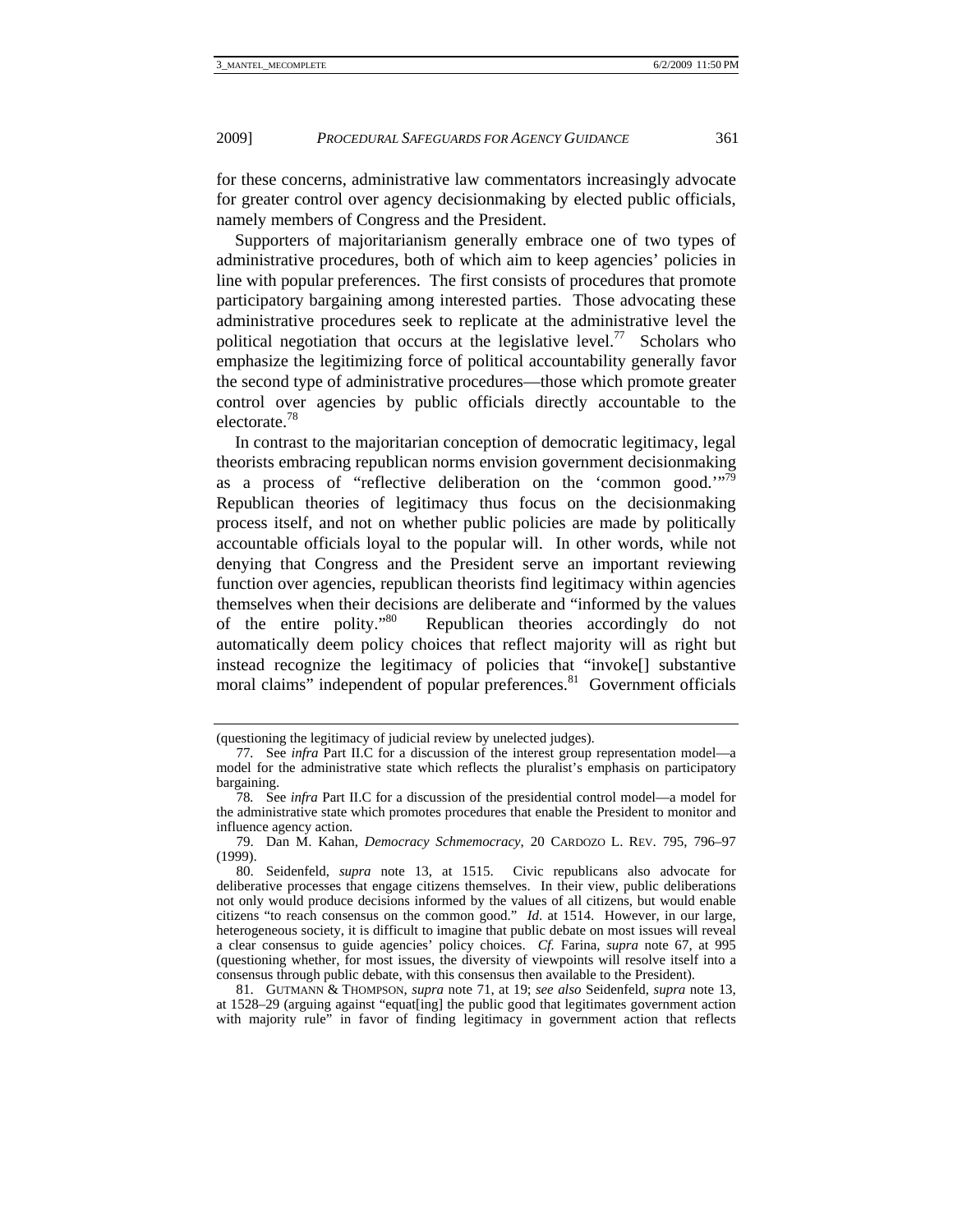thus must justify their policy choices, even when consistent with the popular will. $82$ 

Whereas for supporters of majoritarianism the question of democratic legitimacy is a principal–agent problem of whether government officials faithfully implement the majority will, republicans conceive of democratic government as a trust between the people and public officials. Under the terms of this trust, those entrusted with the power to govern have no inherent right to these powers but rather act as stewards for the people.<sup>83</sup> Government officials, therefore, abuse these powers, not when they fail to adhere to the majority will, but when they act opportunistically by serving their own or private interests, devote insufficient energy to the common good, or adopt policies lacking adequate moral justification. Legitimacy accordingly rests on whether government officials exercise their powers consistently with existing laws, competently, and for the public interest. I refer to this concept of legitimacy as the "trustee paradigm."

The trustee paradigm impresses upon agency officials specific duties consistent with their overarching duty to serve the public interest—a duty to obey the law, a duty of care, and a duty of loyalty. Agency officials who violate these fiduciary duties threaten to intrude upon personal liberties without a sufficient public purpose. For example, administrative action that impairs statutorily protected interests or targets an individual or group for unfavorable treatment without good reason unjustifiably encroaches upon individual rights. $84$  In this sense, agency officials who discharge their

 83. The ABA Committee on Government Standards described this trust as follows: The fiduciary, or steward, is one to whom power is given in order that his knowledge and skill can be brought to bear for the benefit of another. This defining characteristic of stewardship illuminates the characteristic of government service that has definitive ethical significance: the entrusting of power by "We, the People" to those who govern for us.

 Because we understand ourselves to be a legitimately self-governing People, we recognize that this transfer of power is neither a desperate confession of inability to rule ourselves, nor an unconditional submission to some outsider's superior claim to rule us. Those who receive the power to govern have no inherent right to it. Rather, the power that a free and willing citizenry gives to those who govern comes indelibly impressed with the duty to serve the interests of that citizenry.

ABA Comm. on Gov't Standards, *Keeping Faith: Government Ethics & Government Ethics Regulation*, 45 ADMIN. L. REV. 287, 291–92 (1993) (Cynthia R. Farina, Reporter).

84*. See* Bressman, *supra* note 61, at 496 (arguing that arbitrary administrative decisionmaking may affect individual liberty in the personal sense, such as by "target[ing] a specific individual for unfavorable treatment without good reason," or in the collective sense, such as by "impair[ing] a statutorily protected public good . . . without a sufficient[]

thoughtful consideration "about what is best for the community as a community" (emphasis omitted)).

<sup>82</sup>*. See* GUTMANN & THOMPSON, *supra* note 71, at 13–14 (contrasting deliberative democracy, which asks for justifications and considers the reasons offered in support of a chosen policy, from the aggregative conception, which does not ask for justifications and seeks only an outcome that is fair and optimal).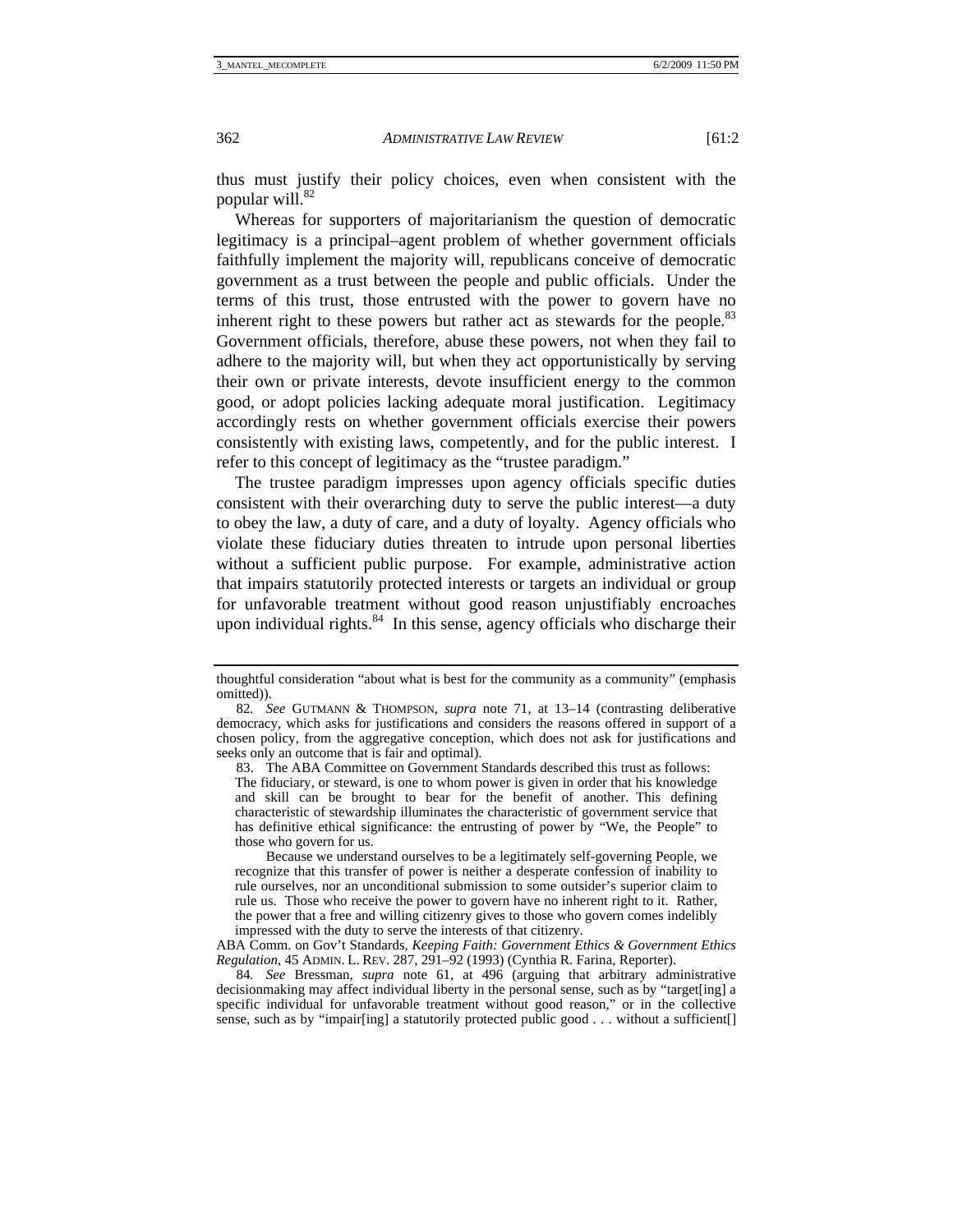responsibilities in a manner inconsistent with their fiduciary duties act arbitrarily or capriciously.

Under the trustee paradigm, the duty to obey the law demands that agencies implement the law consistent with Congress's legislative directives. Congress's legislative directives provide agencies with guidelines regarding a general conception of the public interest, with agency decisionmaking limited to policy choices falling within the boundaries established by these guidelines. Legislative directives thereby provide individuals some protection against arbitrary exercises of agency discretion that intrude upon personal liberties without a sufficient public purpose.85 Agencies' actions accordingly must fall within the scope of their prescribed functions and the applicable law's stated objectives. In addition, agency officials may not indulge their own personal preferences but must pursue objectives consistent with the clear policy choices made by Congress.<sup>86</sup> Toward this end, agencies' policy decisions must be based on the reasonable belief that their decisions move us toward a goal consistent with the relevant law's criteria or purpose. $87$ 

When legislative directives leave gaps for agencies to fill, the trustee paradigm requires that agencies exercise their discretion with care and loyalty to the public interest. A familiar concept in corporate law, the duty of care requires that decisionmakers bring their knowledge and experience to bear upon an issue, with their actions legitimated by appeals to rationality.<sup>88</sup> We therefore require agencies to devote sufficient energy to the tasks delegated to them by Congress, and to competently exercise the expertise that warranted entrusting them with lawmaking powers in the first

public purpose").

<sup>85</sup>*. Cf*. *id*. at 470 ("Legislative directives protect individual liberty by confining administrative decisionmaking within identifiable and determinate bounds. Simply put, they reduce opportunities for arbitrariness by providing agencies with specific instructions rather than general licenses.") (citation omitted).

<sup>86</sup>*. See* Farina, *supra* note 11, at 228 (noting that the doctrine of due process ignores the common understanding that public officials are given power to pursue "comprehensible, identifiable objectives" and not so "that they might indulge their personal predilection or caprice").

<sup>87</sup>*. See* Hans A. Linde, *Due Process of Lawmaking*, 55 NEB. L. REV. 197, 225 (1976) ("[Agencies] are obliged to justify their actions in instrumentalist terms, as means toward a goal within the scope of their assignment."); *cf*. Edward L. Rubin, *Due Process and the Administrative State*, 72 CAL. L. REV. 1044, 1158 (1984) ("[P]articular action should be allowed only insofar as it is necessary to carry out the state's established goal.").

<sup>88</sup>*. See* T.M. Scanlon, *Due Process*, *in* DUE PROCESS: NOMOS XVIII 94, 96 (J. Roland Pennock & John W. Chapman eds., 1977) (stating that we achieve "some assurance of nonarbitrariness by requiring those who exercise authority to justify their intended actions in a public proceeding by adducing reasons of the appropriate sort and defending these against critical attack"); Jerry L. Mashaw, *Small Things Like Reasons Are Put in a Jar: Reason and Legitimacy in the Administrative State*, 70 FORDHAM L. REV. 17, 29 (2001) ("The administrative state . . . is drowning in rationality requirements because it can legitimate itself only by appeals to rationality.").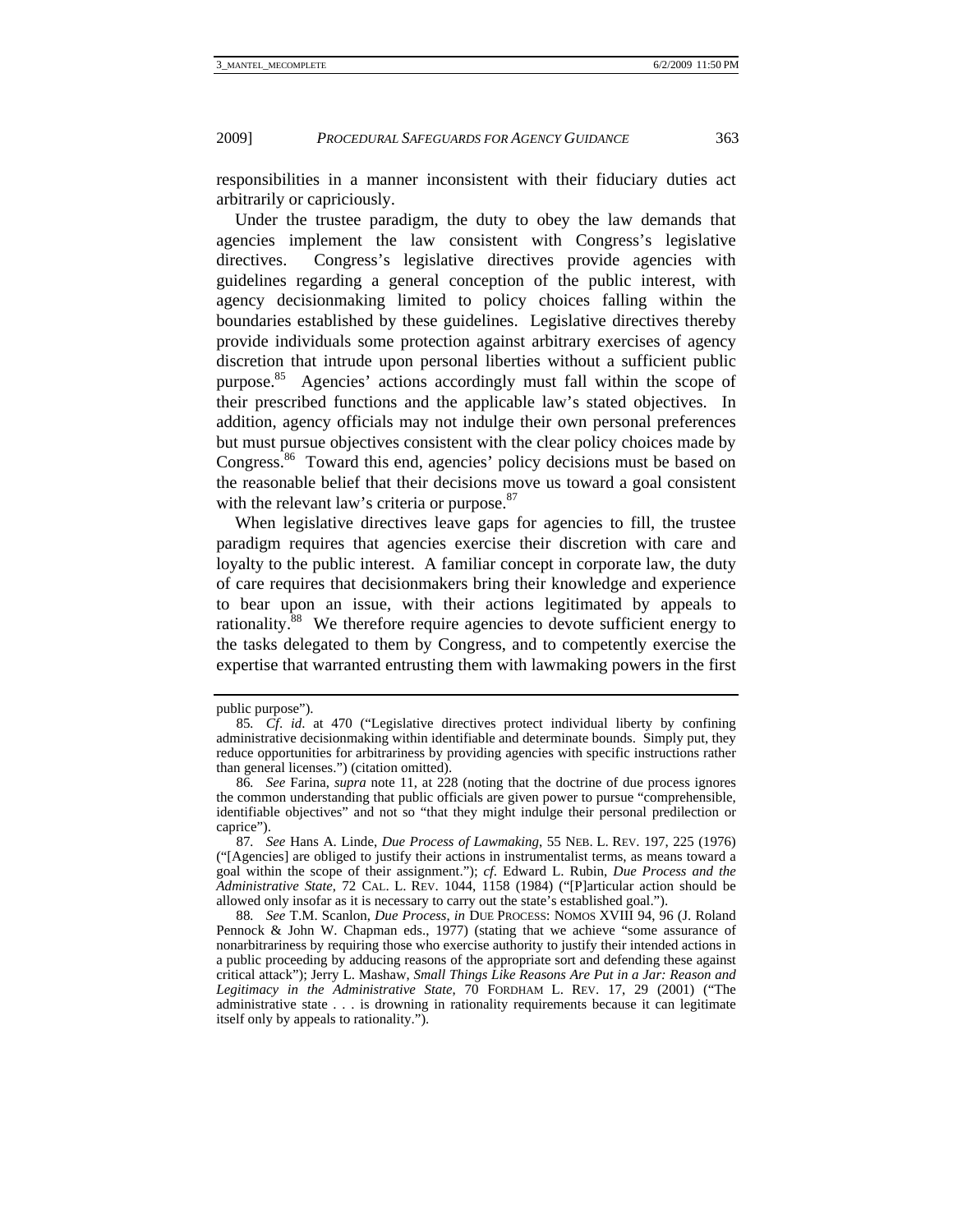place. We expect that agencies' factfinding will be thorough and accurate, and that their conclusions follow logically from their factfinding.<sup>89</sup> Finally, the rationality requirement demands that administrative decisionmaking be consistent and predictable, with agencies required to justify any departures from past practice.  $90$ 

The duty of loyalty ensures that agencies serve the polity in its entirety, taking into account moral principles, and not their own agendas or the interests of favored groups or individuals. At its most basic level, the duty of loyalty embraces basic principles of equal treatment. When agencies make substantive choices about how to best implement government programs, the equality principle requires that they consider and show equal regard for the interests of all individuals affected by their actions.<sup>91</sup> "Decisionmakers should evaluate the positions of participants in the political process by the persuasiveness of their arguments and not by the identity, status, or number of individuals supporting each position.<sup> $.92$ </sup> We therefore demand that when agencies target specific individuals or groups for unfavorable treatment, they defend their actions with public-regarding reasons and moral considerations. In other words, to guard against agency indifference or hostility toward the concerns of certain individuals or groups, agencies must demonstrate that their actions are reasonably intended to promote the public good or our collective moral values.

Under the trustee paradigm, administrative procedures should promote agencies' adherence to their fiduciary duties of obedience to the law, care, and loyalty. The trustee paradigm's emphasis on the manner in which

92. Seidenfeld, *supra* note 13, at 1531.

<sup>89</sup>*. See* Bressman, *supra* note 61, at 496 (defining arbitrary administrative decisionmaking as "generat[ing] conclusions that do not follow logically from the evidence"); Mashaw, *supra* note 88, at 22 ("Authority [for administrative action] must be combined with reasons, which usually means accurate fact-finding and sound policy analysis.").

<sup>90</sup>*. See* Stewart, *supra* note 58, at 1679–80 (explaining that the doctrine of reasoned consistency in agency decisionmaking might require that agencies articulate reasons for their decisions and that they justify departures from established policies in order to "ensure that the agency's action is rationally related to . . . some permissible societal goal").

<sup>91</sup>*. See* ELY, *supra* note 55, at 100 (arguing that the pursuit of liberty entails an "elaborate scheme" that ensures that decisionmakers are "held to a duty to take into account the interests of all those their decisions affect"); Jerry L. Mashaw, *Administrative Due Process: The Quest for a Dignitary Theory*, 61 B.U. L. REV. 885, 899 (1981) (stating that the equality value demands that "the techniques for making collective decisions not imply that one person's or group's contribution (facts, interpretation, policy argument, etc.) is entitled to greater respect than another's merely because of the identity of the person or group"); Seidenfeld, *supra* note 13, at 1531 ("The civic republican condition that political participants not be subservient to one another mandates that government decisionmakers have equal regard for all interests."); *cf*. Criddle, *supra* note 75, at 131 ("Where a fiduciary relation involves multiple beneficiaries, the duty of loyalty takes on an antidiscrimination aspect: Unless otherwise provided for by contract, fiduciaries are bound to render an equal measure of fidelity to each beneficiary.").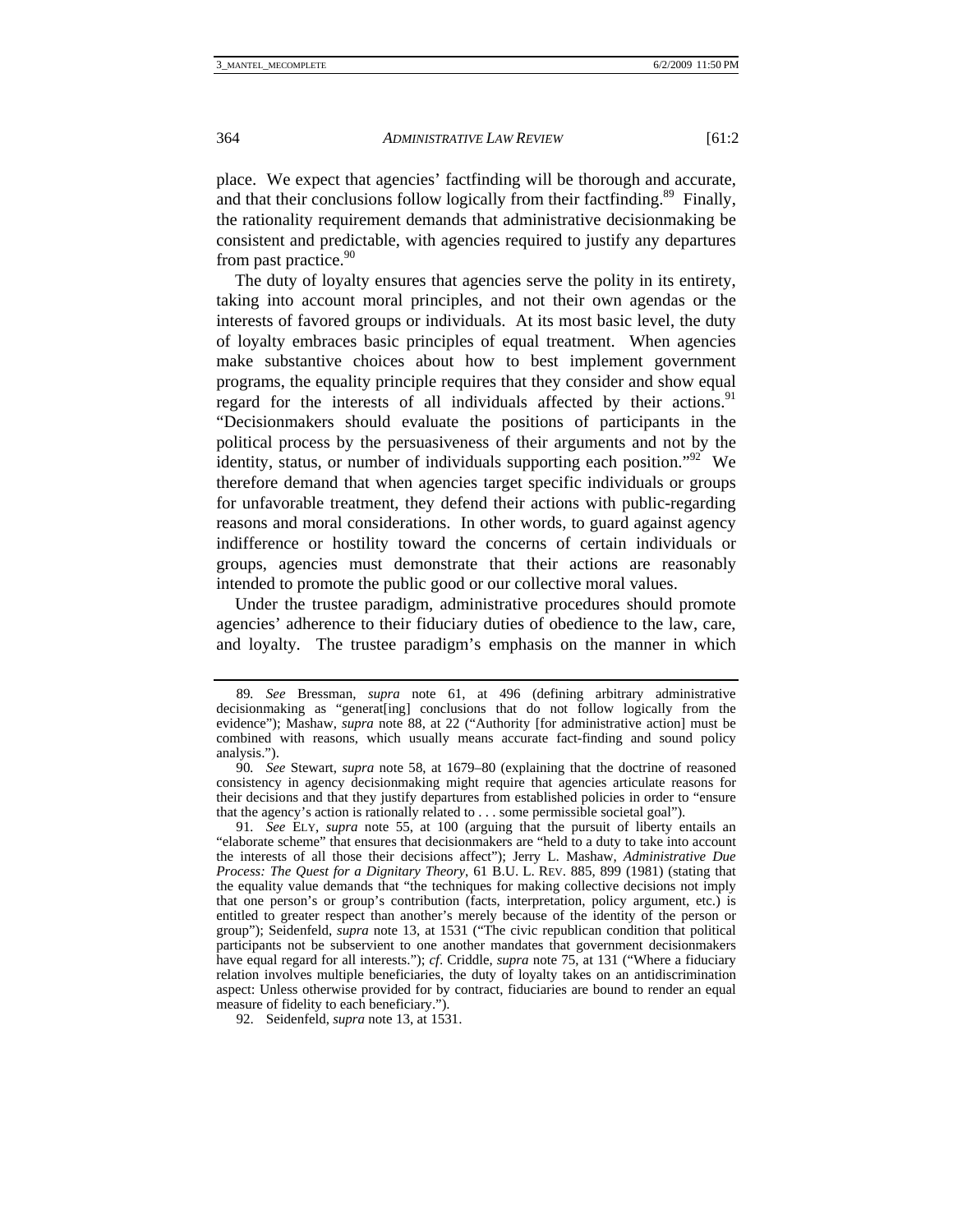agencies decide public policy, however, does not mean there exists no role for external oversight of the administrative state by the Congress, President, and courts. Because no bureaucratic organization can be selfpolicing, agencies should be monitored by those empowered to remedy an agency's breach of the public trust.  $\frac{93}{2}$  Therefore, the legal regime of administrative procedures also should include those procedures necessary to facilitate this external oversight. However, unlike majoritarianism, the trustee paradigm sees oversight of agencies by the politically accountable branches not as the central source of agency legitimacy, but as one part of a panoply of internal and external safeguards designed to limit agency malfeasance and negligence. $94$  Consequently, the trustee paradigm calls for administrative procedures that facilitate external oversight of agencies only to the extent necessary for the Congress, President, and courts to ensure agencies' fidelity to their fiduciary obligations; the paradigm does not demand processes that enable politically accountable officials to dictate agencies' substantive policy decisions.

# *C. The Influence of Majoritarianism and the Trustee Paradigm on Administrative Law Developments*

Scholarly, statutory, and judicial developments in administrative law reflect the influence of both majoritarianism and the trustee paradigm. Republican normative values underlying the trustee paradigm made a greater contribution to earlier developments, with later developments emphasizing majoritarian norms. However, those falling in one camp do not entirely discount the other. For example, as discussed above, republican theories of agency legitimacy often afford politically accountable officials an important oversight role; they simply do not grant politically accountable officials the primary role for legitimizing the administrative state.<sup>95</sup> Similarly, few pluralists wholly disregard the contributions of agency expertise in favor of purely political administrative decisions. Nevertheless, developments in administrative law generally

<sup>93</sup>*. See* Criddle, *supra* note 75, at 121 ("To minimize the risk that agencies will abuse their discretion through opportunism or negligence, each political branch monitors agency activity and retains some residual control to correct agency mismanagement.").

<sup>94</sup>*. Cf*. Mendelson, *supra* note 13, at 586 (describing civic republican theories as seeing "presidential control not as the central source of legitimacy, but as a safeguard against poor outcomes or skewed deliberation").

<sup>95</sup>*. See, e.g.*, Seidenfeld, *supra* note 13, at 1515 (arguing that politically accountable institutions play a role under the republican conception of the administrative state by ensuring that the bureaucracy carries out its civic republican promise); *cf*. Lisa Schultz Bressman, *Procedures as Politics in Administrative Law*, 107 COLUM. L. REV. 1749, 1766– 67 (2007) (explaining that legal scholars generally divide into two groups—those favoring procedures and those favoring political accountability—but that those in the former group do not say that political accountability is irrelevant).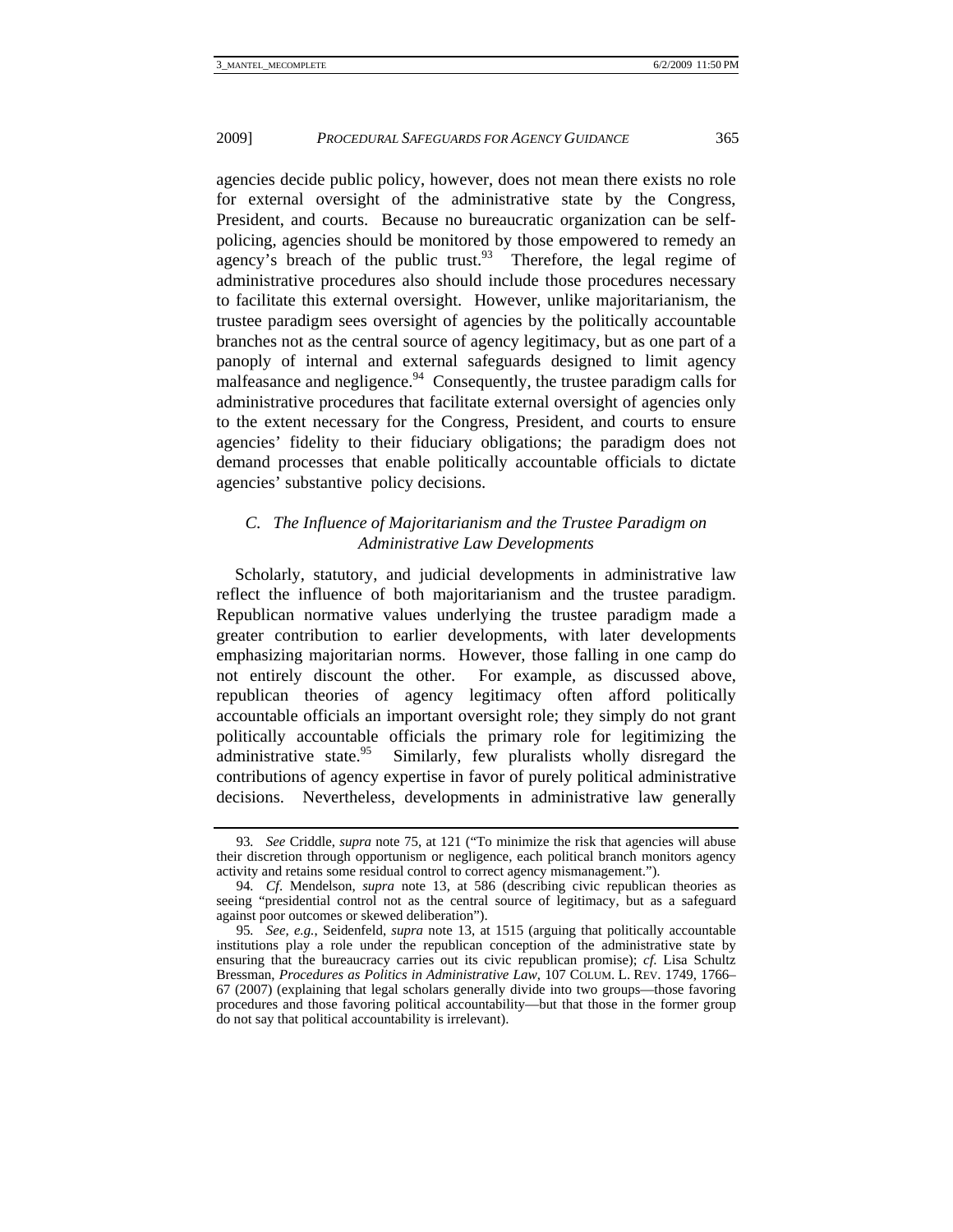recognize either majoritarianism or the trustee paradigm as making a greater contribution to the legitimization of the administrative state.

The trustee paradigm first revealed itself in the New Deal's expertise model, which replaced the transmission belt model following its abandonment by legal scholars.<sup>96</sup> The expertise model reflected the republican ideal of sound policy through deliberation, and assumed that the agency's superior information and technical capabilities would produce policy decisions that furthered the common good. $97$  Supporters of the model de-emphasized the need for procedures in legitimizing the administrative state, believing bureaucrats' sense of professionalism alone would ensure impartial, unbiased decision making. $98^{\circ}$  Indeed, procedures could undermine the legitimacy of the administrative state by constraining agencies' expert judgments.<sup>99</sup>

From its inception, a chorus of critics rejected the expertise model's optimistic focus on agency professionalism to the exclusion of agency procedures. Despite their expertise, bureaucrats often fell subject to selfinterest, corruption, factionalism, arbitrariness, and inefficiencies.<sup>100</sup> Bv

 Bureaucratic mismanagement can be equally insidious, leading to arbitrary, uninformed, and wasteful policies.

*Id.* at 147–48; *see also* Bressman, *supra* note 61, at 472 ("However expert administrators

<sup>96</sup>*. See* Daniel P. Rathbun, Note, *Irrelevant Oversight: "Presidential Administration" from the Standpoint of Arbitrary and Capricious Review*, 107 MICH. L. REV. 643, 650 (2009) (noting that the transmission belt model, the first model of the administrative state, lost its credibility "as agencies' independent discretion became clear").

<sup>97</sup>*. See* Seidenfeld, *supra* note 13, at 1519 (describing the expertise model as "a faith that the 'professional spirit' of New Deal regulators would deter them from setting unwise or excessively intrusive policy").

<sup>98</sup>*. See id*. at 1518–19 (stating that the expertise model envisioned that the application of regulators' knowledge and experience would yield successful solutions to regulatory problems, with regulators' "professional spirit" deterring them "from setting unwise or excessively intrusive policy"); Gerald E. Frug, *The Ideology of Bureaucracy in American Law*, 97 HARV. L. REV. 1276, 1320–21 (1984) (explaining that the expertise model depicts agency decisionmaking as trustworthy because the agency's purpose is to exercise its expertise for the common purpose, constrained only by "the limits of professionalism, expertise, and competence").

<sup>99</sup>*. See* Bressman, *supra* note 95, at 1759 ("By reducing discretion, more elaborate procedures would diminish room for expert judgment of the sort that the New Dealers preferred.").

<sup>100</sup>*. See* Criddle, *supra* note 75, at 147 ("[T]he delicate framework of regulatory governance can easily decay into corruption, cronyism, factionalism, capriciousness, and waste."). As Criddle further explains,

As stewards over vast public resources and powerful regulatory regimes, administrative agencies face extraordinary pressures from both within and outside government—not all of which are conducive to conscientious administration, to put it mildly. For decades, political scientists have decried the so-called "iron triangles" between private industry, agency administrators, and congressional committees, which institutionalize factionalism, entrenching narrow interests in opposition to broad-based progressive reforms. Public resources pooled under agency control may also become breeding grounds for rent-seeking bureaucrats and unscrupulous lobbyists.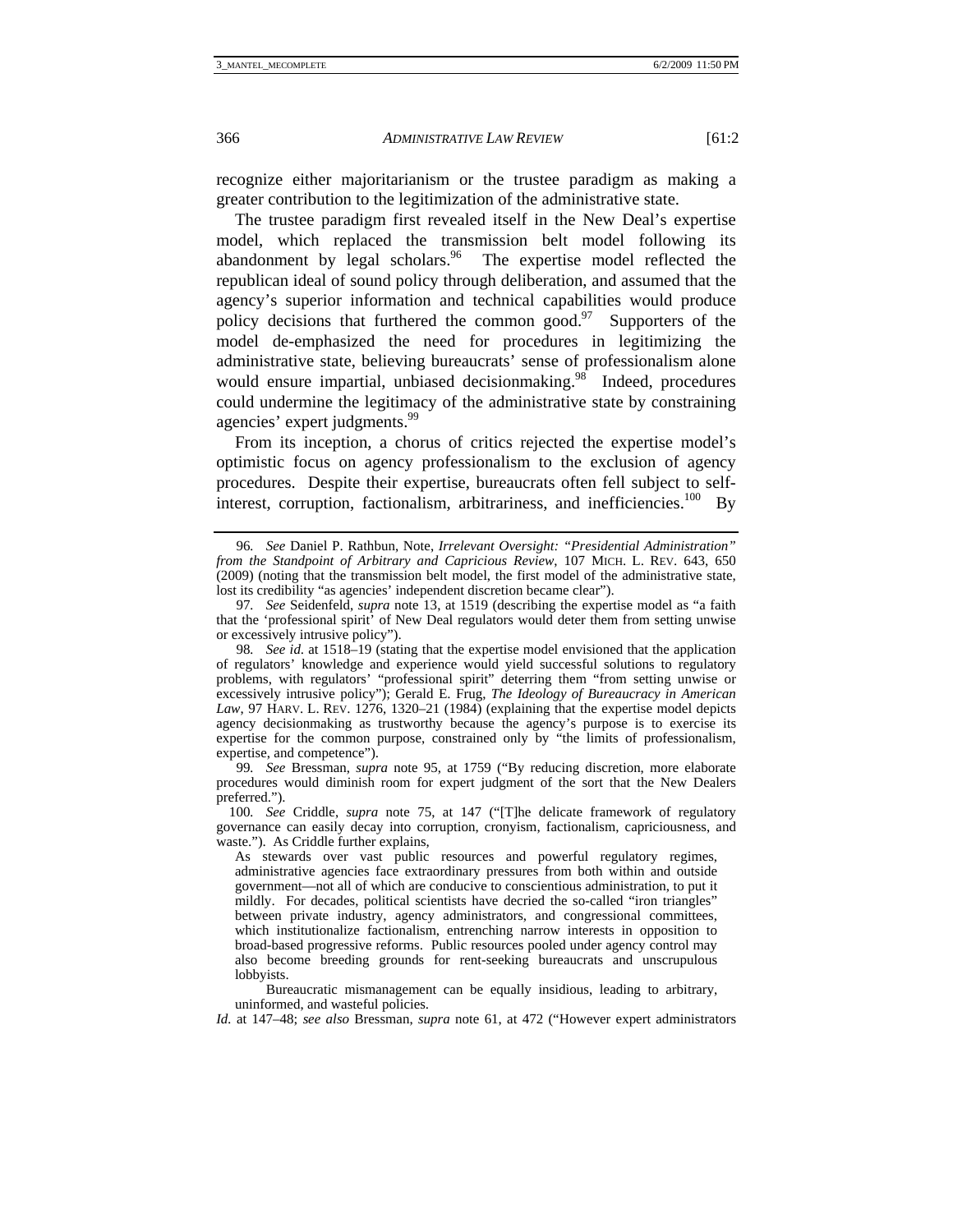deterring agencies from exercising their discretion competently, consistent with existing laws, and for the public interest, these questionable actions threatened to undermine the legitimacy of the administrative state. In response to these concerns, scholars, lawmakers, and the courts turned to a range of procedural safeguards designed to discourage arbitrary and capricious agency policies.

The trustee paradigm influenced Congress's initial solution to the problem of agency malfeasance and negligence—the APA. Enacted in 1946, the APA's safeguards include the notice-and-comment procedures and trial-like protections for agency adjudications discussed in Part I, as well as authority for the courts to set aside any agency action deemed "arbitrary, capricious, an abuse of discretion, or otherwise not in accordance with law."101 These requirements promote agency rationality in the legislative rulemaking and adjudicatory context by enabling interested parties to provide agencies with relevant information, $102$  and requiring agencies to offer a defensible basis in support of their legislative rules and adjudicatory decisions required by statute to be made on the record. The APA, as interpreted by the courts, also reinforces agencies' duty of loyalty by requiring that a neutral party preside over administrative adjudications, and that agencies respond to public criticisms of their proposed legislative rules and proffer a public-regarding rationale in support of their final legislative rules.<sup>103</sup> Finally, the prospect of judicial review checks agency actions that violate the duty to obey the law by disobeying Congress's legislative directives. The APA thereby "reduc[es] agency discretion to satisfy private or selfish interest at public expense."<sup>104</sup>

were, they too often decided matters without a hearing, on the basis of matters outside their purview, with preformed biases, and without regard to the combination of functions that might impugn their impartiality—such as the combination of rulemaking, investigation, and prosecution.").

 <sup>101. 5</sup> U.S.C. § 706(2)(A) (2006).

<sup>102</sup>*. See* Asimow, *supra* note 10, at 574 (noting that agency personnel attach practical value to public commentary); Farina, *supra* note 11, at 226 (suggesting that exchanges with affected individuals can be helpful to agencies); *see also* Jim Rossi, *Participation Run Amok: The Costs of Mass Participation for Deliberative Agency Decisionmaking*, 92 NW. U. L. REV. 173, 185–86 (1997) ("[A]s information makes its way inside the bureaucratic process to the actual decisionmakers, it contributes to the rationality of the final decision by improving the information base utilized in setting agendas, developing alternatives, and making final policy decisions.").

<sup>103</sup>*. See, e.g.*, Indep. U.S. Tanker Owners Comm. v. Lewis, 690 F.2d 908, 919 (D.C. Cir. 1982) (invalidating an agency rule because of the agency's inadequate response to comments); La. Fed. Land Bank Ass'n, FLCA v. Farm Credit Admin., 336 F.3d 1075, 1080 (D.C. Cir. 2003) (remanding a rule where the preamble to the final rule said "almost nothing" about comments received by the agency).

 <sup>104.</sup> Bressman, *supra* note 61, at 473; *see also* Criddle, *supra* note 75, at 153 (describing the APA's notice-and-comment procedures as minimalist procedural safeguards intended to reinforce the fiduciary duties of care and loyalty).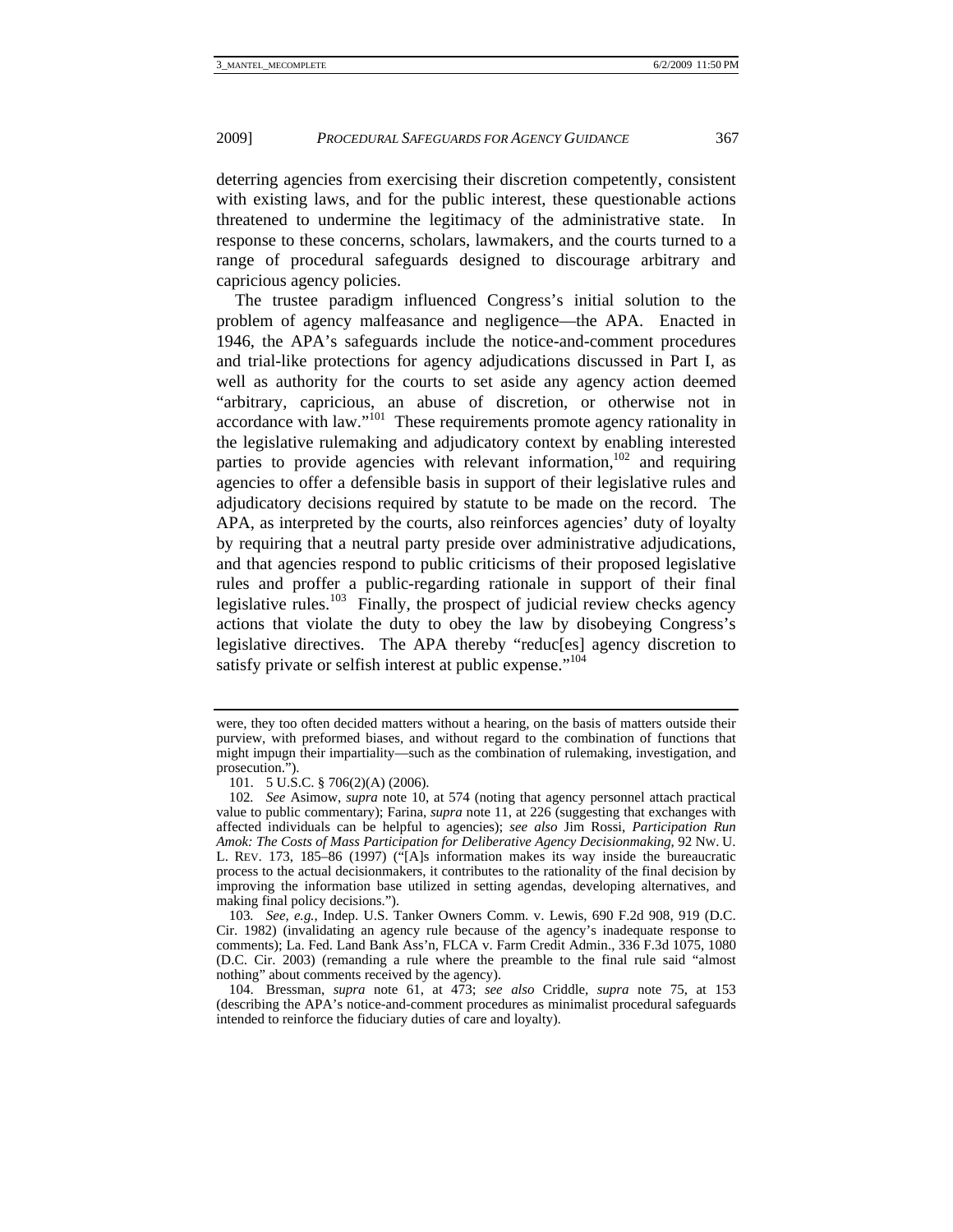The 1960s brought a shift away from the trustee paradigm toward majoritarian norms of legitimacy.<sup>105</sup> Contemporaneously with the introduction of Bickel's majoritarian paradigm, the "interest group representation" model elevated popular preferences to a primary role in the agency decisionmaking process.<sup>106</sup> The interest group representation model advocates an administrative decisionmaking process that replicates the legislative process, thereby ensuring the legitimacy of agency policies based on the same principles legitimizing legislative choices. $107$ Specifically, the model envisions that interest groups representing various segments of the public convey to agencies their respective preferences through both formal and informal means. Agencies then aggregate these preferences so as to coincide with the popular will, thereby generating policies similar to those emerging from the political bargaining and compromises of the legislative process.<sup>108</sup>

The initial enthusiasm for the interest group representation model soon waned. Critics claimed agencies did not simply aggregate preferences, but were subject to "capture" by well-organized regulated interests at the expense of less-organized groups and the general public.<sup>109</sup> They argued that agencies' bias toward regulated interests stems in part from agencies'

<sup>105</sup>*. See* Bressman, *supra* note 61, at 465 ("[T]he majoritarian premise almost intuitively explains the transition from the early models of administrative law to the most recent ones.").

<sup>106</sup>*. See id.* (arguing that the emerging interest group representation model was premised on majoritarian values and sought to ensure that administrative decisionmaking "reflected the policy preferences of participants in agency proceedings").

<sup>107</sup>*. See* Stewart, *supra* note 58, at 1712 (explaining that the interest group representation model seeks to replicate the legislative process, thereby affording agency decisions "legitimacy based on the same principle as legislation").

<sup>108</sup>*. See* Bressman, *supra* note 61, at 475 ("Through an interest group representation model, agencies' decisions would gather legitimacy 'based on the same principle as legislation.' In the absence of an objective basis for administrative judgment, such judgment would reflect the preferences of all affected parties."); Mendelson, *supra* note 13, at 587 (describing pluralist theories of interest group participation in agency decisions as a "microcosm of the legislative process, generating policies that coincide with the popular will" based on the aggregation of the preferences communicated to agencies by interest groups); Stewart, *supra* note 58, at 1712 (explaining that the interest group representation model has an implicit assumption that "legislation represents no more than compromises struck between competing interest groups" and, therefore, "if agencies were to function as a forum for all interests affected by agency decisionmaking, bargaining leading to compromises generally acceptable to all might result, thus replicating the process of legislation").

<sup>109</sup>*. See* Bressman, *supra* note 61, at 485 ("Critics claimed that agencies did not merely aggregate the preferences of the competing interests but served 'self-interests deeply entangled with narrow private interests.'" (quoting Martin Shapiro, *Administrative Discretion: The Next Stage*, 92 YALE L.J. 1487, 1498 (1983))); Stewart, *supra* note 58, at 1712 ("The viability in practice of such a pluralist theory of legitimacy is challenged at the outset by the predominant contemporary critique of the administrative process: that agencies are biased in favor of regulated and client groups, and are generally unresponsive to unorganized interests." (internal citation omitted)).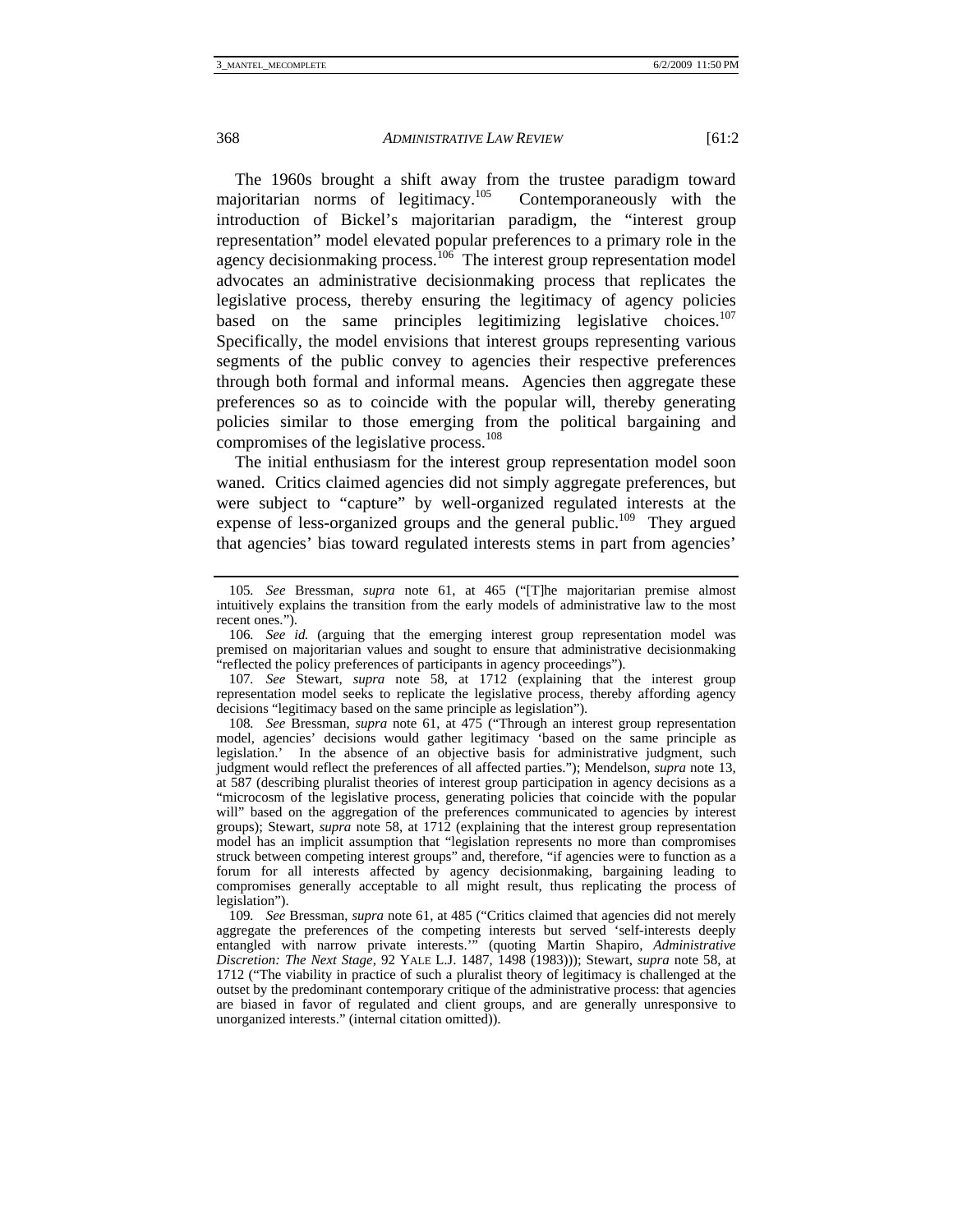dependence on those groups for much of the information on which they base their regulatory policies.<sup>110</sup> Agency staff also may wish to curry favor with the regulated interests from which they may seek future employment.<sup>111</sup> In addition to the potential for agency capture by regulated interests, creating a microcosm of the legislative process in the administrative setting proved costly and complicated.<sup>112</sup> Given these problems with the interest group representation model, by the 1980s commentators had turned to an alternative model for the administrative state that reflects not only majoritarianism's emphasis on popular preferences, but also its embrace of political accountability—the presidential control model.

With limited prospects for close, systematic oversight of agencies by  $Congress, <sup>113</sup>$  supporters of the presidential control model argue that presidential control over the details of regulatory policy is necessary to ensure agencies' fidelity to majoritarian preferences.<sup>114</sup> The presidential control model purports to legitimate the decisions of the administrative state by bringing those decisions under the control of the one public official answerable to the entire nation.<sup>115</sup> Defenders of this model contend that because the electorate chooses the presidential candidate whose proposed policies better reflect the majority will, the President can best identify and aggregate competing preferences.<sup>116</sup> In addition to serving as a conduit for the will of the people, the President will be responsive to the majority view

<sup>110</sup>*. See* Croley, *supra* note 76, at 834 (stating that under one variation of the agency capture thesis, agencies may be "co-opted by interest groups because they depend on those groups for so much of the information on which their regulatory decisions rest"); Mendelson, *supra* note 13, at 587 (same); Stewart, *supra* note 58, at 1713 (same).

<sup>111</sup>*. See* Seidenfeld, *supra* note 13, at 1564 (noting that agency officials can use their regulatory power to trade benefits to interest groups in return for future jobs).

<sup>112</sup>*. See* Bressman, *supra* note 61, at 485 ("Creating an idealized legislative process was expensive and complicated, if done right.").

<sup>113</sup>*. See infra* Part II.D.3.b.

<sup>114</sup>*. See* Elena Kagan, *Presidential Administration*, 114 HARV. L. REV. 2245, 2331–36 (2001) (arguing that the administrative state should be accountable to the public, and that if a model "[takes] the President out of the equation," "what remains are individuals and entities with a far more tenuous connection to national majoritarian preferences and interests"); *cf*. Croley, *supra* note 76, at 831 (stating that the unitary executive thesis contends that the absence of presidential control leaves insufficient checks on agency decisionmakers and thus allows unelected, and therefore politically unaccountable, decisionmakers to implement their own visions of good regulatory policy).

<sup>115</sup>*. See* Bressman, *supra* note 61, at 489 (describing the unitary executive theory as seeking to legitimate the administrative state by bringing its decisions under popular control through presidential control).

<sup>116</sup>*. See* Croley, *supra* note 76, at 831 ("Because the president's constituency is a national one, the president can best aggregate and balance competing interests in the course of developing sound regulatory policy."); Mendelson, *supra* note 13, at 582–83 (explaining that under the presidential control model, the electorate expresses its policy preferences when it elects a new president).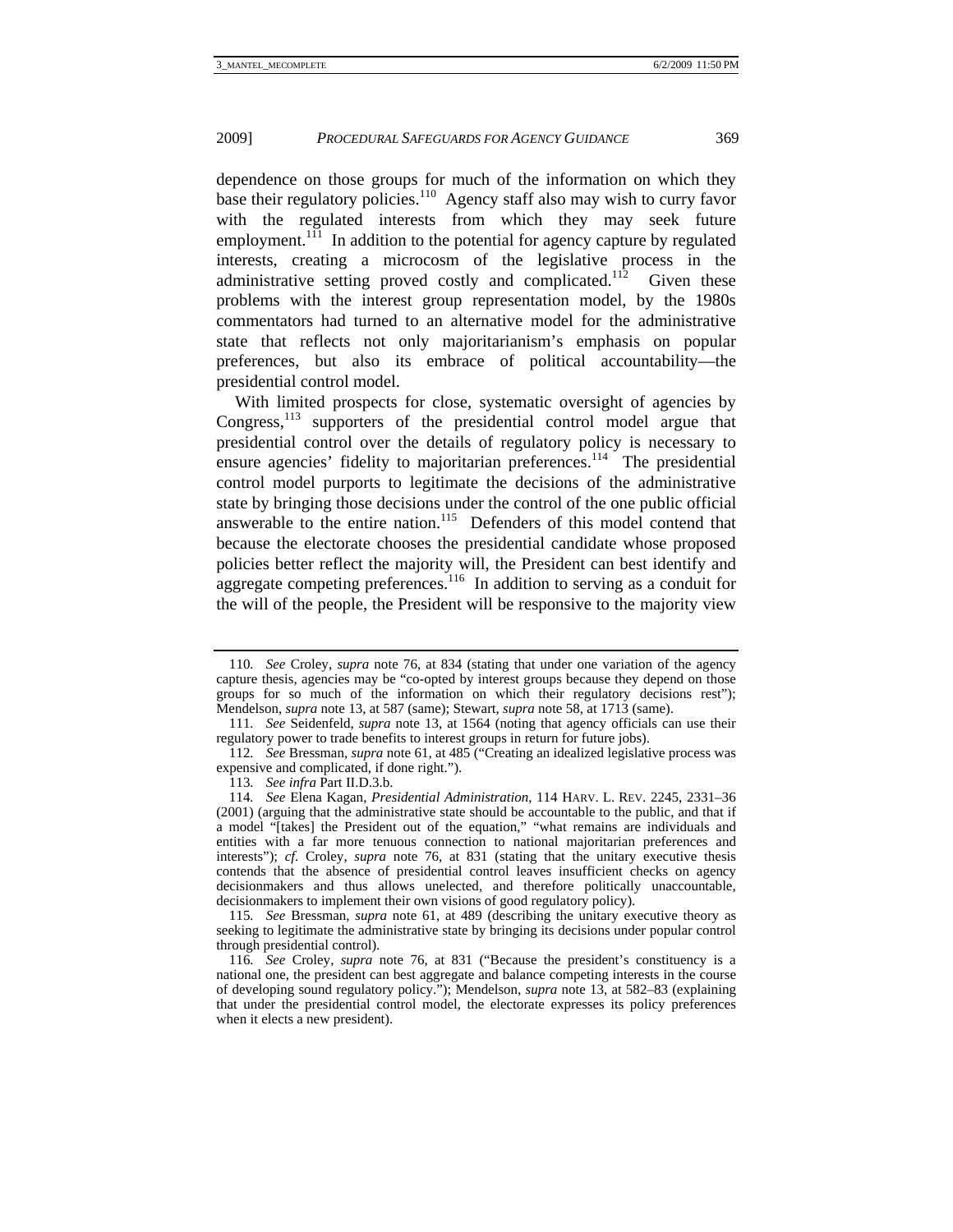in order to increase his re-election prospects or to maintain his party's control of the White House.<sup>117</sup> Presidential control over unelected Presidential control over unelected bureaucrats also promotes the constitutional commitment to policy decisionmaking by politically accountable public officials.<sup>118</sup> Under this view, a strong unitary executive thereby safeguards popular control of government decisions by ensuring that agencies answer to politically accountable President.

The presidential control model calls for those procedures that promote greater presidential control over agency decisionmaking. For example, beginning with the Reagan Administration, Executive Order 12,291 and its successors required agencies to submit their major rules for pre-publication review by OMB, the White House's policy-management arm.<sup>119</sup> President George W. Bush enlarged the scope of OMB review to include significant guidance documents.<sup>120</sup> Executive Order 12,866 also requires agencies to prepare a cost–benefit analysis of their rules.<sup>121</sup> While initially the Reagan Administration justified greater White House oversight of agencies' policymaking as necessary to improve the efficiency of agency rulemaking and interagency coordination, recent administrations increasingly have used executive directives and OMB review to influence agencies' substantive policy decisions.<sup>122</sup>

By the 1980s, the pluralist conception of democratic legitimacy through political accountability also found its way into the courts' administrative

<sup>117</sup>*. See* Bressman, *supra* note 61, at 490–91 (describing the unitary executive theory as resting on the belief that the President's policies presumably represent the majority; if not, then the next election cycle will ensure that the new President's policies do); Kagan, *supra* note 114, at 2335 (arguing that the President is likely to consider the preferences of the general public given his desire for re-election in his first term and the election of a chosen successor in his second term, as well as his ambition for achievement and historical legacy); Mendelson, *supra* note 13, at 582–83 ("[The President] will remain responsive to electoral views through her term to increase the chances of her reelection or to maintain her party's continued control of the presidency.").

<sup>118</sup>*. See* Bressman, *supra* note 61, at 489 ("Once Congress relinquishes the power to determine the details of regulatory policy, the President should assume it because the Constitution requires an elected, focused governmental official to exercise that power rather than a bunch of bureaucrats."); *cf*. Croley, *supra* note 76, at 831–32 ("[B]ecause the Constitution contemplates that the executive power of the United States resides in the president, agencies not closely overseen by and answerable to the president lack constitutional moorings.").

 <sup>119.</sup> Exec. Order No. 12,291, 3 C.F.R. 127 (1982), *revoked by* Exec. Order No. 12,866, 3 C.F.R. 638 (1994); Exec. Order No. 13,258, 3 C.F.R. 204 (2003); Exec. Order No. 13,422, 72 Fed. Reg. 2763 (Jan. 23, 2007) (amending Exec. Order No. 12,866), *revoked by* Exec. Order No. 13,497, 74 Fed. Reg. 6113 (Jan. 30, 2009). Within the Office of Management and Budget (OMB), the Office of Information and Regulatory Activities (OIRA) was responsible for review of agencies' major rules.

<sup>120</sup>*. See* Exec. Order No. 13,422, 72 Fed. Reg. at 2763–65.

<sup>121</sup>*. See* Exec. Order No. 12,866, 3 C.F.R. 638.

<sup>122</sup>*. See* Kagan, *supra* note 114, at 2281–99.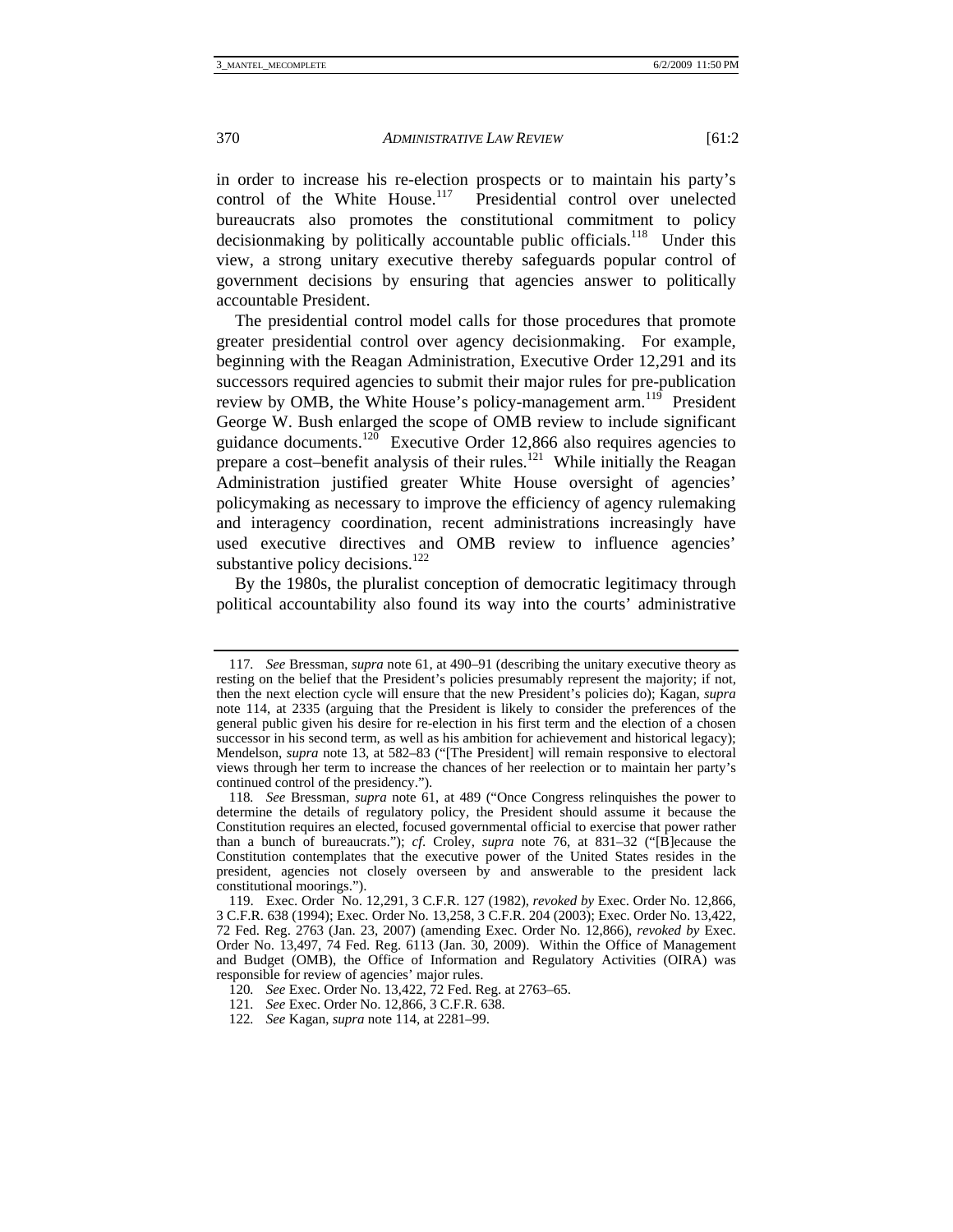law decisions. Most prominently, in *Chevron U.S.A. Inc. v. Natural Resources Defense Council, Inc.*,<sup>123</sup> the Supreme Court held that agency interpretations of ambiguous statutory provisions are entitled to judicial deference if reasonable.<sup>124</sup> The Court justified its holding on grounds that echo the political accountability theme of the presidential control model:

[A]n agency to which Congress has delegated policymaking responsibilities may, within the limits of that delegation, properly rely upon the incumbent administration's views of wise policy to inform its judgments. While agencies are not directly accountable to the people, the Chief Executive is, and it is entirely appropriate for this political branch of the Government to make such policy choices—resolving the competing interests which Congress itself either inadvertently did not resolve, or intentionally left to be resolved by the agency charged with the administration of the statute in light of everyday realities.<sup>1</sup>

The Court in *Chevron* thus recognized political accountability through presidential control of agencies as a legitimizing source for agency decisions.

Despite the Court's acceptance of the presidential control model of agency legitimacy, the trustee paradigm continued to influence the Court's standards for judicial deference to agency decisions. For example, in United States v. Mead Corp.,<sup>126</sup> the Court held that when an agency announces a statutory construction through ruling letters or similar interpretive guidance, the weight afforded the agency's interpretation depends on its "power to persuade" under the factors identified in *Skidmore v.* Swift &  $Co$ <sup>127</sup>—"the thoroughness evident in its consideration, the validity of its reasoning, its consistency with earlier and later pronouncements, and all those factors which give it power to persuade."<sup>128</sup> Similarly, in *Motor Vehicle Manufacturers Ass'n v. State Farm Mutual*  Automobile Insurance Corp.,<sup>129</sup> the Court refused to uphold the Reagan Administration's rescission of an existing regulation in the absence of the agency articulating a satisfactory reasoned explanation for the rescission.<sup>130</sup> Relying on the APA's "arbitrary and capricious" standard, the Court

 <sup>123. 467</sup> U.S. 837 (1984).

<sup>124</sup>*. See id.* at 843–44 ("In such a case, a court may not substitute its own construction of a statutory provision for a reasonable interpretation made by the administrator of an agency.").

<sup>125</sup>*. Id.* at 865–66.

 <sup>126. 533</sup> U.S. 218 (2001).

<sup>127</sup>*. See id*. at 227–35 (explaining that agency rules that fall outside *Chevron*'s purview are still entitled to some levels of deference under *Skidmore* and clarifying that "*Chevron* did nothing to eliminate *Skidmore*'s holding that an agency's interpretation may merit some deference whatever its form").

 <sup>128.</sup> Skidmore v. Swift & Co., 323 U.S. 134, 140 (1944).

 <sup>129. 463</sup> U.S. 29 (1983).

<sup>130</sup>*. Id.* at 41–44.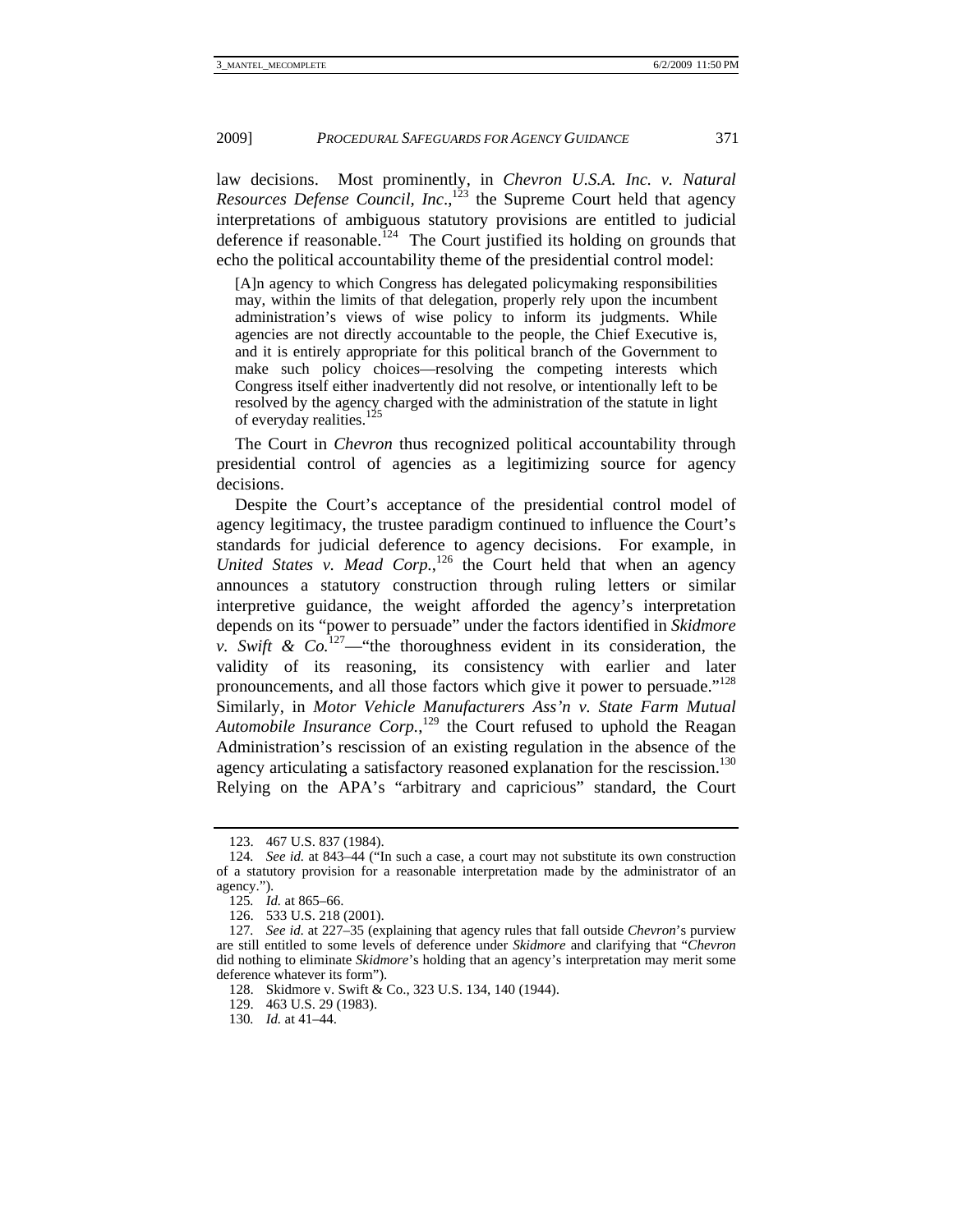explained that an agency must examine the relevant data, consider all important aspects of an issue, and offer a rational explanation for its decision in light of the information considered and facts found.<sup>131</sup> These decisions all reflect the trustee paradigm, finding legitimacy in the administrative decisionmaking processes themselves when deliberative, competent, and public-regarding.

In sum, developments in administrative law may be characterized by vacillation between the conceptions of democratic legitimacy reflected in majoritarianism and the trustee paradigm. Although some procedural rules can be characterized as protecting both pluralist and republican norms.<sup>132</sup> many legal scholars contend that this vacillation "has produced rules that reflect contradictory procedural and political impulses.<sup>"133</sup> Resolution of this apparent tension requires determining which vision of democratic legitimacy should guide our design of administrative processes.

### *D. The Case for the Trustee Paradigm*

Relative to majoritarianism, the trustee paradigm rests on stronger normative justifications, is consistent with empirical research on individuals' judgments on the legitimacy of political officials and legal authorities, and reflects a more feasible conception of legitimate government. As an initial matter, majoritarianism rests on the questionable assumption that the majority will best reflects the public interest, with our representative government charged with simply aggregating popular preferences. Rather, public officials, including the experts comprising the government bureaucracy, should refine the actual opinions and preferences of voters to correct for fallacies in citizens' reasoning. In addition, officials should exercise moral powers of evaluation so as to protect collectively held values such as justice, fairness, equality, and individual liberty.

<sup>131</sup>*. Id.* at 43.

<sup>132</sup>*. Cf.* Jerry Mashaw, *Explaining Administrative Process: Normative, Positive, and Critical Stories of Legal Development*, *in* FOUNDATIONS OF ADMINISTRATIVE LAW 77, 80 (Peter H. Schuck ed., 1994) (concluding that it may be possible to interpret every administrative process as furthering the liberal goal of rational decisionmaking or the pluralist goal of ensuring access and accommodation of all political interests). For example, greater transparency and participation in agency rulemaking arguably furthers both the republican goal of deliberative, rational decisionmaking and the pluralist goal of replicating the legislative process at the administrative level so as to ensure decisions that balance competing preferences. *Compare* Criddle, *supra* note 75, at 152–54 (characterizing the APA's notice-and-comment rulemaking process as procedural safeguards designed to ensure agencies' compliance with their duties of care and loyalty), *with* Bressman, *supra* note 95, at 1771–72 (characterizing the APA's notice-and-comment rulemaking procedures, as interpreted by the courts, as enhancing agency legitimacy on the same principle as legislation—ensuring that administrative decisionmaking reflects the preferences of all involved).

 <sup>133.</sup> Bressman, *supra* note 95, at 1766.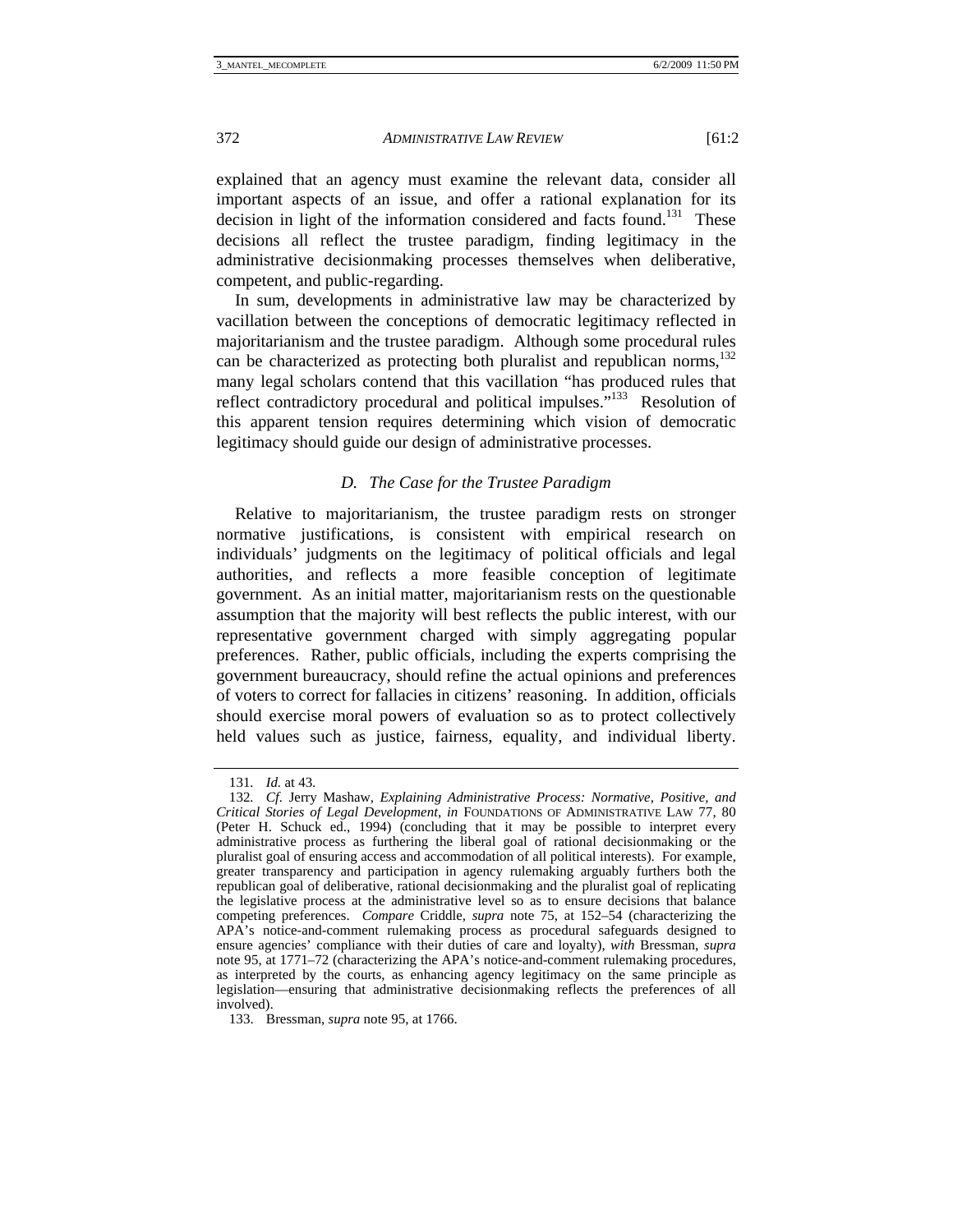Second, sociological research also suggests that in assessing the legitimacy of government authorities, individuals focus on procedural factors indicative of whether the authorities have honored their fiduciary obligations under the trustee paradigm, and not whether they simply respect the majority will. Third, apart from normative considerations, true majoritarianism under our contemporary political system may be unattainable. The Herculean task of identifying the "public will" in our diverse and dynamic society raises doubts about whether elected officials can translate that will into specific policy choices. Moreover, inherent institutional limitations prevent a politically accountable Congress and President from exercising effective oversight of the full range of agencies' regulatory activities. Finally, rather than promote regulatory policies that reflect popular preferences, electoral considerations may cause members of Congress and the President to pressure agencies into adopting policies favorable to powerful special interest groups.

#### *1. Normative Considerations*

At the center of the debate between majoritarianism and the trustee paradigm lies the question as to what normative foundation administrative decisionmaking should be built on. Whereas majoritarianism gives primacy to the popular will, the trustee paradigm both recognizes potential fallacies in public opinion and adopts a broader conception of the "public interest" which considers moral principles in conjunction with the utility calculations that influence social preferences.

Many of those who support the underlying impulse of majoritarianism recognize that misinformation, faulty heuristics, and irrational reasoning may result in a popular will that actually fails to serve the majority's interests.<sup>134</sup> Few of us have informed opinions on the wide range of technically arcane issues our modern government must address.<sup>135</sup> For example, how many of us can determine whether the Environmental Protection Agency's rules for managing hazardous waste adequately protect the public's health or the environment? How many of us can assess whether the Social Security Administration's criteria for determining

<sup>134</sup>*. See* GUTMANN & THOMPSON, *supra* note 71, at 14–15; *see also* Richard H. Fallon, Jr., *Should We All Be Welfare Economists?*, 101 MICH. L. REV. 979, 997–1001 (2003) (arguing that an individual's actual choice among competing policies may not reflect the choice the individual "would rationally choose for herself," particularly when individuals lack sufficient information to evaluate competing options and as questions about likely consequences grow more complex); Farina, *supra* note 67, at 1005 (arguing that government policymakers "need not accede to citizen preferences formed in ignorance of important information").

<sup>135</sup>*. Cf*. Farina, *supra* note 67, at 1005 ("Obviously, officials can legitimately discount public opinion on technically arcane issues . . . .").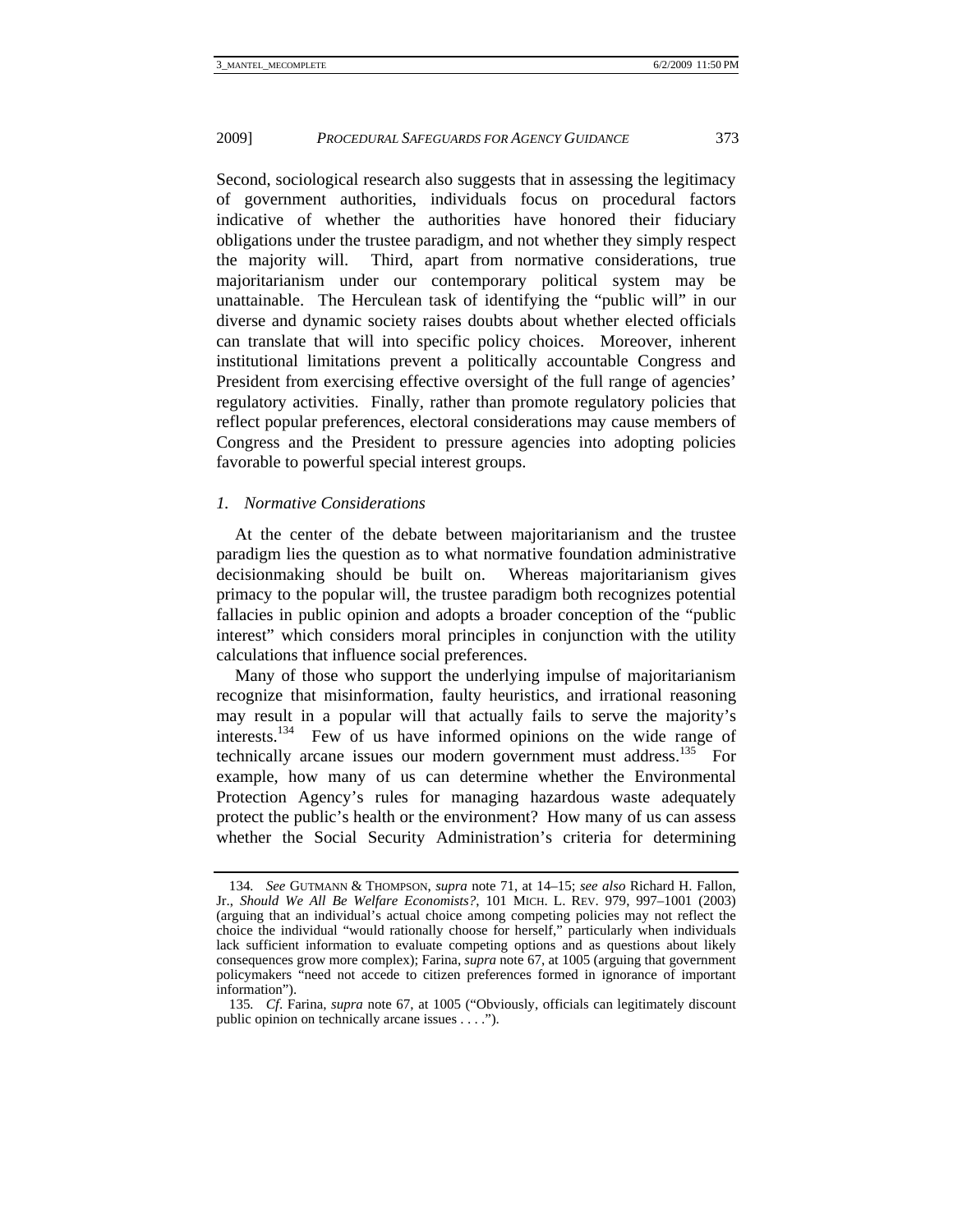eligibility for disability benefits correctly identifies those medical conditions that significantly limit an individual's ability to do basic work activities? In addition, citizens often fail "to come to terms with what they are willing to give up ('pay') to get the desired outcome."<sup>136</sup> Consequently, public officials, including the experts comprising the government bureaucracy, must put the actual opinions and preferences of voters "through an analytic filter"<sup>137</sup> in order to identify the policy choices that best enhance the public's welfare.

Additionally, in emphasizing the democratic ideal that public officials should implement the values and desires of the people, majoritarianism overlooks the often competing ideal that sometimes leaders should lead rather than simply follow the collective will. Although we do not have a clear theory as to when leaders should defy popular opinion, most of us expect government officials to consider moral concerns such as justice, equality, fairness, and respect for individual rights alongside social utility.<sup>138</sup> The impact of today's policies on the interests of future generations also deserves consideration.<sup>139</sup> Finally, we recognize that public policy not only should respond to citizens' existing values but also should play an important role in the shaping of those values.<sup>140</sup>

This mistrust of the majority will repeatedly emerges as a theme in the writings of the Constitutional Framers. Specifically, the Framers not only feared the abuse of government power in the form of laws that benefit private interests at public expense,<sup>141</sup> but also laws reflecting the majority will that trample upon the rights of the minority without adequate moral justification.<sup>142</sup> In other words, the Framers primarily were concerned, not

<sup>136</sup>*. Id.*

 <sup>137.</sup> GUTMANN & THOMPSON, *supra* note 71, at 14–15.

<sup>138</sup>*. See* Fallon, *supra* note 134, at 1017–18 (arguing that policy choices should involve "moral powers of valuation and choice" independent of individuals' well-being and interests); Farina, *supra* note 67, at 1006–07 (stating that part of the legitimate realm of democratic governance sometimes involves "the deliberate determination by our representatives to defy the will of the people in the interest of the community as a whole, or a vulnerable subsection of the community").

<sup>139</sup>*. See* Fallon, *supra* note 134, at 1018 (stating that current policy decisions may impact the "interests of unborn generations" by unfairly imposing current popular preferences).

<sup>140</sup>*. See* Farina, *supra* note 67, at 988, 1006 (arguing that "part of the legitimate realm of democratic governance" is the shaping of values and not simply "passive, mechanistic aggregation of citizen preferences").

<sup>141</sup>*. See* THE FEDERALIST NO. 10, at 78 (James Madison) (Clinton Rossiter ed., 1961) (acknowledging the danger posed by factions "adverse to the rights of other citizens, or to the permanent and aggregate interests of the community"); Bressman, *supra* note 61, at 478.

<sup>142</sup>*. See* Bressman, *supra* note 61, at 498 ("[E]lected officials, responsive to majority will, might enact a law oppressive to individual rights."); Brown, *supra* note 73, at 570 ("Tyranny was understood as the abuse of power by government—even by representative government acting on the basis of what a majority of its constituents wanted.").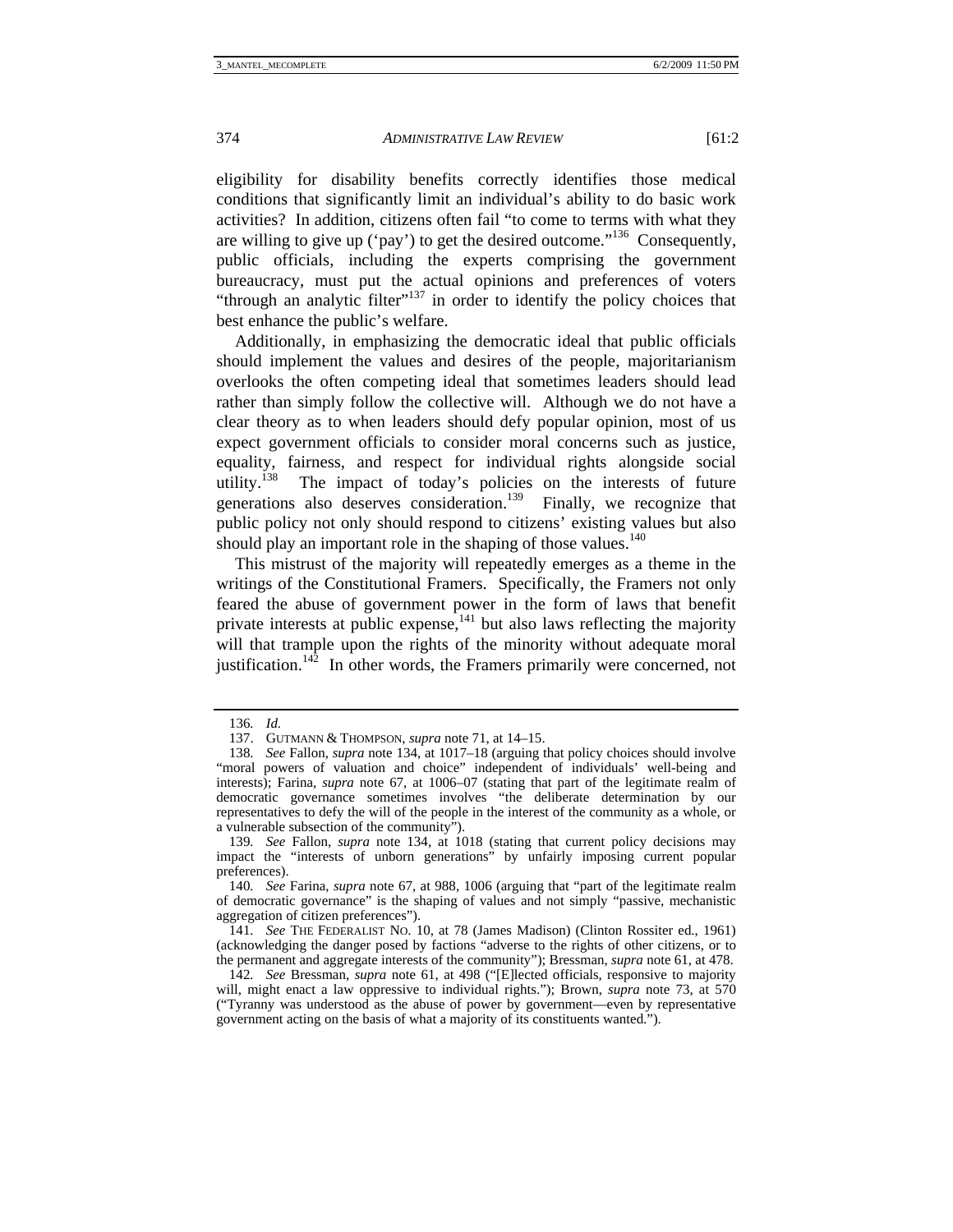with whether public officials would be responsive to the popular will, but rather with laws that encroached upon individual liberties in the absence of a sufficient public purpose. The concern that representative government itself could become an instrument of tyranny led to a constitutional design intended to protect individual liberty and not the promotion of "the collective happiness of the people." $143$  Thus, as discussed below, the design of government itself became the people's principal defense against arbitrary government action, including tyranny in the form of majority rule.144

By the time of the American Revolution, the English presumption that popular sovereignty automatically produced just laws had been abandoned, replaced by an understanding that representative government was susceptible to corrupting forces that could threaten individual rights.<sup>145</sup> For the Framers, these corrupting forces included the tyranny of the majority that elected officials might "sacrifice to [the majority's] ruling passion or interest both the public good and the rights of other citizens."<sup>146</sup> The Framers thus envisioned a legislature that would not simply champion the popular will but "refine and enlarge the public views by passing them through the medium of a chosen body of citizens, whose wisdom may best discern the true interest of their country and whose patriotism and love of justice will be least likely to sacrifice it to temporary or partial considerations."147 These republican ideals found their way into the Constitution in several respects. For example, in explaining why the Framers rejected shortening the term for congressional representatives from two years to one year, Madison explained in *Federalist No. 53* that a longer term would give representatives the time to acquire the knowledge and experience necessary to exercise sound judgment.<sup>148</sup> The Framers also empowered the unelected Judicial Branch to serve as a check against the

 <sup>143.</sup> Brown*, supra* note 73, at 570.

<sup>144</sup>*. See id.* at 570–71 (listing electoral accountability of government officers, separation of powers, federalism, and checks and balances as limiting structures of the governmental design).

<sup>145</sup>*. See id.* at 558–70 (tracing the evolution of political views on popular sovereignty from thirteenth-century England to the enactment of the Constitution).

 <sup>146.</sup> THE FEDERALIST NO. 10 (James Madison), *supra* note 141, at 80.

<sup>147</sup>*. Id.* at 82; *see also* Brown, *supra* note 73, at 553 (explaining that the Framers intentionally "buffered majority will, insulated representatives from direct influence of majority factions, and provided checks on majority decisionmaking" (citations omitted)).

<sup>148</sup>*. See* THE FEDERALIST NO. 53, at 332–33 (James Madison) (Clinton Rossiter ed., 1961); *see also* THE FEDERALIST NO. 63, at 384 (probably James Madison) (Clinton Rossiter ed., 1961) (Madison advocated that, as "a defense to the people against their own temporary errors and delusions," senators should serve terms of six years and not be appointed directly by the people. Thus the Senate may serve as a "temperate and respectable body of citizens, in order to check the misguided career and to suspend the blow meditated by the people against themselves, until reason, justice, and truth can regain their authority over the public mind.").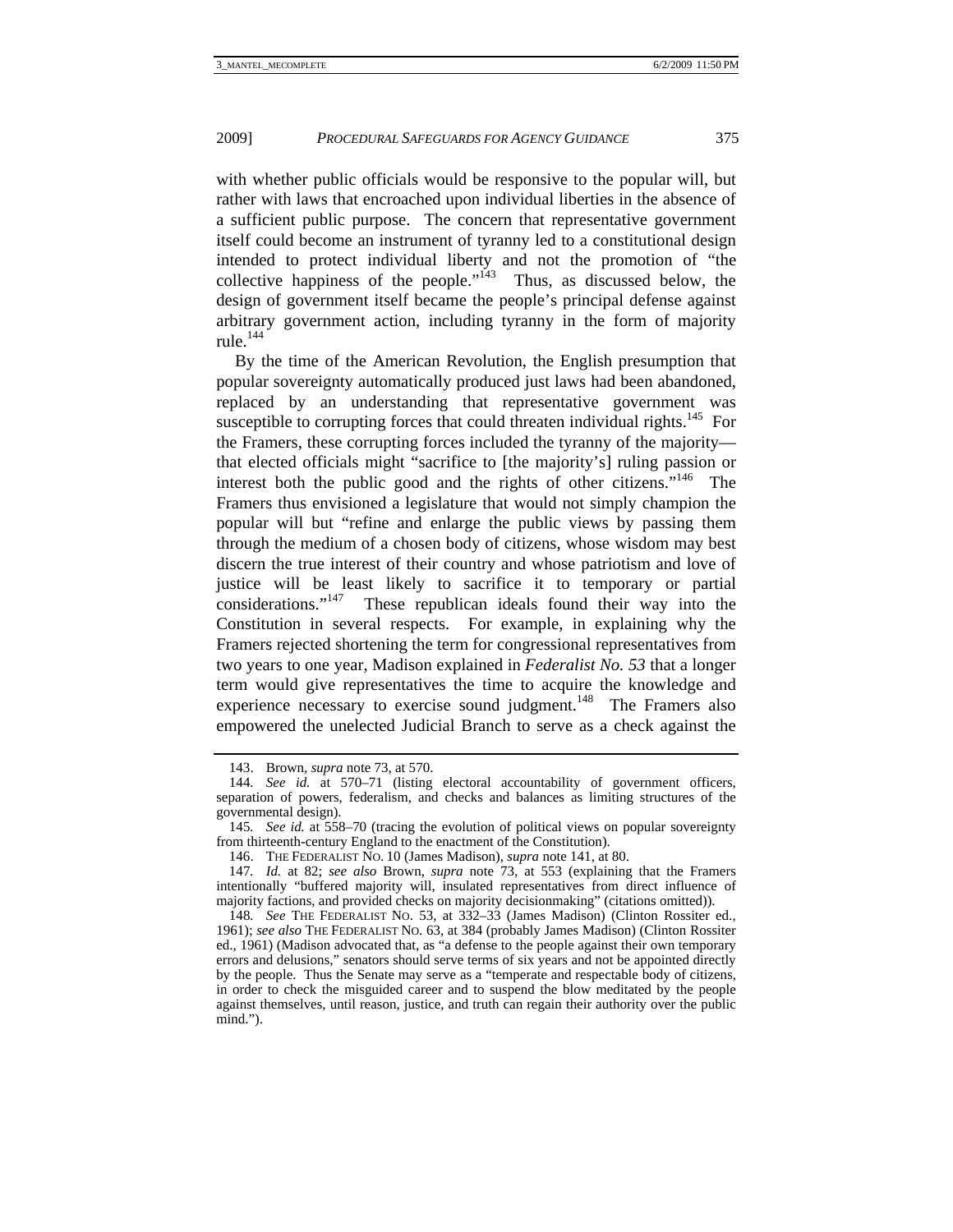majority when "carried away by an impulse to tyrannize."<sup>149</sup> Consequently, rather than promote laws that simply reflect popular preferences, the constitutional design ensured that "[t]he actual policy decisions are made by agents of the people rather than by the people themselves—precisely so that raw popular desire will be buffered, civilized, guided, mediated by professionals and experts, and will be informed through deliberation."<sup>150</sup>

These few examples illustrate that for the Framers, majoritarianism and political accountability alone did not stand atop the pyramid of constitutional values.<sup>151</sup> Rather, the Framers' mistrust of the majority will—as well as concerns that government officials might favor narrow, private interests—were the foremost considerations influencing the constitutional structure. As with the other features of our constitutional system, the structural feature of political accountability should be understood, not as the means through which "the people" ensure that their government properly aggregates popular preferences, but as one of several means for protecting the public interest and individual liberty from government tyranny.<sup>152</sup> As explained by one constitutional theorist,

[a]ccountability is the means by which the entire people stands apart from the government, in all its segments, and enforces the people's compact with its government. It is not designed solely as a means to implement popular preferences on points of ordinary governance, except in the roughest sense, nor is it designed to eliminate the judgment expected of elected representatives.<sup>153</sup>

In other words, those entrusted with the powers of government must act as stewards for the people, with political accountability as one means by which the people enforce this trust.

This view of the constitutional design—that its aim is preventing arbitrariness—accords with the conception of democratic legitimacy reflected in the trustee paradigm. Both the constitutional design and the trustee paradigm reject the majoritarian view that the primary concern of representative government is whether government officials faithfully implement the majority will. They instead conceive of democratic government as a trust between the people and public officials, with popular

153*. Id*. at 565.

 <sup>149.</sup> Brown, *supra* note 73, at 536.

 <sup>150.</sup> Richard A. Posner, *Bork and Beethoven*, 42 STAN. L. REV. 1365, 1369 (1990).

<sup>151</sup>*. See generally* Bressman, *supra* note 61, at 493 (observing that constitutional theories have questioned "the idea of majoritarianism as the linchpin of legitimacy").

<sup>152</sup>*. See* Brown, *supra* note 73, at 536 ("[T]he structural feature of accountability for political actors can be understood, not as a means to maximize the preferences of the majority of the people on matters of routine governance, as it has been widely understood, . . . but rather as a means primarily to minimize the risk of tyranny in government  $\dots$ .").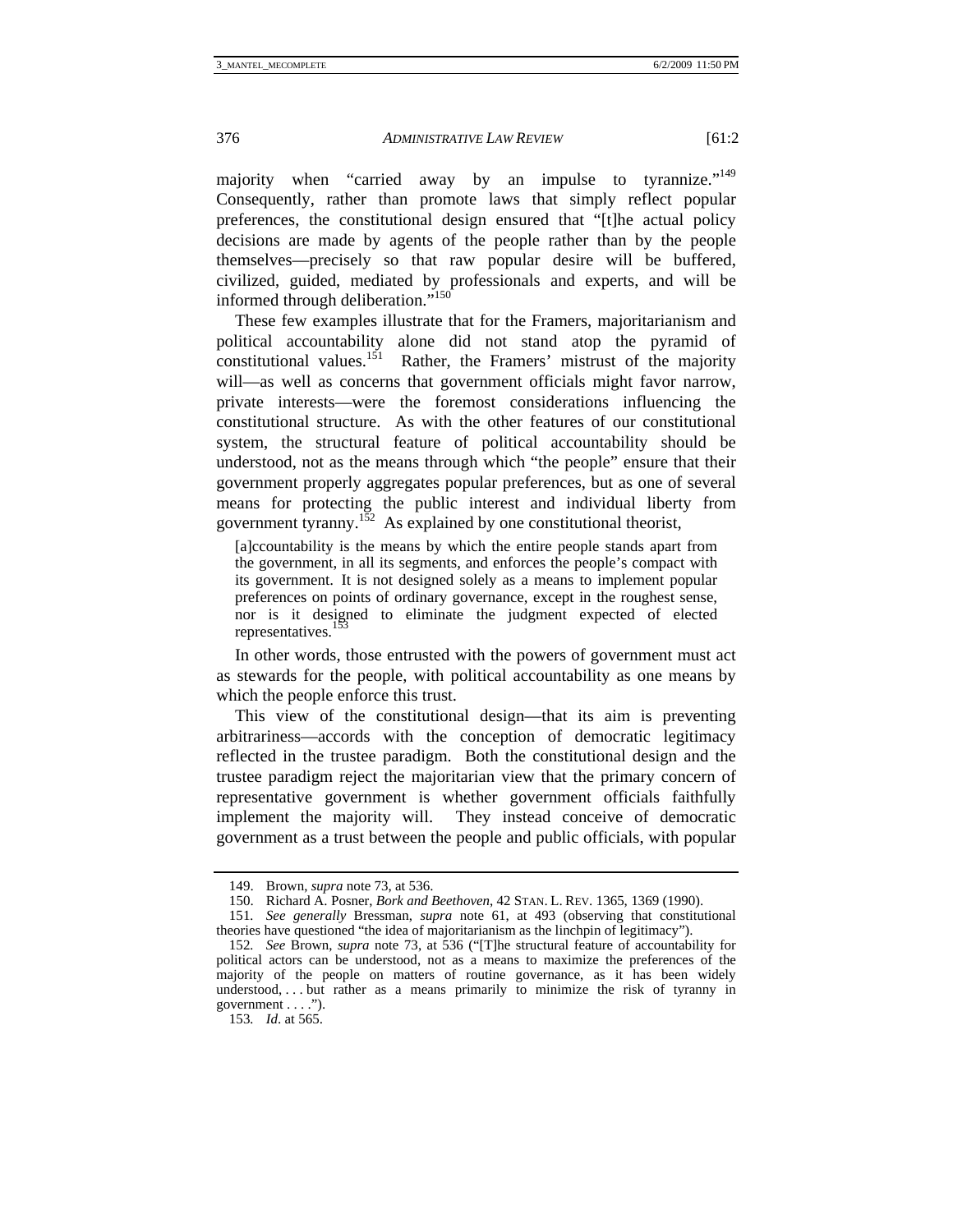preferences buffered and mediated by deliberative decisionmaking. For the Framers, the fear that the government could violate this trust by falling subject to the corrupting forces of the majority will, as well as narrow factions or self-interest, lies at the root of various constitutional checks and balances. These same concerns motivate holding agency officials to the rationality and equality principles underlying the trustee paradigm.

# *2. Empirical Support for the Trustee Paradigm—What Makes Authorities Legitimate in the Eyes of Citizens*

If majoritarian norms dominate individuals' judgments regarding the legitimacy of the state, one would expect individuals to focus on whether government decisions reflect their personal preferences (or the preferences of the majority). Alternatively, individuals may focus on whether the procedures shaping the decisionmaking process afford them opportunities to influence authorities' actions. For example, if people believe the opportunity to present their concerns to government officials increases the likelihood of a decision favorable to their interests, majoritarianism would predict that opportunities to do so would enhance an individual's assessment of the legitimacy of the government decision. The trustee paradigm, on the other hand, would predict that individuals' legitimacy judgments are influenced primarily by their appraisal of the manner in which authorities make decisions. Specifically, the trustee paradigm would predict that individuals primarily would care not about outcomes or procedures that allow them to influence outcomes, but whether government authorities give thoughtful consideration to which actions best serve the public interest. Indicators suggesting that authorities make decisions consistent with these expectations would dominate individuals' generalizations from their own experience to their overarching views on the legitimacy of government authorities. The work of Tom R. Tyler and other sociologists and psychologists provides empirical support for this latter view.<sup>154</sup>

Tyler's studies found that individuals' judgments about the fairness of the government's decisionmaking process, rather than the decisions themselves, dominate how individuals generalize from their own experience to their overarching views on the legitimacy of government authorities.155 This does not mean that individuals do not care about

 <sup>154.</sup> Tyler's studies examine individuals' perceptions of not only of political authorities but also authorities in legal, industrial, educational, and interpersonal settings. His studies reveal similar effects across these settings. TYLER, *supra* note 12, at 82.

<sup>155</sup>*. See id.* at 84–106 (analyzing the roles that procedure and past experience assume in shaping individuals' perceptions of the legitimacy of authority and government).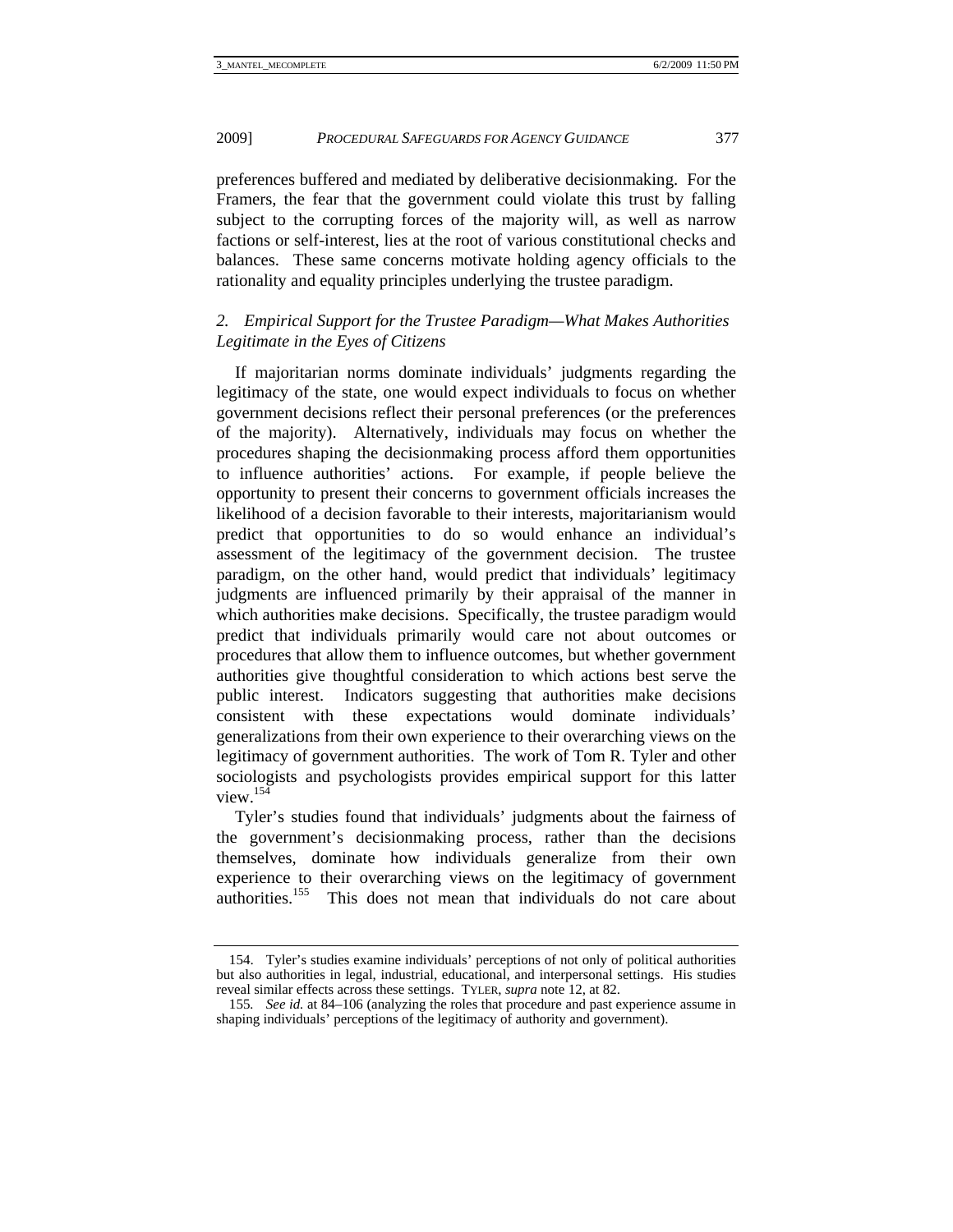outcomes, but they generally will accept unfavorable outcomes when produced through a process deemed fair.<sup>156</sup> In addition, Tyler found that, although people care about procedures associated with the ability to influence outcomes, these same procedures continue to affect individuals' judgments about the fairness of authorities' actions even when regression analysis controls for their influence on authorities' action.<sup>157</sup> These findings suggest that in judging the legitimacy of government authorities, individuals focus on procedural aspects other than whether the decisionmaking process afford them opportunities to influence policy decisions,158 a finding that cannot be explained by the majoritarian view of legitimacy.

Tyler's findings on the specific dimensions of process that matter to individuals provide further support for the trustee paradigm. Specifically, individuals appear to focus on procedural factors indicative of whether government officials are trustworthy and exercise their powers in accordance with existing laws, capably, and for the common good. Consistent with the expectation that government authorities obey the law, individuals view authorities as more just and trustworthy when they comply with the principles of the rule of law.<sup>159</sup> For example, people are sensitive to whether authorities respect their rights as citizens.<sup>160</sup> They also value the opportunity to present evidence for decisionmakers' consideration and expect authorities to be neutral, with rules consistently applied and decisions based on objective information and not personal opinion or bias.161 Finally, procedures allowing for the correction of errors also favorably influence individuals' judgments about the legitimacy of government authorities.<sup>162</sup>

Tyler's findings also provide empirical support for the view that democratic legitimacy rests in part on whether government officials exercise reasonable care and show equal fidelity to all members of society. With respect to the duty of care, Tyler found that individuals take into consideration procedural dimensions indicative of the quality of authorities' decisions, $163$  and, most importantly, "how hard" the authorities

<sup>156</sup>*.* Tom R. Tyler, *Does the American Public Accept the Rule of Law? The Findings of Psychological Research on Deference to Authority*, 56 DEPAUL L. REV. 661, 663 (2007).

<sup>157</sup>*.* TYLER, *supra* note 12, at 130.

<sup>158</sup>*. Cf. id.* (concluding that the findings of his study of Chicago citizens' views of legal authorities suggest that "control models"—behavioral models predicting that individuals care about procedural dimensions that may influence outcomes—do not fully capture individuals' views on procedural justice).

<sup>159</sup>*.* Tyler, *supra* note 156, at 661.

<sup>160</sup>*. Id.* at 664; TYLER, *supra* note 12, at 138.

<sup>161</sup>*.* Tyler, *supra* note 156, at 664, 666; TYLER, *supra* note 12, at 163–64.

162*.* TYLER, *supra* note 12, at 137.

<sup>163</sup>*. See id.* (listing "the quality of the decisions" as one of "seven distinct aspects of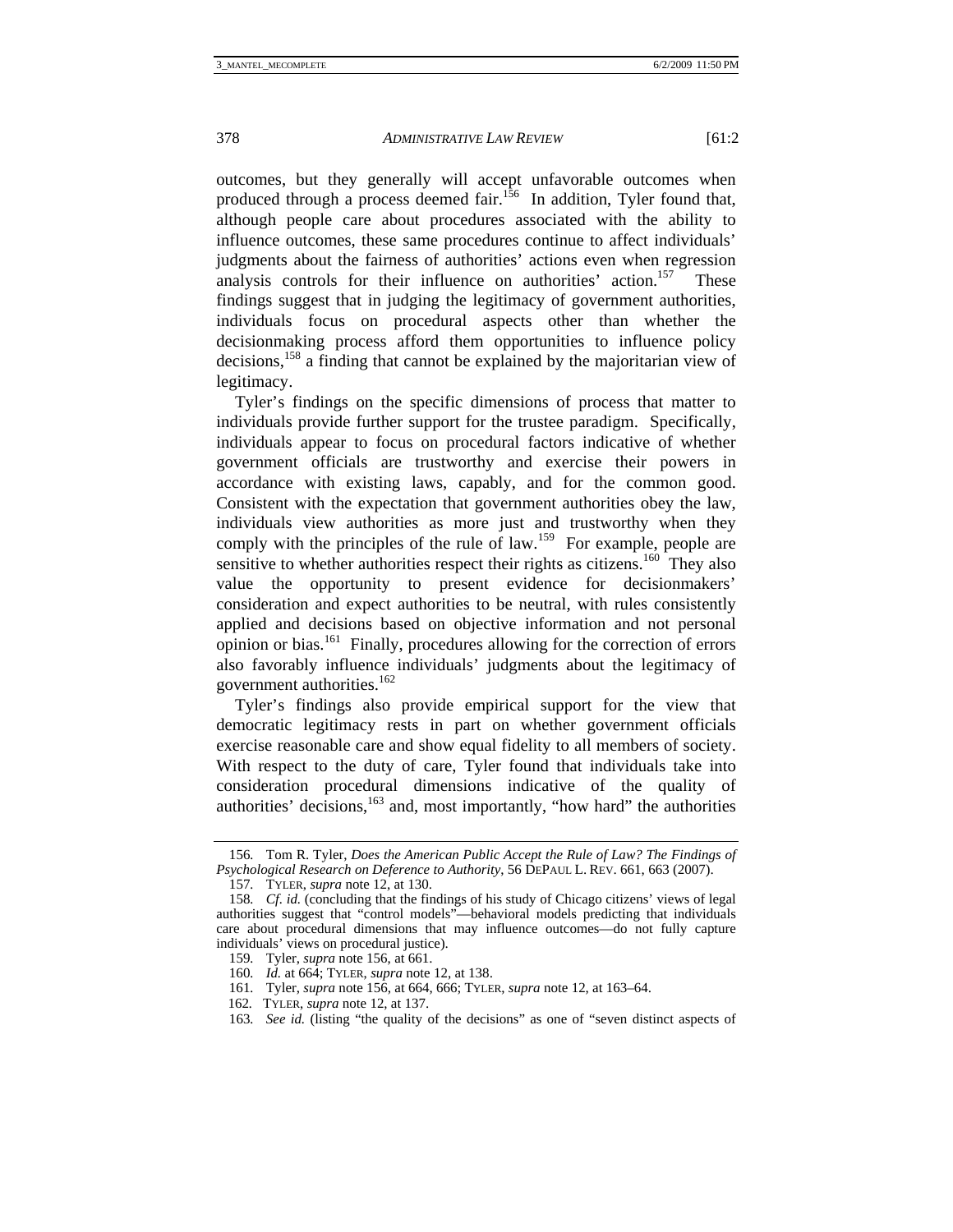#### 2009] *PROCEDURAL SAFEGUARDS FOR AGENCY GUIDANCE* 379

try to be fair.<sup>164</sup> Consistent with the equality principle underlying the duty of loyalty, people show sensitivity as to whether authorities respect them as individuals and treat them with dignity and politeness.<sup>165</sup> Individuals respond favorably to procedures communicating authorities' benevolence and concern for individuals' interests, such as when authorities listen to an individual's position or justify their decisions in a manner demonstrating the authorities' awareness of individuals' interests.<sup>166</sup> Finally, people seek signs that authorities sincerely are motivated "to do what is best for the public."<sup>167</sup>

#### *3. Limitations on Implementing Majoritarianism*

Even if majoritarianism could be defended on normative grounds as the preferable theory of democratic legitimacy, in practice, the theory proves infeasible. First, the "will of the people" on which the majoritarian theory depends lacks factual reality. Second, even if public officials could discern popular preferences, majoritarianism rests on a mistaken assumption about the sufficiency of political accountability in checking the full range of agency activity that may deviate from popular preferences.

### *a. The Fiction that Elected Officials Speak for the Popular Will*

As discussed in Part II.B, majoritarianism finds legitimacy in policy choices that honor the popular will. Supporters of administrative models reflecting this conception of legitimacy argue that the electorate communicates its policy preferences to members of Congress and the President by choosing the candidate whose policy platform best reflects those preferences.168 The winning candidate thus serves as a conduit for the popular views of his or her constituents, or, in the case of the President,

procedure" that citizens take into account when judging procedural justice).

<sup>164</sup>*. See id.* at 151 ("Judgments about 'how hard' the authorities try to be fair emerge as the key overall factor in assessing procedural justice.").

<sup>165</sup>*. See* Tyler, *supra* note 156, at 664, 667 (discussing "respect for persons" as one of three aspects of the rule of law by which citizens justify deference to agency authorities).

<sup>166</sup>*. See id.* at 664 (explaining that the authority's behavior toward the citizen serves as a "cue[] that communicates information about the intentions and character of the legal authorities with whom they are dealing"); *see also* TYLER, *supra* note 12, at 149 (arguing that citizens are more likely to "accept a lack of decision control" when they believe the authority is properly considering their interests, a belief heavily influenced by prior views of the authority).

 <sup>167.</sup> Tyler, *supra* note 156, at 664.

<sup>168</sup>*. See* Jerry L. Mashaw, *Prodelegation: Why Administrators Should Make Political Decisions*, 1 J.L. ECON. & ORG. 81, 95 (1985) ("Citizens vote for a president based almost wholly on a perception of the difference that one or another candidate might make to general governmental policies.").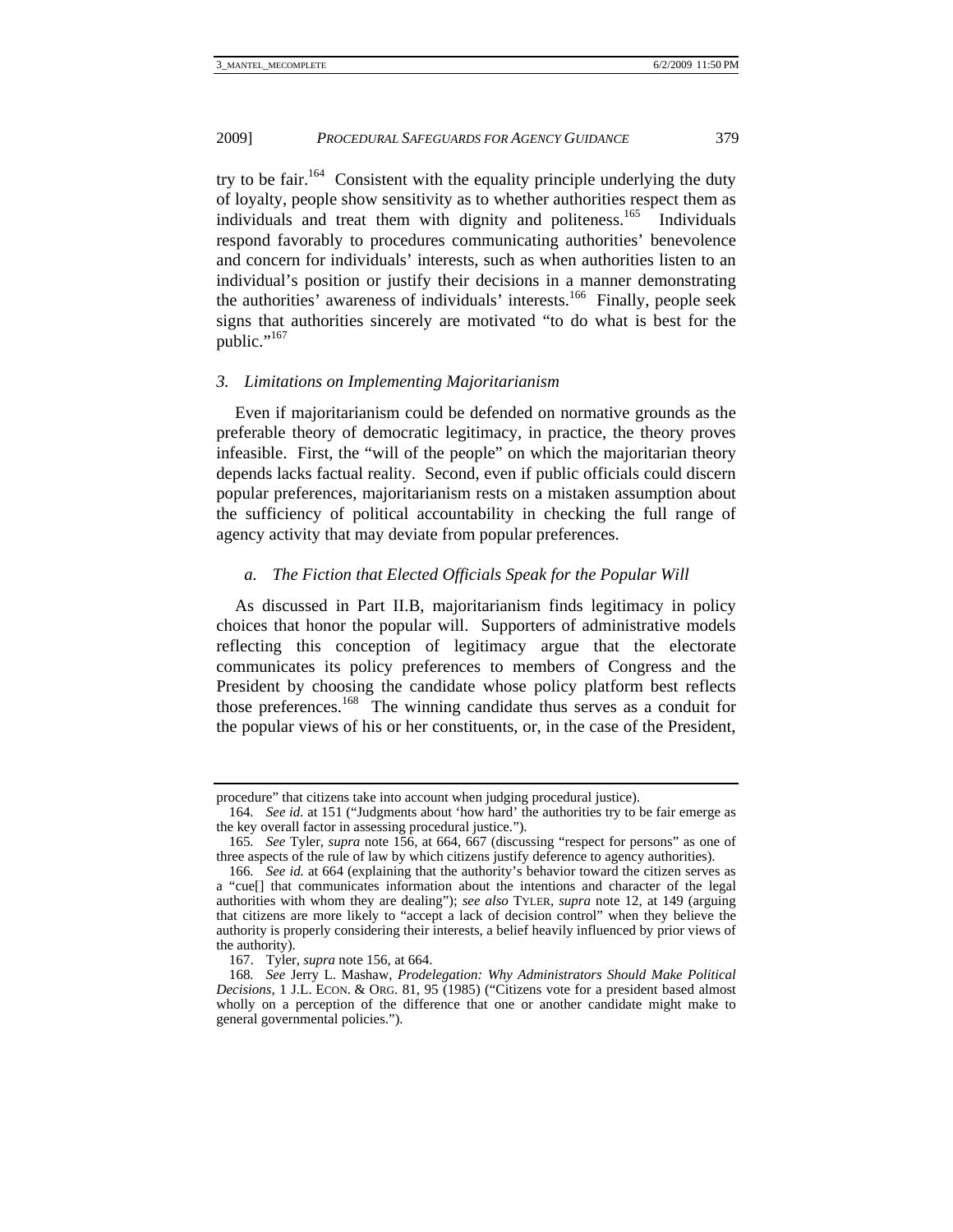for the citizenry as a whole.<sup>169</sup> Moreover, elected officials are assumed to remain responsive to popular preferences in order to increase their chances of re-election or the election prospects of their party.<sup>170</sup> On examination, however, the proposition that members of Congress or the President can capture the popular will and translate that will into specific policy choices proves an unrealistic description of contemporary American politics.

Both the diversity and complexity of citizens' viewpoints and the manner in which voters choose among candidates creates formidable challenges for those seeking to identify the popular will. Our increasingly heterogeneous society reflects a wide range of religious, social, and political outlooks. $171$  In addition, at an individual level, citizens often simultaneously embrace competing values that lead them to make contradictory demands to public officials.<sup>172</sup> Their opinions also are constantly evolving in response to social, economic, and political developments:  $173$  "An elected official surveying such a scene would require a godlike capacity for resolving complexity to be able to divine 'the preferences of the national majority' on [an] issue."174 Moreover, when selecting among candidates for public office, citizens typically vote for the candidate whose package of policy platforms best reflects their preferences on the issues of utmost importance to them, and not based on the candidate's stand on any single issue. Citizens also may base their vote in part on a candidate's character or experience, independent of the

<sup>169</sup>*. See* Mendelson, *supra* note 13, at 582–83 ("Some commentators go even further, arguing that the political accountability supplied by the President is not simply an adequate substitute for that flowing from Congress, but that the President will be a *better* conduit for public preferences because she will be better able to counteract narrow regional interests and the demands of small groups of constituents.").

<sup>170</sup>*. Cf.* Kagan, *supra* note 114, at 2335 (stating that presidents work to expand their base of support among the public due to their desire for re-election or their ambitions for their chosen successor).

<sup>171</sup>*. See* Farina, *supra* note 67, at 994–95 (noting that various voices of the electorate have proliferated significantly since the nation's founding, with contemporary public discourse reflecting a wide range of groups); *see also* Seidenfeld, *supra* note 13, at 1521 ("The number and specificity of individual interests at play in the national political arena make it impossible for members of Congress to assess each constituent's preferences regarding particular legislative choices.").

<sup>172</sup>*. See* Farina, *supra* note 67, at 999–1000 (explaining the mixed signals citizens often send their elected representatives). Farina explains that the phenomenon of conflicting preferences reflects problems of information, prediction, options, and "a desire to have one's cake and eat it too." *Id.* at 1000. For example, voters in the 1980s wanted less government but more environmental protection, while voters in the 1990s sought both moreaffordable health care and a high degree of individual freedom of choice. *Id.* at 999.

<sup>173</sup>*. Cf*. *id.* at 1002–03 (arguing that a president's claim that "by virtue of his national electoral status, [he] uniquely represents the voice of the entire nation particularly ignores the evolutionary quality of the popular will").

<sup>174</sup>*. Id.* at 1002 (citation omitted).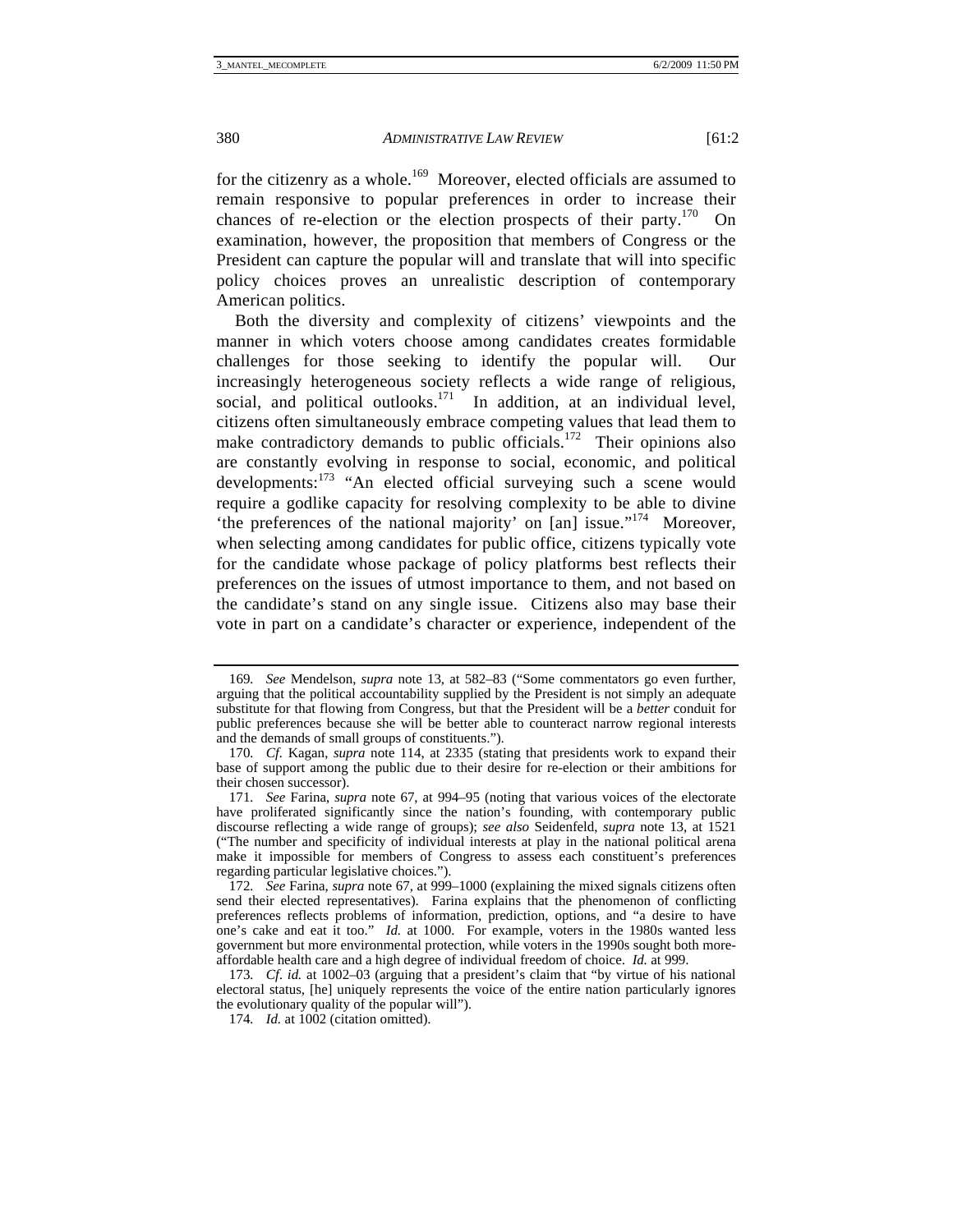candidate's policy positions. These voting patterns further preclude easy discernment of the "people's will" on any specific issue.<sup>175</sup>

### *b. The Limitations of Congressional and Presidential Oversight*

Even if the Congress and President could divine the will of the people, various institutional limitations restrict their capacity to effectively check agency activity that deviates from the popular will, particularly in the nonlegislative rulemaking context. In addition, with a skepticism grounded in public choice theory, many commentators argue that members of Congress and the President may pressure agencies to adopt policies favoring politically powerful special interests at the expense of popular preferences.

Congress possesses several tools that, when used, may provide an effective safeguard against agency activity that strays from the popular will.<sup>176</sup> For example, Congress can exercise a "legislative veto" of an agency's rules by passing laws repealing those rules. Congress also uses its "power of the purse" by withholding or threatening to withhold program funding if agencies adopt policies not to Congress's liking.<sup>177</sup> Finally, Congress can withdraw its delegation of power to an agency or prescribe more specific legislative directives that narrow the agency's discretion. Congressional oversight of agencies, however, suffers from fundamental shortcomings that limit its effectiveness, particularly with respect to agencies' nonlegislative rules.

Congress generally cannot oversee the full range of agency decisionmaking. Effective monitoring of the administrative state's policies would require that Congress maintain day-to-day awareness of agencies'

 <sup>175.</sup> As explained by Farina,

Whenever the object of the political exercise is adopting a package rather than resolving a single issue—as when citizens must choose among candidates who run on multi-faceted policy platforms—there is a bundling problem. In order to get the policy "sticks" they value most highly, voters have to take whatever other sticks come in the bundle. . . . The point is not that policy bundling is democratically illegitimate, but rather that it precludes any facile translation of election results into "the people's will" on specific policy issues.

*Id*. at 998.

 <sup>176.</sup> *See* Mendelson, *supra* note 13, at 570 (noting that, while sometimes effective, congressional tools for oversight are limited); *see also* Mark Seidenfeld, *A Big Picture Approach to Presidential Influence on Agency Policy-Making*, 80 IOWA L. REV. 1, 9–10 (1994) ("[C]ongressional monitoring and after-the-fact restraints provide an important check on agency decision-making.").

<sup>177</sup>*. See* Seidenfeld, *supra* note 13, at 1551–52 ("Appropriations subcommittees frequently specify which programs are to receive funds. They also engage in non-statutory control over agency programs, for example, by requiring the agency to give the subcommittee advance notice of changes from the mutually understood allocation of appropriated funds.").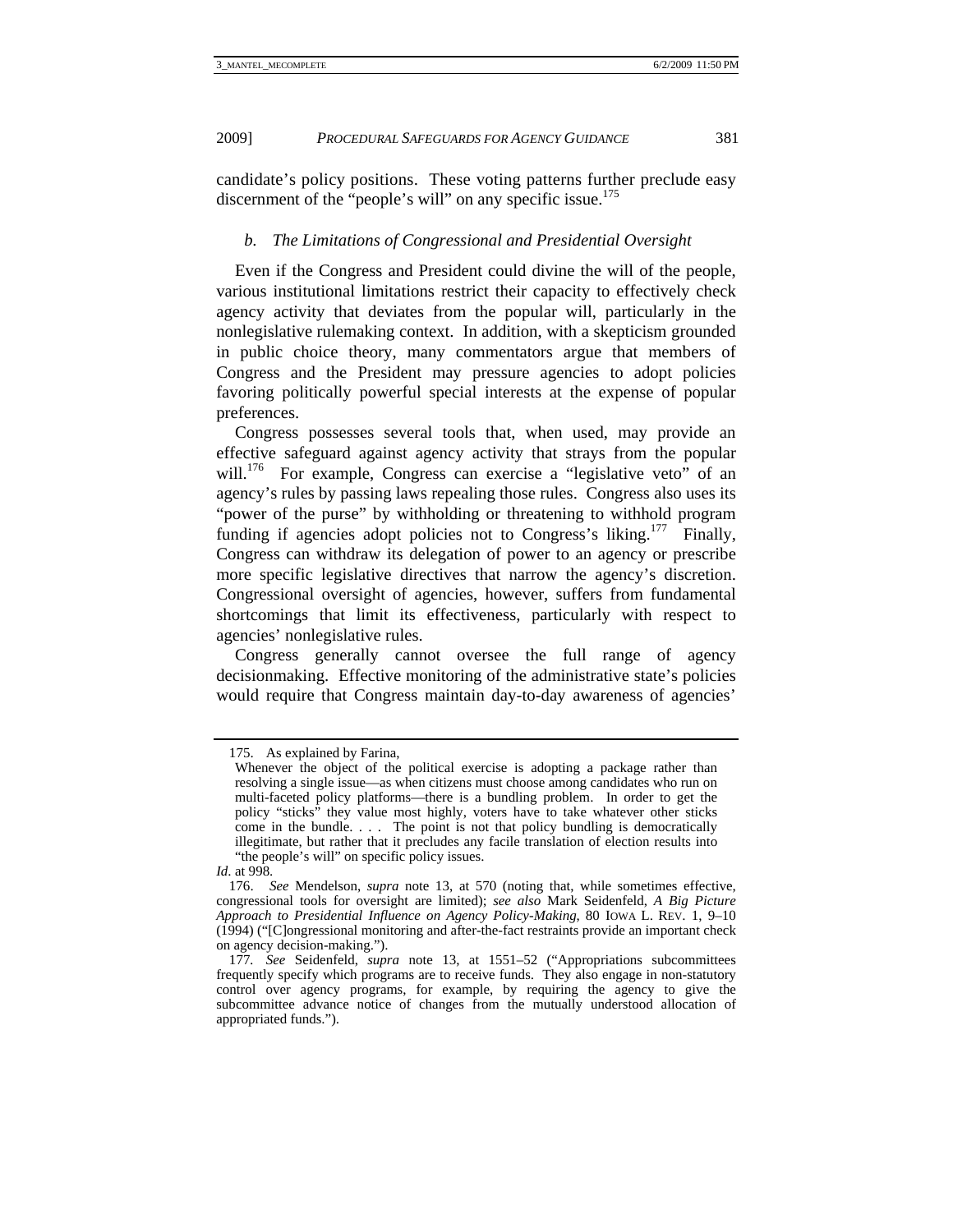voluminous, often highly technical regulations, guidance, adjudications, and enforcement actions.<sup>178</sup> Given the demands on Congress to address problems throughout society, however, it simply cannot devote to any one regulatory scheme the time and effort necessary to supervise agency decisionmaking in this in-depth and systematic manner.<sup>179</sup> Consequently, congressional oversight of agencies tends to be fragmented, with legislators reacting to particular agency actions brought to their attention by constituents or the media. $180$ 

To the extent that Congress monitors an agency's exercise of its discretionary powers, it typically does so through congressional committees and subcommittees. Several factors limit the ability of these committees and subcommittees to ensure that agency policies respect popular preferences. First, the interests promoted by committees may not represent the full range of viewpoints reflected in the general public as a whole. A committee's legislators disproportionately represent constituents with a vested interest in the programs under the committee's jurisdiction.<sup>181</sup> In addition, they often develop strong ties to organized interests regulated by the agencies under the committee's jurisdiction<sup>182</sup> and may depend on these groups for campaign contributions.<sup>183</sup> Consequently, as public choice

182*. See* Kagan, *supra* note 114, at 2259–60 (noting that the "iron triangle" formed between an agency, a committee, and an organized interest results in administrative policies that are not representative of the interests of the public or their representatives in Congress).

<sup>178</sup>*. See* Seidenfeld, *supra* note 176, at 11 (explaining that congressional committees generally monitor agencies because Congress, as a whole, cannot effectively maintain dayto-day awareness over the regulatory matters it is tasked with overseeing).

<sup>179</sup>*. Cf*. Seidenfeld, *supra* note 13, at 1522 (observing that Congress delegates certain policymaking decisions to agencies in part because it cannot devote sufficient attention to any one regulatory scheme).

<sup>180</sup>*. See* Mendelson, *supra* note 13, at 570–71 ("Congressional oversight efforts also tend to be fragmented and reactive to particular agency proposals . . . ."); *see also* Seidenfeld, *supra* note 13, at 1525 (noting that legislators generally do not monitor agency decisions but instead act "as ombudsmen in agency matters concerning constituent interests").

<sup>181</sup>*. See* Kagan, *supra* note 114, at 2259–60; *see also* Seidenfeld, *supra* note 176, at 11– 12 ("[T]he committee system biases congressional responses toward acceding to special interest demands and reaffirming agency policy choices. In other words, the interdependence between congressional committees, regulated entities, and regulating agencies undercuts the ability of Congress as an institution to constrain agency policy to comport with generally held values." (internal citation omitted)). For example, congressional agriculture committees generally are comprised of members representing farming districts, while banking committees attract representatives from the urban districts where banks primarily are headquartered. Kagan, *supra* note 114, at 2259–60.

<sup>183</sup>*. See* Thomas W. Merrill, *Rethinking Article I, Section 1: From Nondelegation to Exclusive Delegation*, 104 COLUM. L. REV. 2097, 2145 (2004) (observing that elected officials depend on campaign contributions for their continued existence, and therefore may be more attentive to interest groups than agency officials); *see also* Nicholas Bagley & Richard L. Revesz, *Centralized Oversight of the Regulatory State*, 106 COLUM. L. REV. 1260, 1284 (2006) (explaining that capture theory contends that interest groups will "provide support, financial or otherwise, for the [congressional committee] members'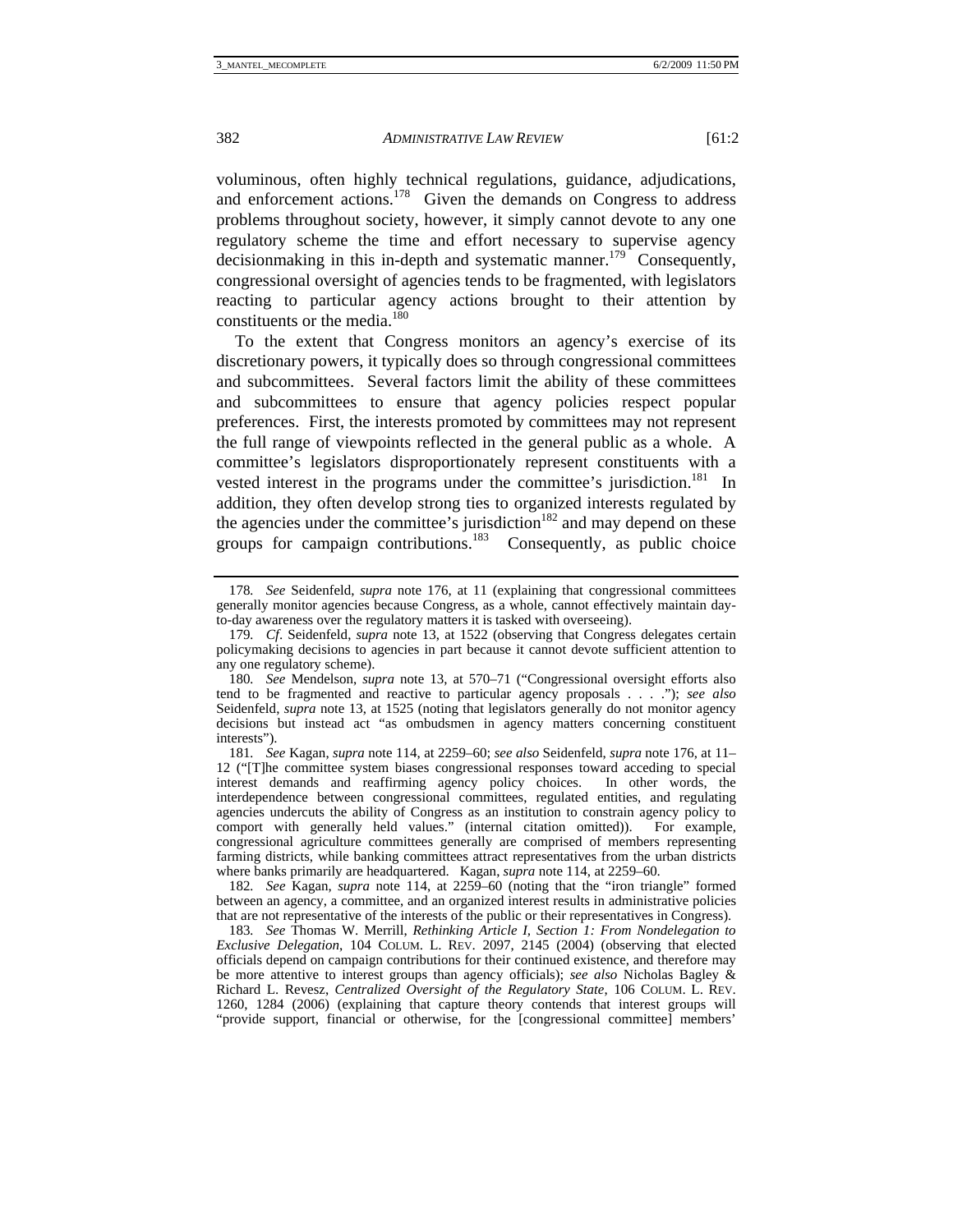theorists have argued, congressional committees are more likely to promote the preferences of narrow groups over the popular will. Second, committees cannot independently override the decisions of an agency with which they disagree or punish an agency with budgetary cuts but must obtain the agreement of the entire Congress. Institutional inertia, however, severely limits the effectiveness of the threat of a legislative veto or budgetary punishment as a means of checking agency decisionmaking.184 As a result, congressional control cannot provide an adequate check of agencies' activities, with most administrative policymaking, including nonlegislative rulemaking, occurring with little congressional supervision.<sup>185</sup>

The President also plays an important role in overseeing agencies. Recent administrations increasingly have influenced agency policymaking through directives, not only setting agencies' administrative agendas, but also directing "what they would (or would not) generate as [a] regulatory product."186 In addition, presidents have previously affected agency policy by requiring agencies to submit to OMB for pre-publication review certain agency rules, including significant guidance.<sup>187</sup> Presidents also can shape the direction of regulatory policy through the appointment of agency officials sharing their policy priorities and perspective.<sup>188</sup> Despite these oversight measures, presidential control over agencies' activities does not adequately ensure that agencies' policies, including their guidance, reflect the popular will.

186. Kagan, *supra* note 114, at 2248.

reelection" campaigns in an effort to secure "favorable regulations").

<sup>184</sup>*. See* Seidenfeld, *supra* note 13, at 1551 (detailing the costs and consequences that often prevent legislators from overriding agency decisions); Kagan, *supra* note 114, at 2259. Even if a majority of Congress supports legislation overriding an agency decision, to become law, the legislation must gain the approval of either the President or two-thirds of both houses. *Id.*

<sup>185</sup>*. Cf.* Asimow, *supra* note 10, at 574 (noting that while theoretically the actions of agencies are subject to legislative oversight, in practice most agency rulemaking occurs with little legislative supervision).

<sup>187</sup>*. See* Exec. Order No. 12,866, 3 C.F.R. 638 (1994) (requiring agencies to submit to OMB for prepublication review any proposed rule constituting significant agency action); Exec. Order No. 13,422, 72 Fed. Reg. 2763, 2763–65 (Jan. 23, 2007) (amending Exec. Order No. 12,866 to require agencies to submit to OMB for prepublication review significant guidance documents), *revoked by* Exec. Order No. 13,497, 74 Fed. Reg. 6113 (Jan. 30, 2009).

<sup>188</sup>*. See* Seidenfeld, *supra* note 13, at 1553, 1573 (suggesting that because the President represents the interests of the popular majority, so will an appointee who shares the President's policy goals and, moreover, that the President will choose agency appointments carefully because the process of appointment "attract[s] media attention"); *cf*. Kagan, *supra* note 114, at 2298 (observing that agency officials may accede to a president's preferences "because they feel a sense of personal loyalty and commitment to him; because they desire his assistance in budgetary, legislative, and appointments matters; or in extreme cases because they respect and fear his removal power"); Mendelson, *supra* note 13, at 581 (noting that the President can "[h]old an executive branch agency accountable through the power to replace top management of an agency").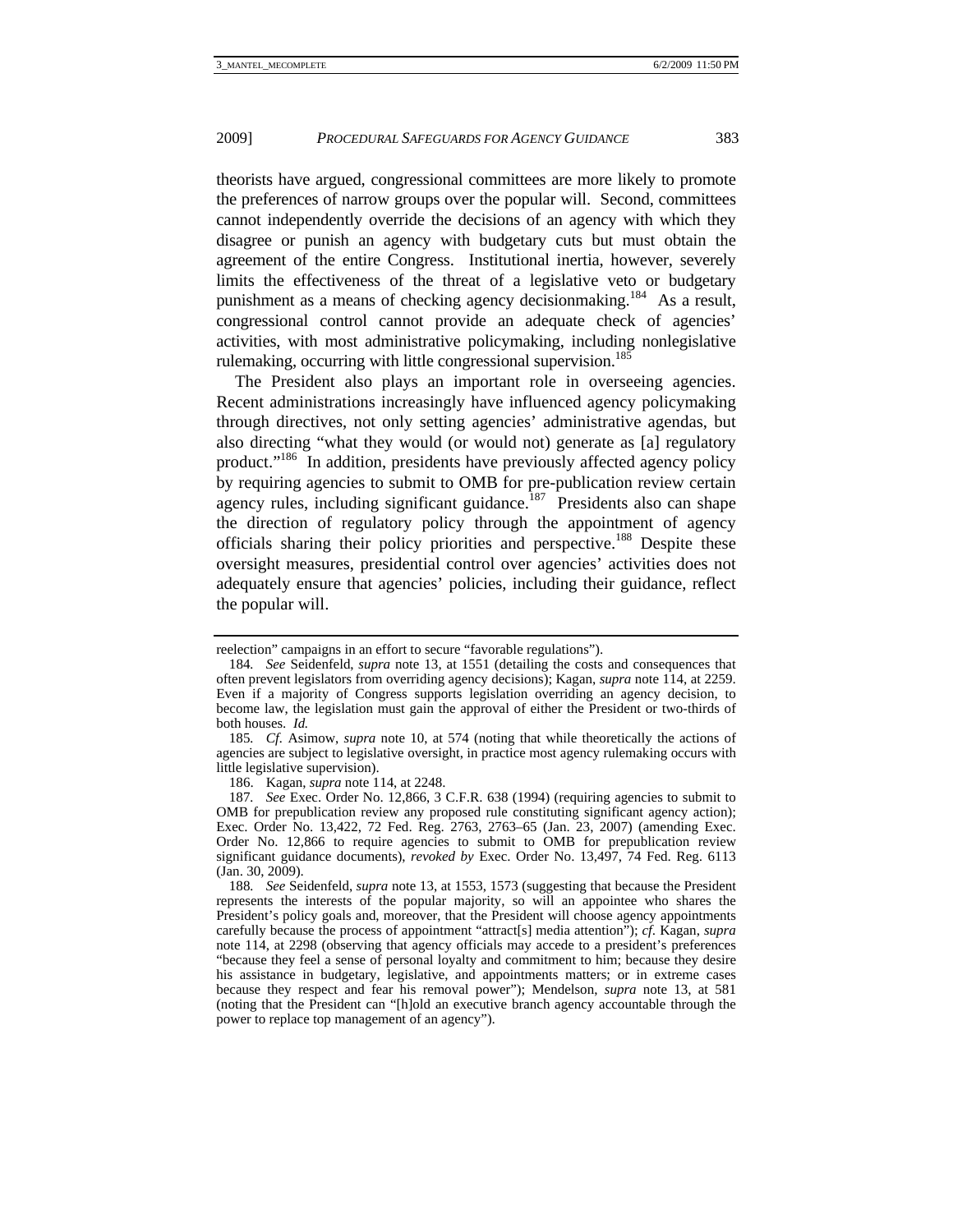Although in theory the President's desire to please a national constituency may provide him or her a reason to ensure that agencies consider the public will, $^{189}$  this incentive applies primarily to high-profile issues of concern to the electorate at-large.<sup>190</sup> On other administrative matters, presidents often have little incentive to monitor agency activity or, more troubling, may pressure agencies to prescribe regulatory decisions that favor special interest groups.<sup>191</sup> As explained by Elena Kagan,

The resolution of each individual regulatory issue . . . probably will play a small role in the public's overall estimation of presidential performance, no less than in its prior electoral decisions. And on any given decision, the President accordingly may assign overriding weight to the views of more particular, focused constituencies or to a range of other considerations.<sup>192</sup>

Consequently, rather than safeguarding agencies' decisionmaking process against skewed deliberations, presidential involvement may encourage agencies to elevate the narrow interests of one or more groups over the public interest.<sup>193</sup>

Even if the President's involvement in a particular administrative matter encourages agencies to afford greater respect to popular preferences, the President and his close advisors cannot possibly monitor all agency guidance.<sup>194</sup> President Bush delegated this function to OMB.<sup>195</sup> Like the

191*. See* Seidenfeld, *supra* note 176, at 19 (discussing the disconnect between electoral incentives and regulatory policymaking).

192. Kagan, *supra* note 114, at 2335–36.

 <sup>189.</sup> Presidents have an incentive to remain responsive to electoral views in order to increase their chances of re-election, maintain their party's continued control of the presidency, or enhance their standing among the general public in order to increase their ability to achieve their policy and political agenda. *See* Kagan, *supra* note 114, at 2335; Mendelson, *supra* note 13, at 582–83 (noting that the electorate shows its preferences through its vote for President); *see also* Kagan, *supra* note 114, at 2335 ("[B]ecause the President has a national constituency, he is likely to consider, in setting the direction of administrative policy on an ongoing basis, the preferences of the general public, rather than merely parochial interests."); Seidenfeld, *supra* note 13, at 1552 ("The President answers to the entire electorate and thus has an incentive to oppose policies that hurt the general public more than they help particular interest groups.").

<sup>190</sup>*. Cf*. Mendelson, *supra* note 13, at 617 ("[T]he electorate at large simply may lack, . . . well-developed or even informed preferences."); Seidenfeld, *supra* note 176, at 20, 30 (observing that "[w]hen voting for President, individuals are more likely to consider broad policy themes than to consider particular regulatory policy decisions," and that their influence on presidential involvement in administrative decisions "[is] not likely to protect the interest of the general public unless voters organize to react to such decisions at the ballot box").

 <sup>193.</sup> While judicial review plays an important check on agencies' ability to adopt policies that are inconsistent with the relevant statutory or regulatory provisions, agencies nevertheless may choose do so when they calculate that the risk of litigation challenging the legal basis for a policy is low.

<sup>194</sup>*. See* Seidenfeld, *supra* note 176, at 14 (highlighting the limitations of oversight, even where the President prioritizes a matter); *see also* McGarity, *supra* note 31, at 1431 (stating that the President and Vice President ordinarily are too busy to play a direct role in regulatory policymaking); Kagan, *supra* note 114, at 2250 (noting that President Clinton's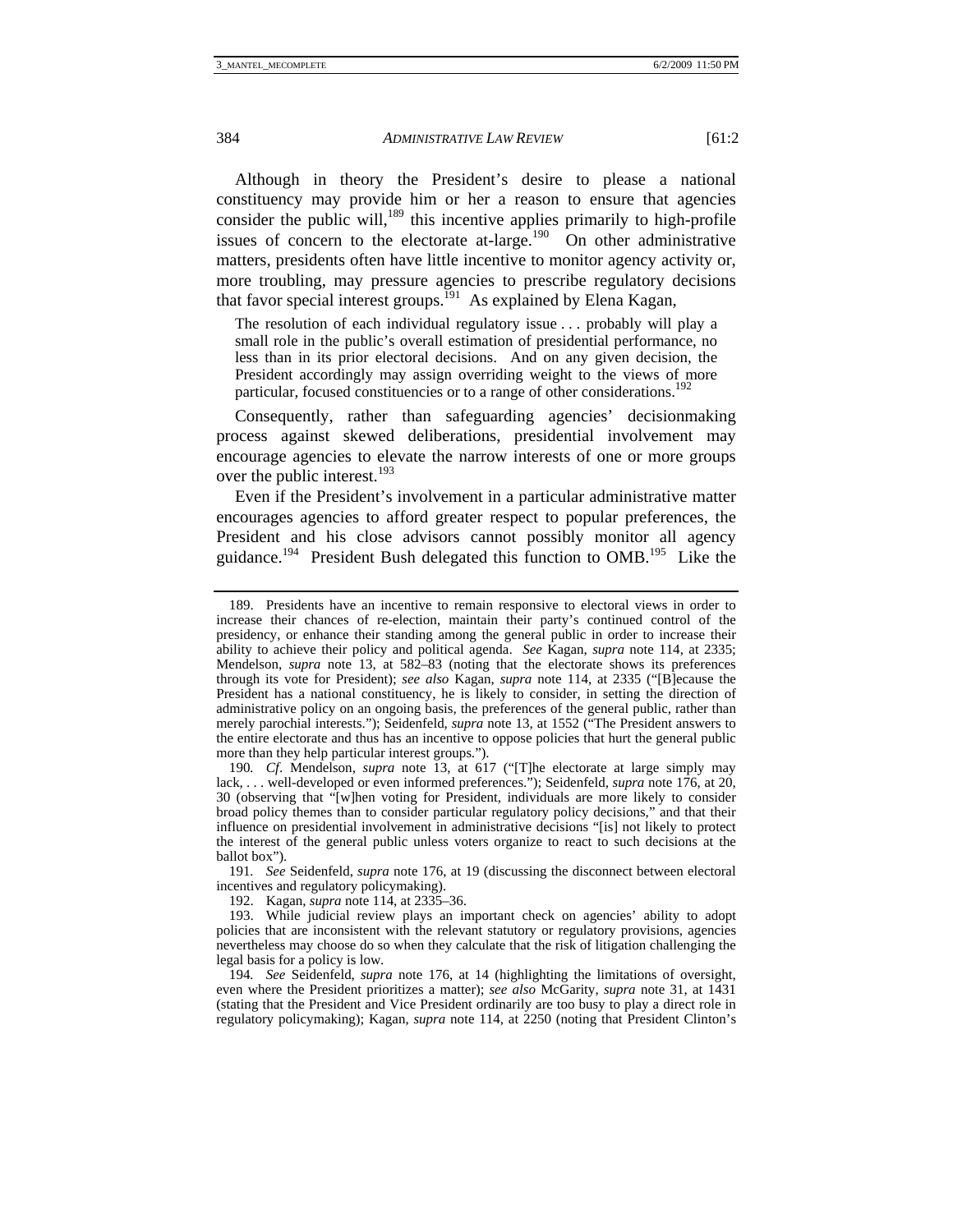Congress and the President, however, OMB generally lacks the resources and expertise to fully evaluate whether agencies' policies reflect popular values.196 Moreover, as an arm of the White House, OMB may share the President's bias in favor of certain interest groups. Finally, it is unclear how the President's delegation of his oversight function to the unelected officials of OMB addresses concerns about vesting administrative decision making in bureaucrats lacking policy accountability.<sup>197</sup> The expectation that the President effectively will check agency policies that deviate from the majority will simply is not a feasible one.

In sum, the trustee paradigm provides a better metric than majoritarianism for assessing the legitimacy of agency decisionmaking. Administrative procedures, therefore, should consist of those procedures necessary to shape agency decisionmaking in accordance with the trustee paradigm. Specifically, administrative procedures should promote agencies' adherence to their fiduciary obligations to exercise their powers consistent with existing laws, with care, and with loyalty toward the public interest.

#### III. AGENCY EFFICIENCY AND THE PROBLEM OF OSSIFICATION

As we have seen, administrative procedures promote agencies' faithful discharge of their fiduciary duties under the trustee paradigm by constraining the manner in which agencies exercise their discretion and by facilitating agency oversight by the Congress, President, and courts. Fair administrative procedures thereby advance the legitimacy of the administrative state by protecting citizens from arbitrary regulatory actions. Fair procedures also strengthen individuals' normative commitment to the law.<sup>198</sup> I refer to these fundamental objectives of administrative procedures as "process values" or "process concerns." Yet whether our government successfully meets our collective needs depends not only on ensuring the legitimacy of public officials' exercise of their powers but also on preserving an efficacious and efficient government. Consequently, we must promote not only competent agency decisionmaking that respects the

activity in the regulatory sphere "did not show itself in all, or even all important, regulation" because no president can supervise so "broad a swath of regulatory activity").

 <sup>195.</sup> While in the past OMB focused on review of legislative rules, it also reviewed significant agency guidance under Executive Order 13,422. Exec. Order No. 13,422, 72 Fed. Reg. 2763, 2763 (Jan. 23, 2007), *revoked by* Exec. Order No. 13,497, 74 Fed. Reg. 6113 (Jan. 30, 2009).

<sup>196</sup>*. Cf*. Seidenfeld, *supra* note 13, at 1552 (arguing that OMB may not have the expertise to make ultimate regulatory decisions).

<sup>197</sup>*. See* McGarity, *supra* note 31, at 1431 ("The accountability argument loses considerable force when it is understood that the President and Vice President . . . delegate the oversight function to unelected bureaucrats in OMB . . . .").

 <sup>198.</sup> TYLER, *supra* note 12, at 38, 64.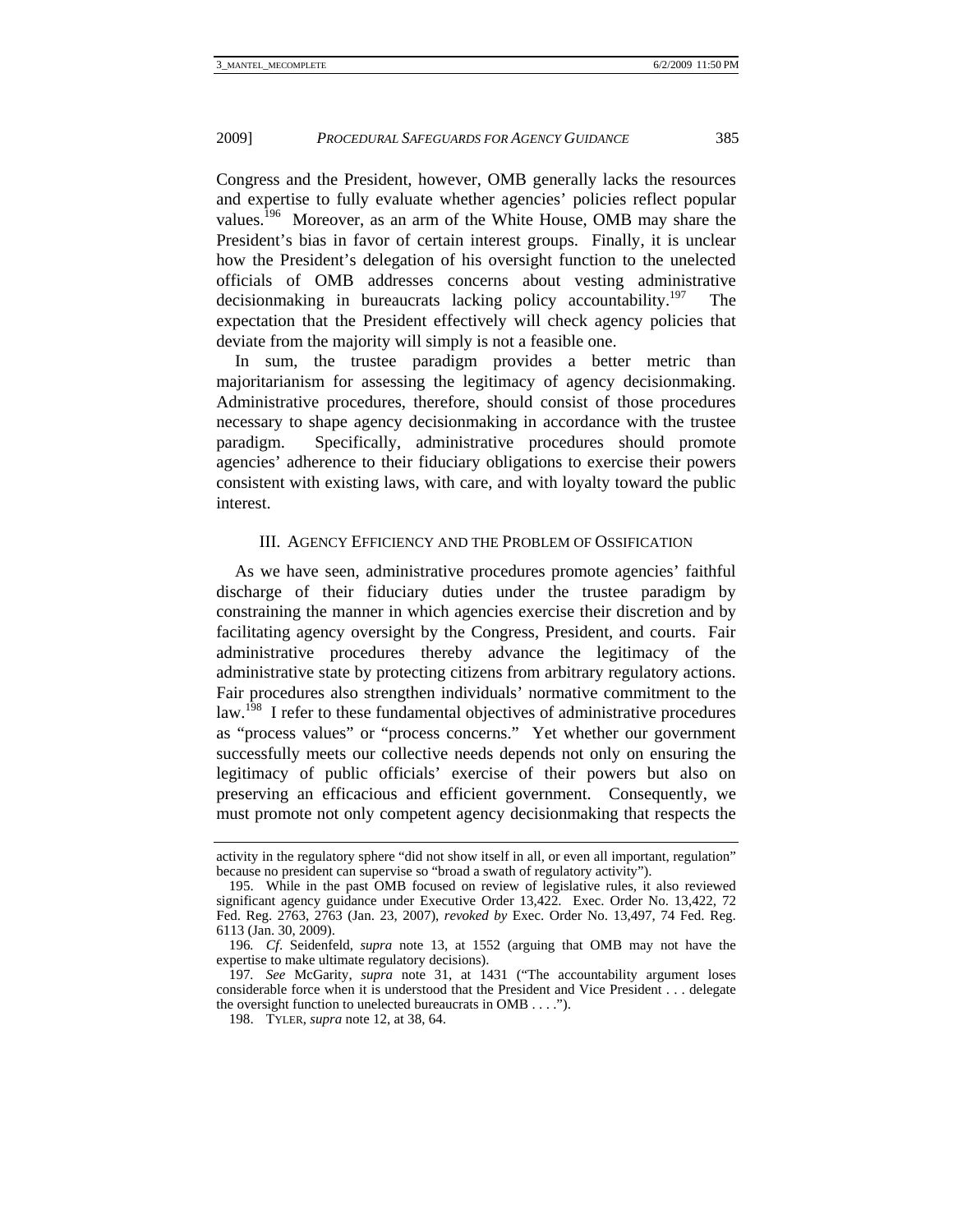public interest but also the ability of agencies to successfully fulfill the tasks entrusted to them.

Procedural safeguards initially may further both process values and government efficiency. At some point, however, an abundance of administrative procedures aimed at providing maximum protection for process values may hinder agencies' adaptive, resourceful pursuit and development of the common good.<sup>199</sup> As observed by one commentator, "[a] vigorous state and sensible resource allocation are jeopardized by excessive hand-wringing, all-inclusive roundtable deliberation, and unrealistic hopes for perfection."<sup>200</sup> Thus, procedural protections, no matter how fair, must be rejected when so cumbersome as to thwart the successful development and administration of regulatory programs.

For the past two decades, legal scholars have bemoaned the problem of ossification of the legislative rulemaking process.201 The term *ossification* refers to alleged "inefficiencies that plague regulatory programs because of analytic hurdles that agencies must clear in order to adopt new rules."<sup>202</sup> These "hurdles" include procedural requirements imposed by the Congress, President, and Judiciary. For example, Congress requires agencies to prepare an environmental impact statement prior to adopting any action, including legislative rules, that may significantly affect any aspect of the human environment.<sup>203</sup> The Regulatory Flexibility Act requires agencies to prepare a Regulatory Flexibility Analysis (RIA) describing the impact of a significant proposed or final legislative rule on small businesses.<sup>204</sup> Presidents also have imposed analytical requirements on agency rulemaking. Beginning with the Reagan Administration, presidents have required agencies to prepare extensive RIAs for all legislative rules that will have a significant impact on the United States economy.<sup>205</sup> An RIA

<sup>199</sup>*. See* Adam M. Samaha, *Undue Process*, 59 STAN. L. REV. 601, 603 (2006) (noting that at some point government decisionmaking becomes "too tardy, or too inclusive, or too careful").

<sup>200</sup>*. Id.* at 603–04.

<sup>201</sup>*. See also* Johnson, *supra* note 7, at 700–02 (explaining that new procedural requirements result in the ossification of the rulemaking process). *See generally* McGarity, *supra* note 31 (arguing that democratic pressure on the three constitutional branches of government results in the ossification of the rulemaking process); Richard J. Pierce, Jr., *Seven Ways to Deossify Agency Rulemaking*, 47 ADMIN. L. REV. 59 (1995) (evaluating recent changes in legal doctrine that have the potential to promote deossification in the rulemaking process); Seidenfeld, *supra* note 36 (arguing that courts should modify the hard look review doctrine); Peter L. Strauss, *From Expertise to Politics: The Transformation of American Rulemaking*, 31 WAKE FOREST L. REV. 745 (1996) (discussing the history and political character of rulemaking in federal law since the enactment of the APA).

 <sup>202.</sup> Seidenfeld, *supra* note 36, at 483.

 <sup>203. 42</sup> U.S.C. § 4332(2)(C) (2000).

 <sup>204. 5</sup> U.S.C. § 603 (2006).

 <sup>205.</sup> Under Executive Order No. 12,866, a legislative rule is deemed to be a "significant regulatory action" for which an agency must prepare a Regulatory Flexibility Analysis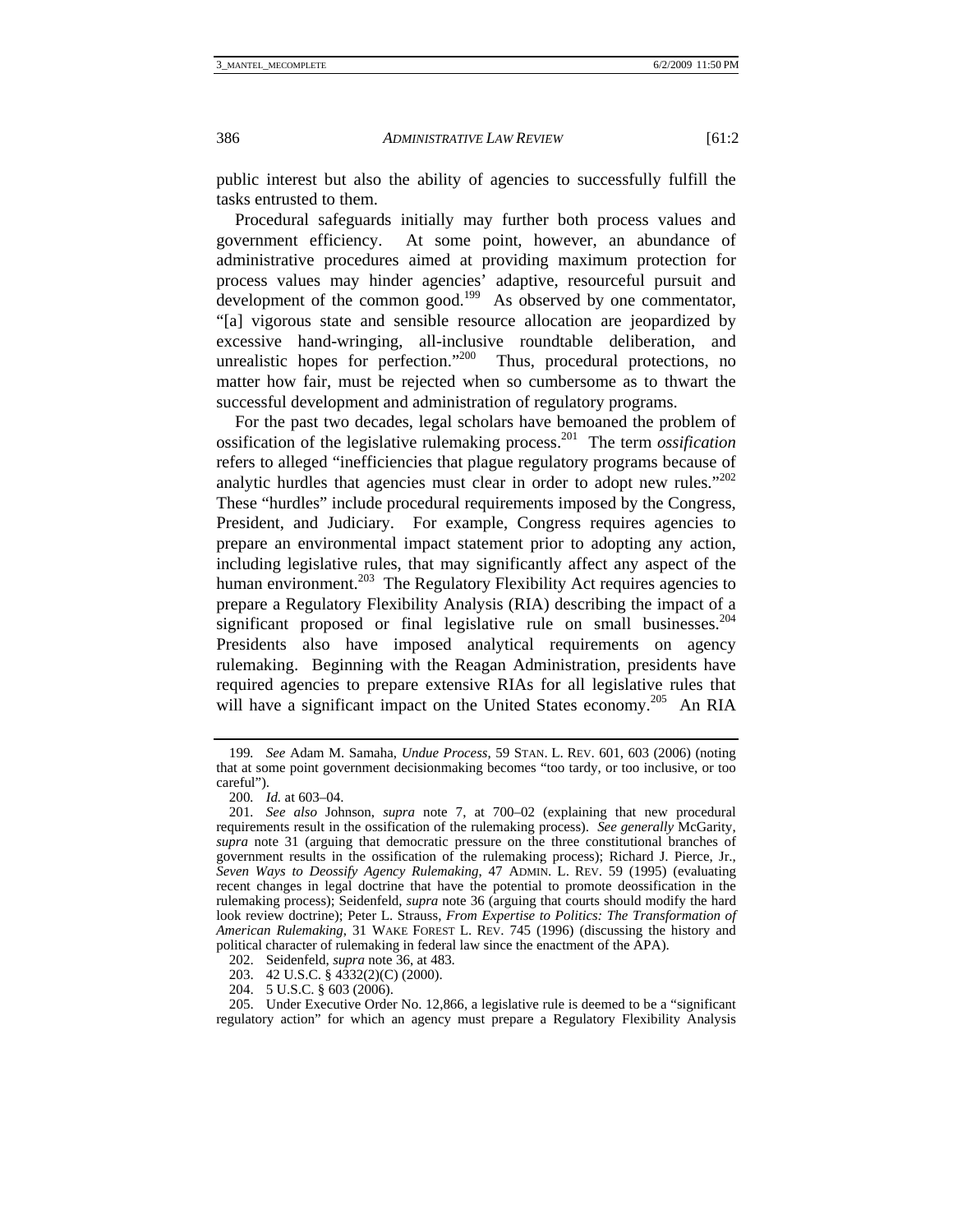must evaluate the cost and benefits of the agency's proposal as well as alternative proposals.<sup>206</sup> The collection and analysis of the data necessary to satisfy these analytical requirements can be quite burdensome on agency staff $207$ 

Scholars have saved their harshest criticisms for the courts' demand for exacting explanations for agencies' legislative rules. In its 1971 opinion *Citizens to Preserve Overton Park v. Volpe*, 208 the Supreme Court interpreted the APA's "arbitrary and capricious" standard as requiring a reviewing court to determine whether an agency's rule "was based on a consideration of the relevant factors and whether there has been a clear error of judgment."<sup>209</sup> In applying this standard, the lower courts

fashioned the "hard look" scope of review doctrine, under which a reviewing court was obliged to examine carefully the administrative record and the agency's explanation, to determine whether the agency applied the correct analytical methodology, applied the right criteria, considered the relevant factors, chose from among the available range of regulatory options, relied upon appropriate policies, and pointed to adequate support in the record for material empirical conclusions.<sup>2</sup>

The Supreme Court formally adopted the hard look doctrine in its 1983 *State Farm* decision<sup>211</sup> The courts' greater scrutiny of agencies' reasoning had the practical effect of causing agencies to draft statements of basis and purpose that are "comprehensive and encyclopedic,"<sup>212</sup> responding in detail

Exec. Order No. 12,866, 3 C.F.R. 638, 641–42 (1994).

208. 401 U.S. 402 (1971).

211. 463 U.S. 29 (1983).

212*.* Richard J. Pierce, Jr., *Waiting for* Vermont Yankee III*,* IV*, and* V*? A Response to Beermann and Lawson*, 75 GEO. WASH. L. REV. 902, 908 (2007).

<sup>(</sup>RIA) if the rule may

<sup>(1) [</sup>h]ave an annual effect on the economy of \$100 million or more or adversely affect in a material way the economy, a sector of the economy, productivity, competition, jobs, the environment, public health or safety, or State, local, or tribal governments or communities;

<sup>(2) [</sup>c]reate a serious inconsistency or otherwise interfere with an action taken or planned by another agency;

<sup>(3) [</sup>m]aterially alter the budgetary impact of entitlements, grants, user fees, or loan programs or the rights or obligations of recipients thereof; or

<sup>(4) [</sup>r]aise novel legal or policy issues arising out of legal mandates, the President's priorities, or the principles set forth in this Executive order.

<sup>206</sup>*. Id.*

<sup>207</sup>*. See* McGarity, *supra* note 31, at 1405 ("[T]he task of assembling the database and technical expertise necessary to meet statutory analytical requirements can be quite burdensome."); *id*. at 1406 (estimating that an agency typically must employ numerous consultants and devote one or more person-years of agency staff to the preparation of an RIA); Strauss, *supra* note 201, at 772 (noting that together with the impact of judicial review, requirements imposed on administrative legislative rulemaking by Congress and the President raise the costs of rulemaking and delay a rule's effective date).

<sup>209</sup>*. Id.* at 416.

 <sup>210.</sup> McGarity, *supra* note 31, at 1410.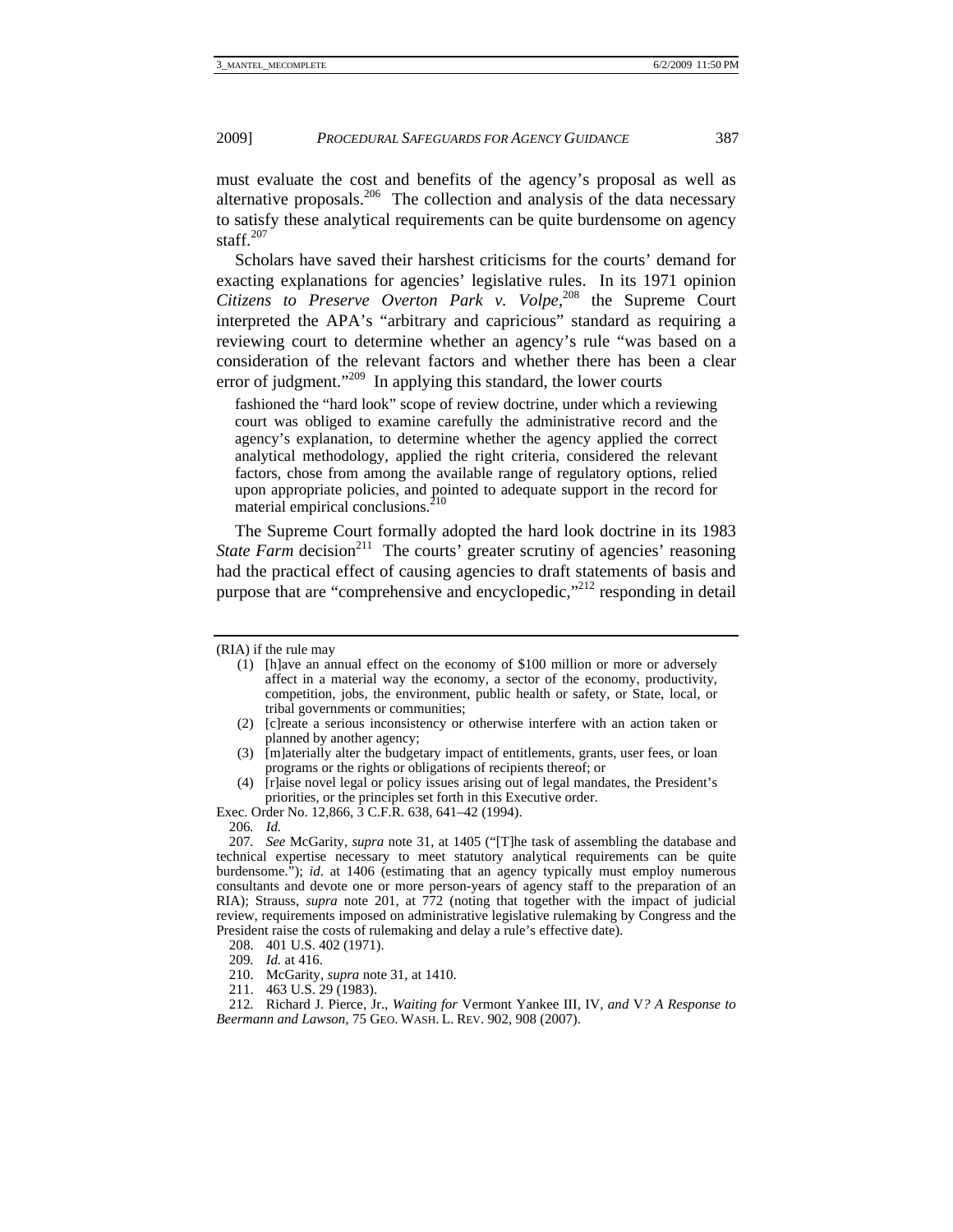to public comments "no matter how ridiculous they may appear to agency staff."<sup>213</sup> Today the typical "concise and general" statement of basis of purpose is 200 to 1000 pages. $^{214}$ 

The procedural requirements imposed by the Congress, President, and Judiciary result in legislative-rulemaking endeavors that often are extremely resource-intensive and time-consuming, thereby diverting agencies from other administrative responsibilities. Several studies even suggest that agencies may refrain from beneficial rulemaking for fear that their rules will not pass judicial muster on review.215 The burdens imposed by these various procedural requirements also reduce agency incentives to revise their rules to address any shortcomings or changed circumstances.<sup>216</sup> Agencies similarly shy away from experimentation in their rules given the barriers to revising an experimental rule that produces mixed results. $217$ This inflexibility can result in outdated legislative rules lacking in innovation.<sup>218</sup> When agencies do engage in legislative rulemaking, the process often creeps along. In sum, these procedural requirements in the aggregate constrain agencies' capacity to address in a timely manner problems falling within their purview.

Similarly, increased public participation in agency decisions may promote the legitimacy of the administrative state at the expense of the quality of agency decisionmaking. Commentators generally recognize that public participation promotes process values by providing agencies with information that promotes more informed decisionmaking.<sup> $219$ </sup> However, as Jim Rossi argued, at some point mass participation presents agencies with too much information, thereby overwhelming their ability for in-depth deliberations:

Too much information is also likely to invite agency decisionmakers more readily to "satisfice"—to "look for *good enough* solutions rather than insisting that only the best solutions will do." As agency decisionmakers increase their usage of heuristic devices or shortcuts, rather than attempt to develop complete and accurate analytical tools, they also increase the potential for error in their decisions. Thus, in the absence of limitations on

217*. See* McGarity, *supra* note 31, at 1392 ("[E]xperimentation is riskier in an atmosphere in which any change is likely to be irreversible.").

218*. See id.* (contending that inflexibility in the process leads quickly to outdated laws).

219*. See infra* note 236 and accompanying text (explaining how public participation assists lawmakers).

 <sup>213.</sup> McGarity, *supra* note 31, at 1412.

 <sup>214.</sup> Pierce, *supra* note 212, at 908.

<sup>215</sup>*.* Seidenfeld, *supra* note 36, at 486–87.

 <sup>216.</sup> McGarity, *supra* note 31, at 1412 ("Having gone to the considerable effort of a successful rulemaking, the agencies are understandably reluctant to change their rules to adapt to experience with the rules or changed circumstances."); Pierce, *supra* note 198, at 61 (stating that although agencies should be reviewing and revising their rules on a regular basis, agencies rarely amend their rules because the amendment process is "daunting").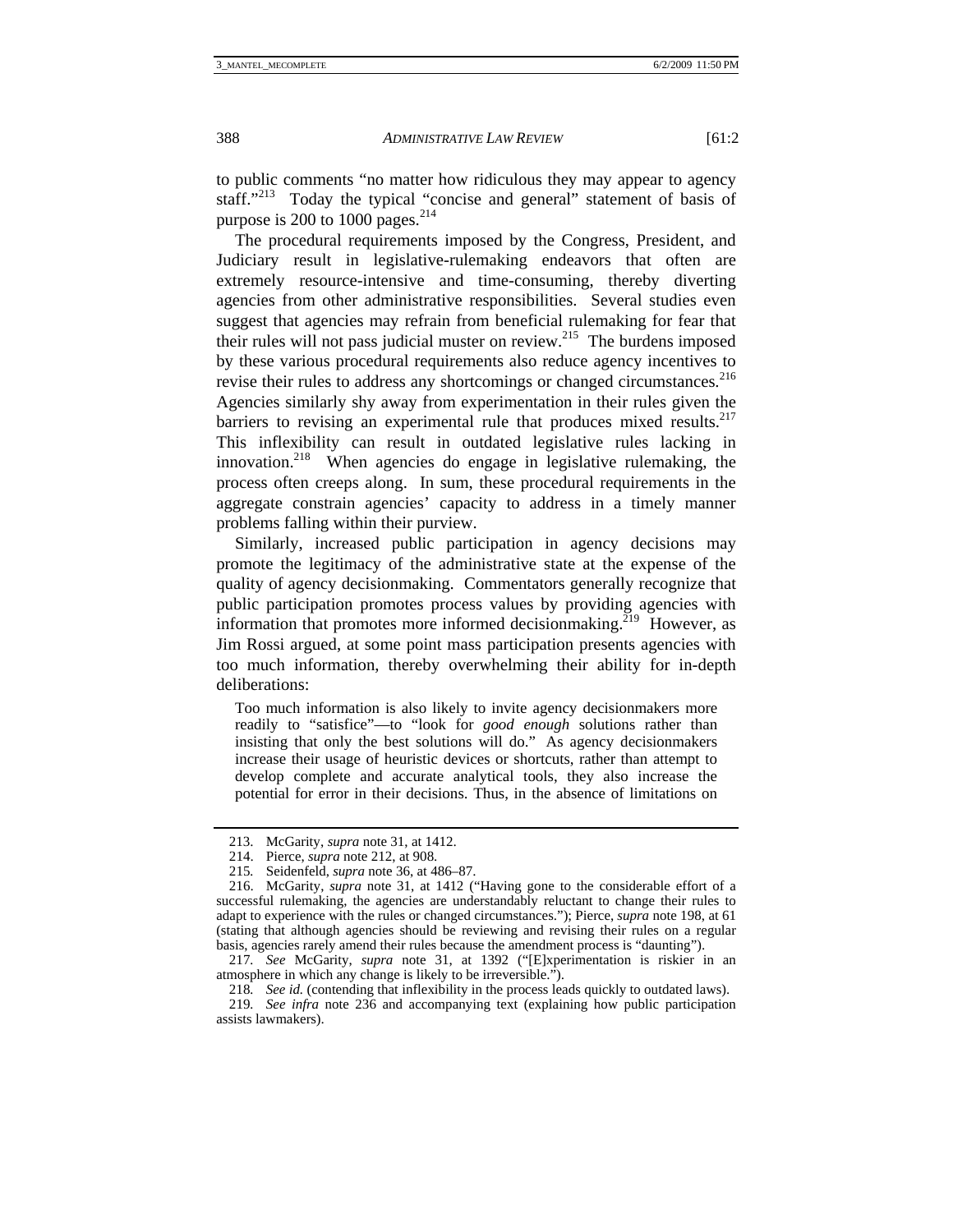the amount of information, decisionmakers suffer information overload and are forced to simplify their models, thwarting their ability to engage in complete and accurate rational analysis.<sup>220</sup>

In hampering the quality of agency decisionmaking, excessive public participation limits agencies' ability to competently fulfill their missions.

Federal open-meeting laws—which require certain agency deliberations be open to public observation—also may impair agency decisionmaking. Sponsors of these laws believed that greater transparency would enhance agency legitimacy by promoting greater understanding, and improving the outcomes, of agency decisions.<sup>221</sup> In practice, however, these laws may adversely impact the quality of agency decisions by chilling collegial deliberations, with some agencies relying on written communications rather than in-person meetings in order to avoid triggering the open-meeting laws' requirements. $^{222}$ 

As these examples illustrate, our collective interest in advancing the legitimacy of the administrative state by imposing procedural safeguards on agencies' decisionmaking is not without limits. A vigorous administrative state that efficiently and effectively serves the public interest is jeopardized by excessive procedural requirements that consume significant agency resources and unnecessarily delay agency action. Accordingly, preserving the ability of government officials to meet society's needs depends on reaching a delicate balance between administrative processes that advance the legitimacy of the regulatory state while preserving its effectiveness. The challenge, then, is to construct administrative processes, including those for nonlegislative rules, that strike this balance.

#### IV. AN ADMINISTRATIVE PROCESS FOR AGENCY GUIDANCE

A review of agencies' processes for promulgating guidance finds divergent practices among agencies. With no requirement under the APA that agencies allow for public participation and transparency in the development of their guidance, $^{223}$  the degree to which agencies do so varies widely. Some agencies forgo outside input altogether when developing guidance.<sup>224</sup> Those agencies that do consult with outside parties often limit

 <sup>220.</sup> Rossi, *supra* note 102, at 226 (internal quotation, citation, and emphasis omitted).

<sup>221</sup>*. See id.* at 229 ("Sponsors of sunshine acts claim that, when in the open and subject to passive participation by the public, decisionmaking process will enjoy an increase in public confidence, promote greater understanding of agency decisions, and improve outcomes.").

<sup>222</sup>*. Id.* at 233–34.

<sup>223</sup>*. See supra* note 28 and accompanying text (noting that there is no requirement that agencies go through the notice-and-comment process for interpretive rules).

<sup>224</sup>*. See* Mendelson, *supra* note 7, at 425 (explaining that the Wage and Hours Division of the Department of Labor forgoes outside comment when issuing opinion letters).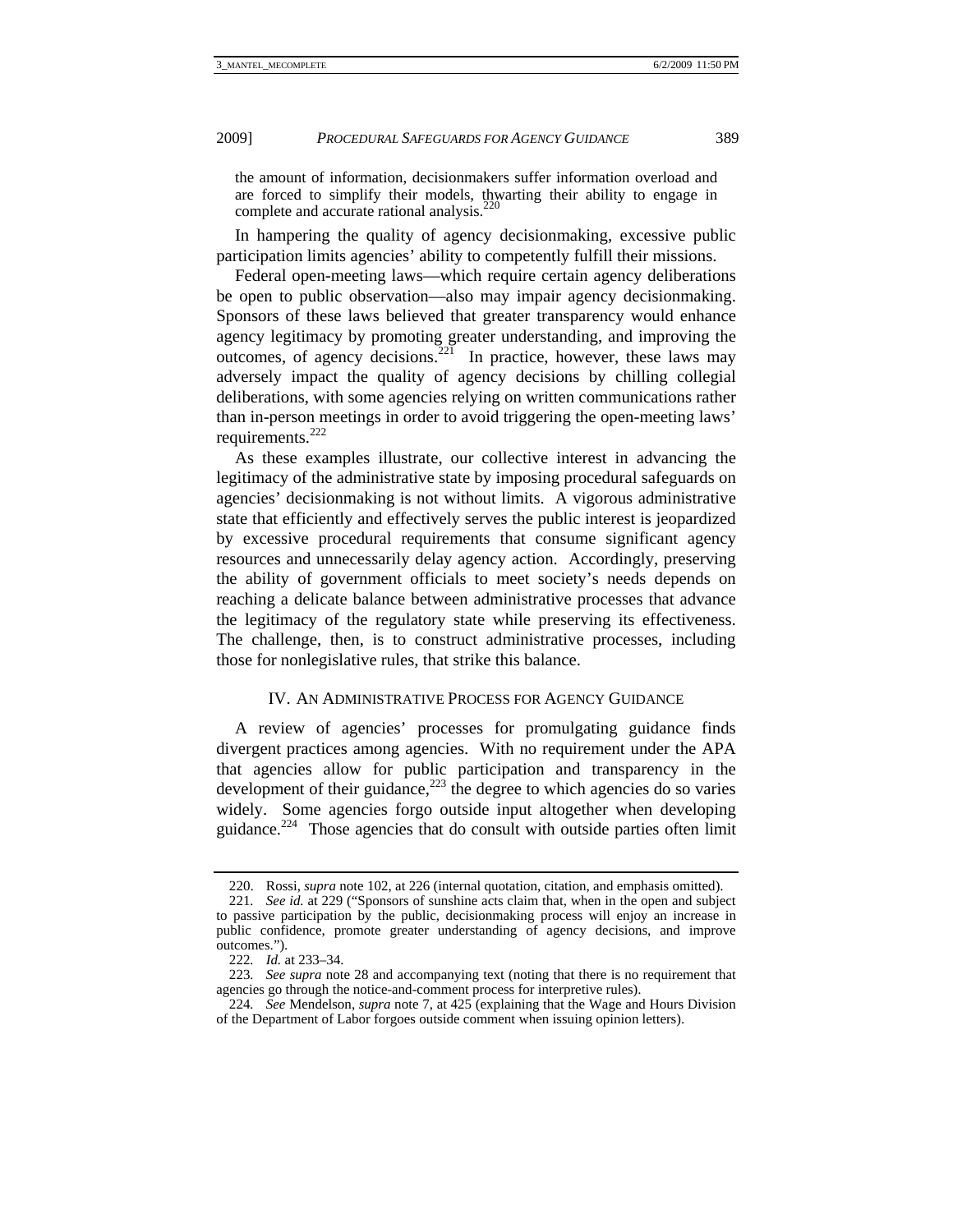their communications to certain regulated parties, with other affected parties afforded little or no access to agency staff and political appointees.<sup>225</sup> Agencies also rarely offer reasoned explanations of their guidance that articulate the factual and analytical basis for their decisions. $^{226}$ 

This lack of full participation and transparency suggests agencies may not consistently adhere to their fiduciary duties when developing guidance. Unequal access to agency staff and the absence of a public statement setting forth the basis for guidance policies may increase agencies' susceptibility to capture by the regulated community or other special interest groups, thereby undermining agencies' duty of loyalty.<sup>227</sup> In addition, the absence of full public participation may compromise agencies' duties of care and obedience to the law, as agencies often need outside information in order make sound, rational policy choices that are consistent with existing legal standards.<sup>228</sup> Limited transparency for agencies' reasoning also may hinder the Congress's, President's, and courts' capacity to ensure that agencies meet their fiduciary duties.<sup>229</sup> Finally, the public may question the legitimacy of agency decisions made behind closed doors.<sup>230</sup> In light of these concerns, many commentators have argued for procedural requirements applicable to agencies' nonlegislative rulemaking.

Scholars, courts, and public officials have vigorously debated which procedural protections, if any, would provide legitimacy to agencies' nonlegislative rulemaking without unduly hampering their flexible, competent administration of regulatory programs. Some commentators have called for broad use of notice-and-comment procedures for agency guidance. Those advocating notice and comment prior to an agency's issuing final guidance would require agencies to provide notice of their

<sup>225</sup>*. See id.* at 424–27 (explaining that regulatory beneficiaries generally have less access to agency process for guidance than regulated entities and that agencies often do not solicit input widely on their guidance but instead limit their communications to organizations with whom they already frequently communicate).

<sup>226</sup>*. See id.* at 426 (noting that agencies that have committed to soliciting public comments on their nonlegislative rules generally have not committed to responding to the comments).

<sup>227</sup>*. See* Stephen M. Johnson, *The Internet Changes Everything: Revolutionizing Public Participation and Access to Government Information Through the Internet*, 50 ADMIN. L. REV. 277, 303–05 (1998) (speculating that public participation can ensure that people have a voice and agencies are not "captured" by the regulated community).

<sup>228</sup>*. See id.* at 303 (noting that some agencies use public participation in changing existing regulation).

<sup>229</sup>*. See* Pierce, *supra* note 201, at 59–60 (observing that notice of an agency's intent allows the general public, Congress and the President the opportunity to influence the policies that the agency ultimately adopts).

 <sup>230.</sup> Johnson, *supra* note 227, at 278; *see* TYLER, *supra* note 12, at 163 (explaining that, when individuals have an opportunity to participate in the decisionmaking process, they feel that procedures are fair and outcomes are more legitimate).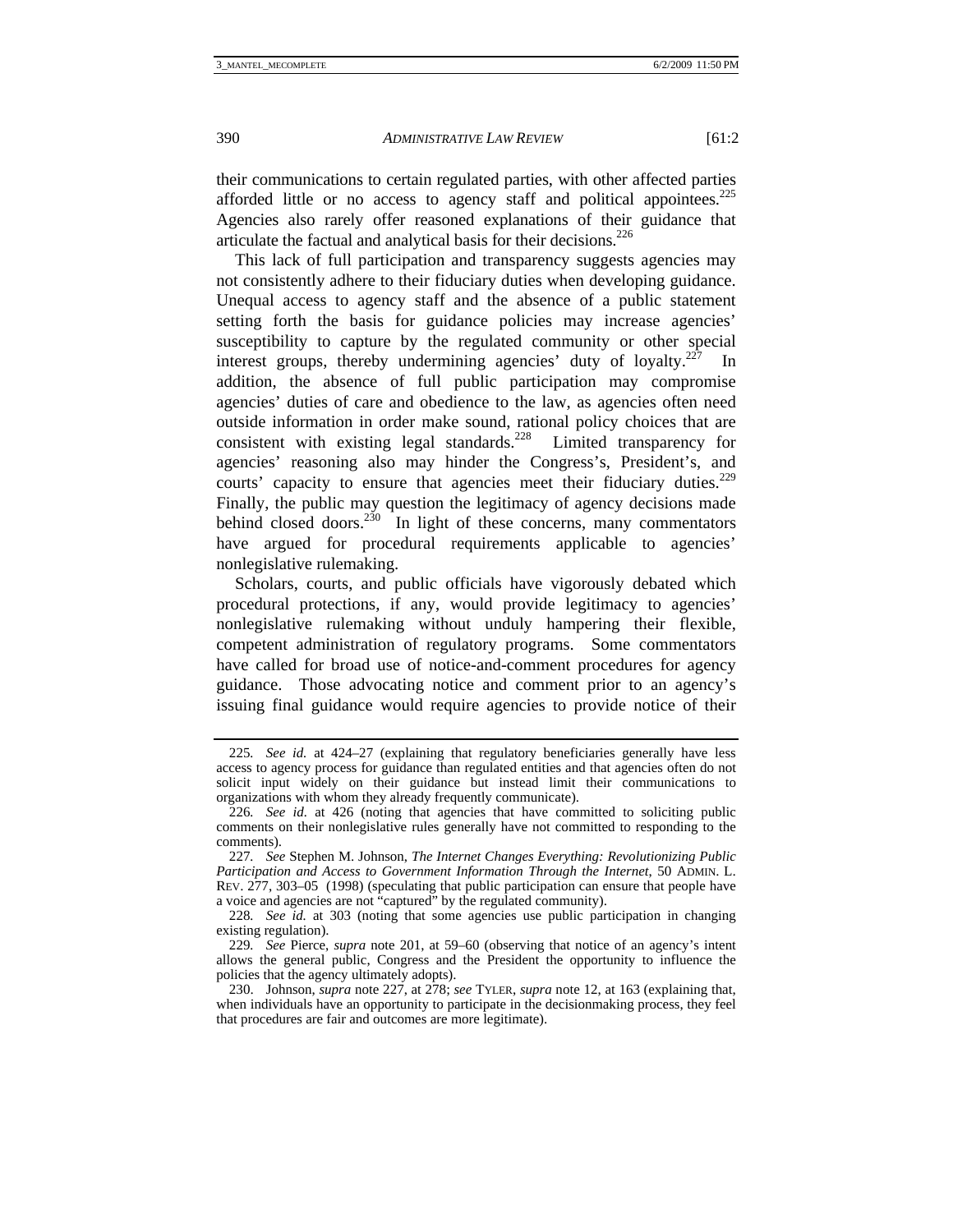proposed guidance, to solicit and review public comments on the proposed guidance, and to include with the final guidance a statement of basis and purpose that both articulates the legal and policy rationale supporting the final guidance and responds to public comments.<sup>231</sup> I refer to this process as "pre-adoption notice and comment." The recent OMB Bulletin for Agency Good Practices, effective July 24, 2007, adopts this approach for guidance considered "economically significant."232 Others have promoted a process for agency guidance that would require agencies to invite comments on guidance materials after their promulgation<sup>233</sup> and then republish the guidance, with any revisions, in final form after consideration of any comments received.<sup>234</sup> The agency also must respond to any material public comments.<sup>235</sup> I refer to this process as "post-adoption"

<sup>231</sup>*. See* Anthony, *supra* note 7, at 1313 (advocating notice-and-comment rulemaking for interpretive rules, with the limited exception of those interpretive rules that interpret statutory language with a "tangible" meaning); *cf.* Recommendations of the Administrative Conference of the United States, Section 305.76-5 Interpretive Rules of General Applicability and Statements of General Policy (ACUS Recommendation 76-5), 41 Fed. Reg. 56,767, 56,770 (Dec. 30, 1976) (encouraging agencies to voluntarily employ preadoption notice-and-comment procedures for interpretive rules and statements of general policy likely to have a substantial impact on the public).

<sup>232</sup>*. See* OMB Final Bulletin for Agency Good Guidance Practices, 72 Fed. Reg. 3432, 3437 (Jan. 25, 2007). The OMB Bulletin defines the term *significant guidance document* to generally mean a guidance document that reasonably may be anticipated to lead to an annual effect on the economy of \$100 million or more or adversely affect in a material way the economy or a sector of the economy. *Id.* at 3439. However, the OMB Bulletin does not create any substantive or procedural legal rights enforceable against an agency. *Id.* at 3440.

 <sup>233.</sup> Unlike the proposed guidance published at the beginning of the pre-adoption notice-and-comment process, under the post-adoption process the initial guidance published by the agency would take effect immediately. *See* Asimow, *supra* note 7, at 422–24 (explaining the post-adoption process and discussing its advantages and disadvantages).

<sup>234</sup>*. See* Michael Asimow, *Guidance Documents in the States: Toward a Safe Harbor*, 54 ADMIN. L. REV. 631, 656–57 (2002) (detailing the steps agencies would take in postadoption procedures); *cf.* ACUS Recommendation 76-5, 41 Fed. Reg. at 56,770 (recommending that in the absence of pre-adoption notice and comment, agencies voluntarily invite comments following publication of their interpretive rules and statements of general policy).

<sup>235</sup>*. See* Asimow, *supra* note 234, at 657; *cf.* ACUS Recommendation 76-5, 41 Fed. Reg. at 56,770 (suggesting that the agency respond to significant comments "as may be appropriate"). Similar to a post-adoption notice-and-comment process, at least one commentator has argued that individuals should have a right to petition an agency to revise or repeal its guidance. *See* Mendelson, *supra* note 7, at 438–44; *cf*. William V. Luneberg, *Petitioning Federal Agencies for Rulemaking: An Overview of Administrative and Judicial Practice and Some Recommendations for Improvement*, 1988 WIS. L. REV. 1, 13–14 (arguing that § 553(e) of the APA grants a right to petition an agency to reconsider a nonlegislative rule, thereby requiring agencies to "receive, consider, and respond to the views and information of interested persons who may suggest the need for reconsideration"). As with post-adoption notice and comment, an agency would be required to respond in a reasoned manner to petitioners' significant facts and relevant arguments within a specified period. *See* Mendelson, *supra* note 7, at 439–40 ("As with other such petitions, the agency's response, or its failure to respond by a statutory deadline, would be subject to judicial review.").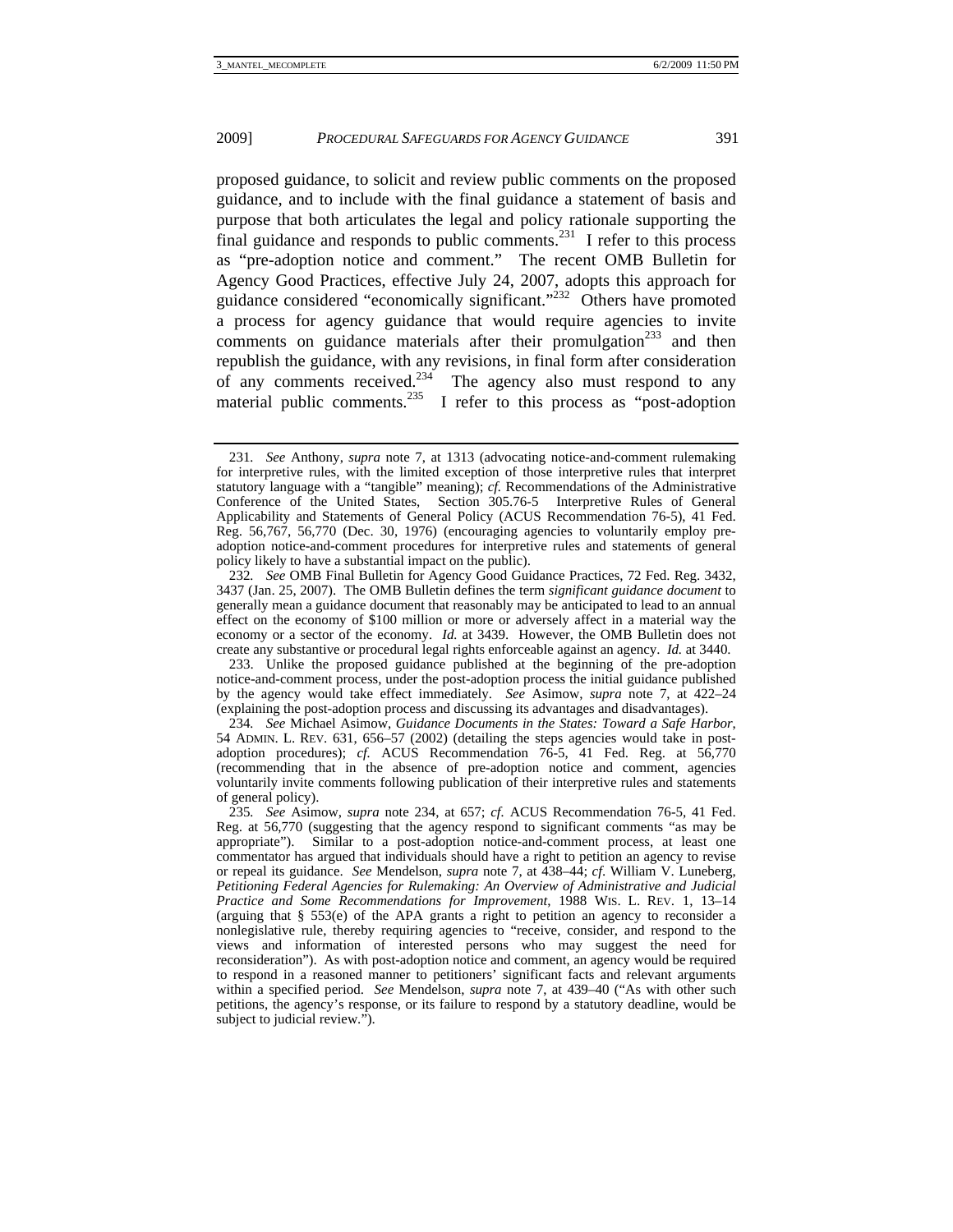notice and comment." Although both approaches would enhance the legitimacy of agency guidance, I believe they impose too great a cost on government efficiency. This Part instead argues that a more limited noticeand-comment process strikes a reasonable balance between process values and efficient government.

### *A. Pre-adoption Notice and Comment*

The opportunity for public participation prior to an agency's issuance of final guidance would promote agencies' adherence to their fiduciary duties. With respect to their duties of care and obedience to the law, public comments would provide agencies with information about the relevant facts, including the likely consequences that will flow from the agency's adoption of certain nonlegislative rules.<sup>236</sup> A pre-adoption comment period also would provide interested parties the opportunity to challenge the legal basis for an agency's nonlegislative rule before its adoption.<sup>237</sup> In addition, an agency's statement of basis and purpose in support of its guidance must demonstrate a rational connection between the agency's factual conclusions and its policy choices and that its policy choices serve the relevant statutory or regulatory objectives.238 Pre-adoption notice and comment thus would protect the rule of law and advance agencies' competence by promoting more accurate and rational agency decisionmaking that correctly implements the relevant legal standards.

A pre-adoption notice-and-comment process for agency guidance also would encourage agency policies that recognize equality concerns and the public interest. Public comments would illuminate for agencies the full range of interests among those affected by its guidance.<sup>239</sup> Furthermore, the requirement that an agency respond in a meaningful manner to all significant public comments would increase the likelihood that the agency will consider the concerns of all individuals affected by its guidance. Moreover, public scrutiny and the prospect of judicial review of the

<sup>236</sup>*. See* Asimow, *supra* note 10, at 574 (noting that agencies are "not omniscient and do not have all relevant economic and social data"); *see also* Farina, *supra* note 11, at 226 (opining that discussions with affected individuals can provide helpful insight into relevant facts and applications of policies); Rossi, *supra* note 102, at 185–86 ("[A]s information makes its way inside the bureaucratic process to the actual decisionmakers, it contributes to the rationality of the final decision by improving the information base utilized in setting agendas, developing alternatives, and making final policy decisions.").

<sup>237</sup>*. See* Asimow, *supra* note 10, at 574 (discussing the effect that public participation can have in shaping rules); Farina, *supra* note 11, at 226 (pointing out that public participation would allow affected parties to provide information to shape the regulation).

<sup>238</sup>*. See* Motor Vehicle Mfrs. Ass'n v. State Farm Mut. Auto. Ins. Co., 463 U.S. 29, 43 (1983) (defining the scope of review under the arbitrary and capricious standard).

<sup>239</sup>*. See* Mendelson, *supra* note 7, at 419 (discussing the neopluralist model of the administrative state).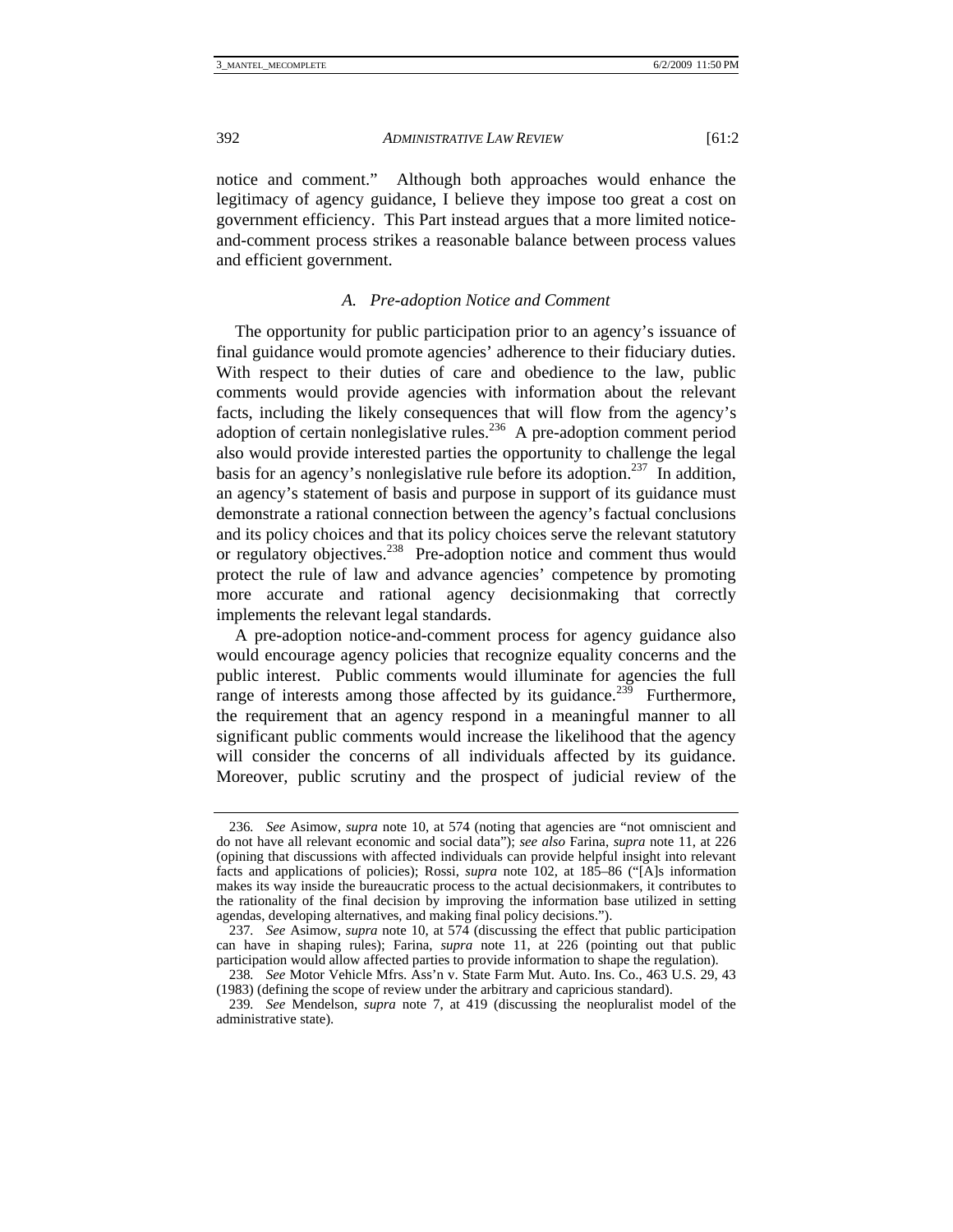agency's responses may minimize the potential for powerful interest groups to capture the decision making process.  $240$  Pre-adoption notice and comment thus encourages agencies to exercise their discretionary powers for the benefit of the public, thereby advancing the public's acceptance of the agency's guidance and generally enhancing the legitimacy of the administrative state. $241$ 

Despite the benefits of requiring pre-adoption notice-and-comment procedures for agency guidance, these benefits would mean little if the process deterred or unduly delayed the issuance of guidance. Agency guidance materials serve several important purposes. As discussed in Part I, internal guidance materials such as handbooks and directives provide an effective means by which agencies can ensure more accurate, consistent, and predictable decisions by agency personnel.<sup>242</sup> Guidance materials that clarify the rights and obligations of regulated parties also assist entities and individuals in determining their eligibility for government benefits and whether a course of action would comply with the law, as enforced by an agency.<sup>243</sup> This increased predictability and stability enables regulated parties to engage in more rational planning.<sup>244</sup> Guidance materials, by clarifying the law, also conserve agency resources by both limiting inquiries from regulated parties about the application of the relevant statutory or regulatory requirements and deterring conduct that would trigger an agency enforcement action.<sup>245</sup> Consequently, procedural requirements that deter agencies from issuing guidance materials would greatly impede the successful functioning of the administrative state.

Several commentators have argued that the cost and effort of a preadoption notice-and-comment process would deter agencies from issuing guidance on many issues.<sup>246</sup> With numerous demands placed on agencies'

245*. Cf*. Asimow, *supra* note 10, at 526 (noting that IRS nonlegislative rules "reduce the number of inquiries from taxpayers to which the IRS must respond. . . . [and] conserve scarce IRS resources by deterring the very kinds of transactions that would most likely be audited and that would probably lead to litigation").

<sup>240</sup>*. See* Rossi, *supra* note 102, at 213 (describing how broad public participation will minimize the monopoly of interest groups over agencies).

 <sup>241.</sup> Asimow, *supra* note 10, at 529, 574.

<sup>242</sup>*. See supra* note 35 and accompanying text.

<sup>243</sup>*. See* Asimow, *supra* note 10, at 529 (stating that interpretive material alerts the public as to an agency's position on substantive matters); *cf.* Mendelson, *supra* note 7, at 413 (discussing how a regulated entity uses interpretive guidance documents to make decisions regarding compliance).

<sup>244</sup>*. See* Mashaw, *supra* note 91, at 901–02 ("'Kafkaesque' procedures take away the participant's ability to engage in rational planning about their situation," whereas reasongiving "provide[s] guidance for the individual's future planning").

<sup>246</sup>*. See* Asimow, *supra* note 7, at 402–09 (stating that the cost to the agency of requesting public comments can be substantial and that the notice-and-comment process can interfere with the regulatory processes of the agency); Asimow, *supra* note 10, at 524–30 (noting that the Federal Trade Commission staff tended to draft interpretive rules that were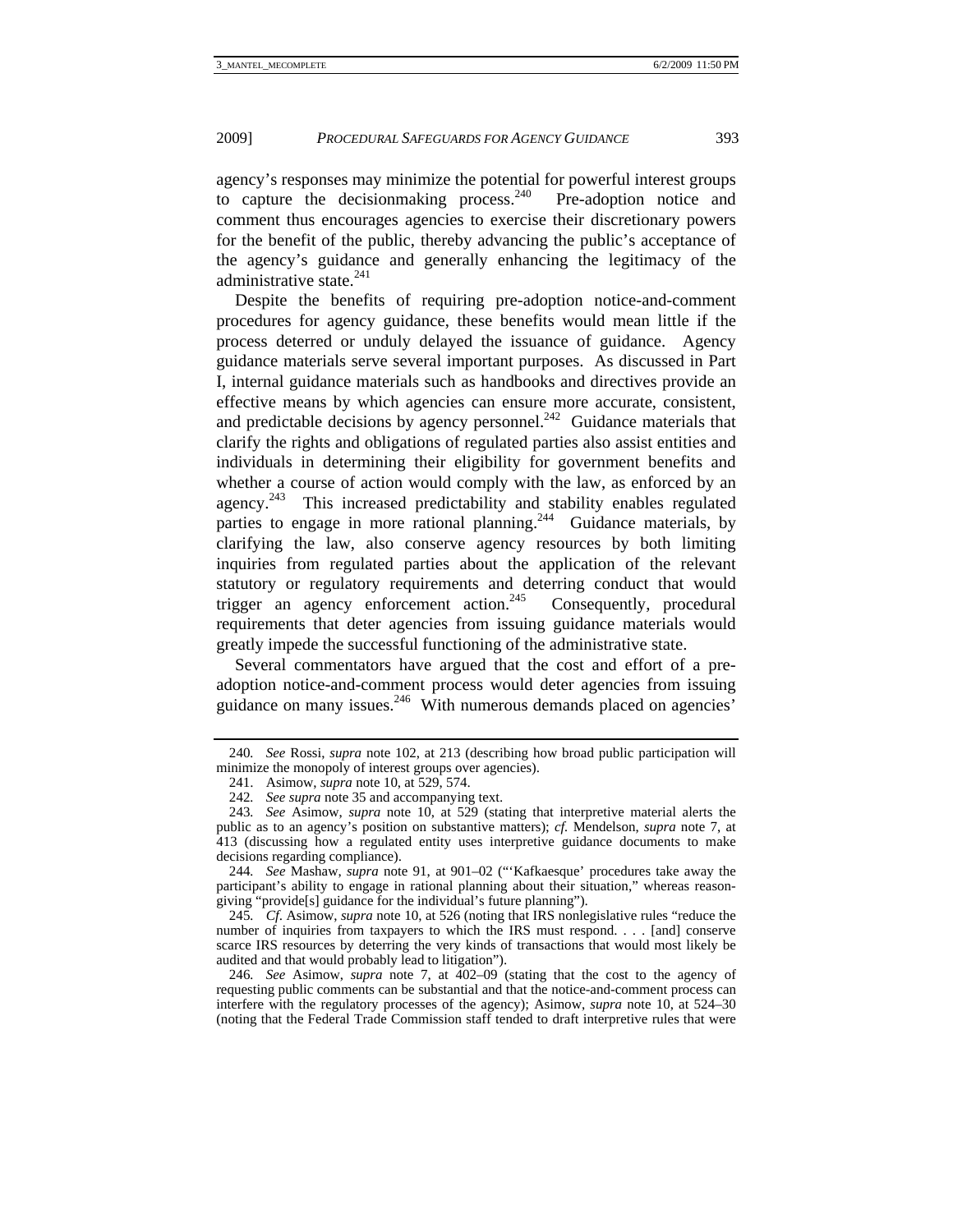scarce resources, agencies reasonably may decide to forgo issuing guidance materials if the cost of producing these materials increases.<sup>247</sup> In interviews conducted by Michael Asimow, agency staff reported that this indeed would be the case. $248$  Asimow also found that in response to court decisions and state legislation requiring them to follow pre-adoption noticeand-comment procedures for agency guidance, some California agencies responded by issuing little or no new guidance.<sup>249</sup> In place of generally applicable guidance, these agencies employ less efficient procedures, such as case-by-case adjudications or informal, individualized advice. $250$  In addition, California agencies often fail to revise outdated guidance materials. $^{251}$ 

 Despite its obvious costs, a pre-adoption notice-and-comment process likely would not deter agencies from issuing guidance altogether. Agencies face significant incentives to make their policies known to the public.<sup>252</sup> An agency that fails to provide advance notice of its policies risks undermining its relations with regulated parties and beneficiaries of government programs, both of whom prefer a predictable system of rules.253 In particular, agency officials may respond to pressure from regulated parties for clarity on the agency's position in order to keep relations cordial, as they not only frequently interact with regulated parties,

intentionally vague); Strauss, *supra* note 7, at 1480–87 (noting that cost may discourage agencies from offering guidance documents on regulations); Mendelson, *supra* note 7, at 437 ("[R]ulemaking's cost and loss of administrative flexibility might lead an agency to publicly state its policies less often or in less detail.").

<sup>247</sup>*. See* Asimow, *supra* note 7, at 405–06 (describing the choices an agency might make in using its scarce resources); Strauss, *supra* note 7, at 1480–81 ("[C]ostly procedural requirements may encourage or even force the agency to act without rules.").

<sup>248</sup>*. See* Asimow, *supra* note 7, at 406 (explaining that agency staff repeatedly noted that agencies were concerned with the "bureaucratic costs" of adopting nonlegislative rules).

<sup>249</sup>*. See id.* at 407–08 (describing the response of some California agencies to a California Supreme Court case requiring that a notice-and-comment period precede the adoption of nonlegislative rules); Asimow, *supra* note 234, at 636 ("[S]ome agencies, respectful of the law but mindful of their own resource constraints, provide no guidance documents at all or fail to revise outdated material, thus depriving regulated parties and the staff of any guidance.").

<sup>250</sup>*. See* Asimow, *supra* note 234, at 636 ("Agencies employ case-by-case adjudication instead of rulemaking; adjudication operates retroactively rather than prospectively and does little to spread the word to parties byond those involved in the adjudication.").

<sup>251</sup>*. See id.* (explaining that some California agencies fail to provide guidance or revise outdated materials); Asimow, *supra* note 7, at 407–08.

<sup>252</sup>*. See* Johnson, *supra* note 7, at 728 (noting that some commentators believe that agencies have incentives to produce guidance documents notwithstanding costs to the agency); *see also* Mendelson, *supra* note 7, at 435–37 (suggesting that agencies may be motivated by "good-government concerns" as well as a desire to maintain relations with regulated entities).

<sup>253</sup>*. See* Mendelson, *supra* note 7, at 435 ("[A]n agency's failure to disclose its policy positions or interpretations would likely undermine its relations with regulated entities, which strongly prefer to operate in an atmosphere of certainty.").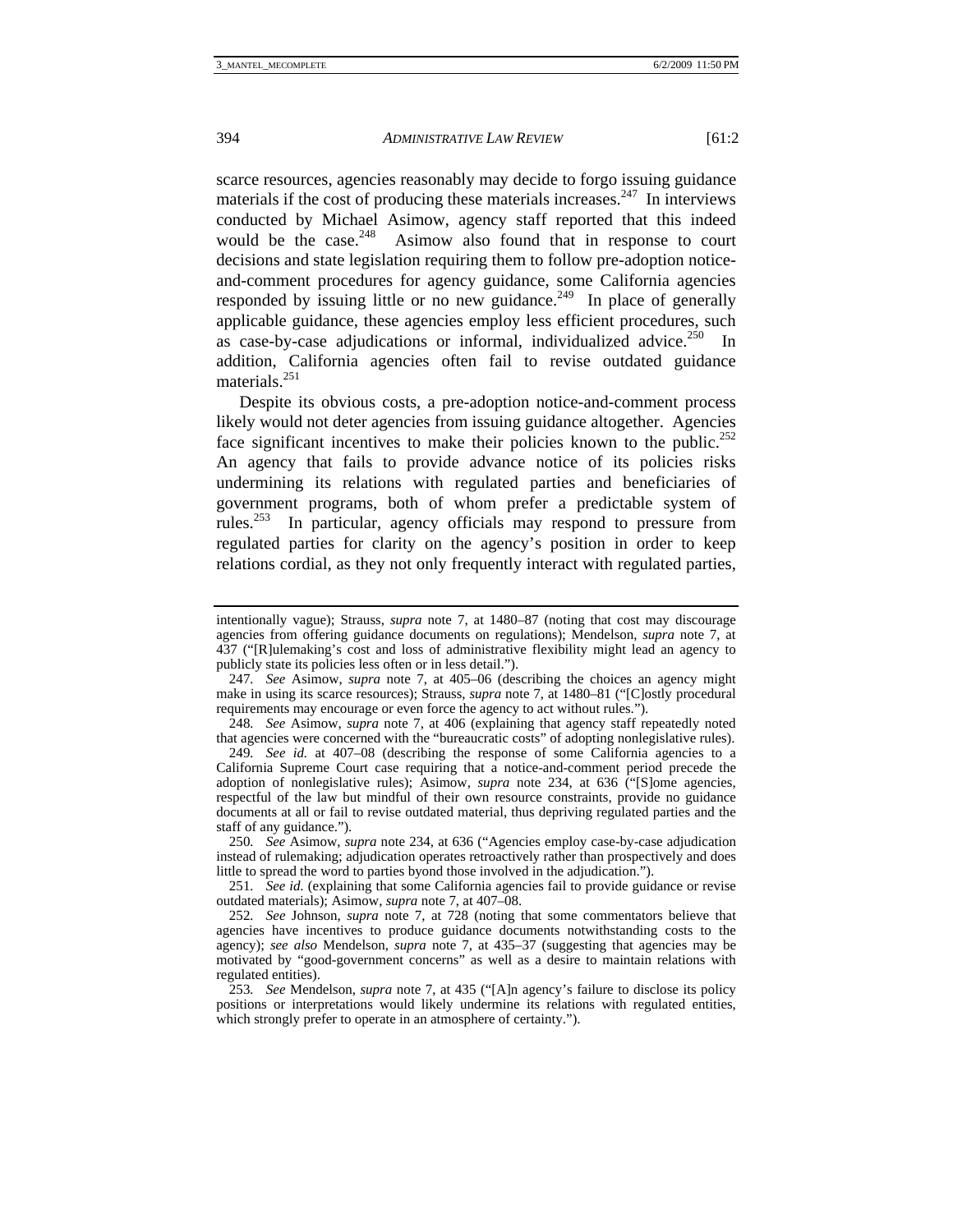but also rely on them as a critical source of information.<sup>254</sup> Goodgovernment and fairness considerations also may motivate government officials to set forth their policies in guidance,  $255$  as a lack of information about an agency's interpretation of the relevant statutory or regulatory standards may thwart an individual's ability to take advantage of entitlements or a regulated party's compliance efforts.<sup>256</sup> In addition, a court may bar an agency from denying benefits or licenses, imposing penalties, or taking other enforcement action if the agency fails to provide affected parties clear notice of the agency's interpretation of the relevant statutory or regulatory provisions.<sup>257</sup> Finally, political pressure from members of Congress to address their concerns regarding compliance or the needs of program beneficiaries also serve as a powerful incentive for agencies to issue guidance.<sup>258</sup> Nevertheless, the costs of a pre-adoption notice-and-comment process likely would cause agencies to promulgate fewer guidance documents.259

Although agencies likely would continue to issue guidance on some issues despite the costs of a pre-adoption notice-and-comment process, the time and effort involved in doing so would impose significant costs on government efficiency. The demands of a pre-adoption process often would consume significant staff resources.<sup>260</sup> Not only would this delay the adoption of much-needed agency guidance, leaving regulated entities uncertain as to the agencies' views on the relevant legal standards, $^{261}$  but

259*. See* Mendelson, *supra* note 7, at 437 (noting that rulemaking can be a costly process); Johnson, *supra* note 7, at 728 (suggesting that, despite incentives to issue guidance documents, agencies are likely to reduce their use of guidance documents).

260*. Cf.* McGarity, *supra* note 31, at 1443 (stating that preparing a reasoned explanation that responds to all significant comments is very resource-intensive and time-consuming).

<sup>254</sup>*. Id.*

<sup>255</sup>*. See id.* (describing the motivations of agencies in issuing guidance).

<sup>256</sup>*. See* Rubin, *supra* note 87, at 1165 n.511 (explaining that in not issuing guidance, the government "denies itself an instrument for altering individual behavior to achieve a social policy objective" and may impair the individual's ability to take advantage of entitlements). For example, in the absence of guidance an individual may fill out a form incorrectly or fail to modify his or her behavior so as to become eligible for benefits. *See also* Asimow, *supra* note 10, at 529 ("Agencies cannot perform effectively unless they clarify the law through interpretive rules and . . . policy statements.").

<sup>257</sup>*. See* KPMG, LLP v. SEC, 289 F.3d 109, 116 (D.C. Cir. 2002) (setting aside an order of the SEC finding that an accounting firm had provided audit services based on an improper contingent fee arrangement when the order was based on a "novel" interpretation of a rule prohibiting contingent fee arrangements and when the accounting firm did not have fair notice); *see also* Mendelson, *supra* note 7, at 436 (stating that a number of circuit courts have barred agencies from enforcing their regulations in the absence of "clear notice of the conduct required").

<sup>258</sup>*. Cf*. Mendelson, *supra* note 7, at 435 ("[F]ailing to disclose policy positions in advance may alienate members of Congress concerned with compliance assistance.").

<sup>261</sup>*. See* Asimow, *supra* note 7, at 404 ("During the rulemaking period, regulated entities remain uncertain about the ultimate course of regulation and thus are inhibited from making plans.").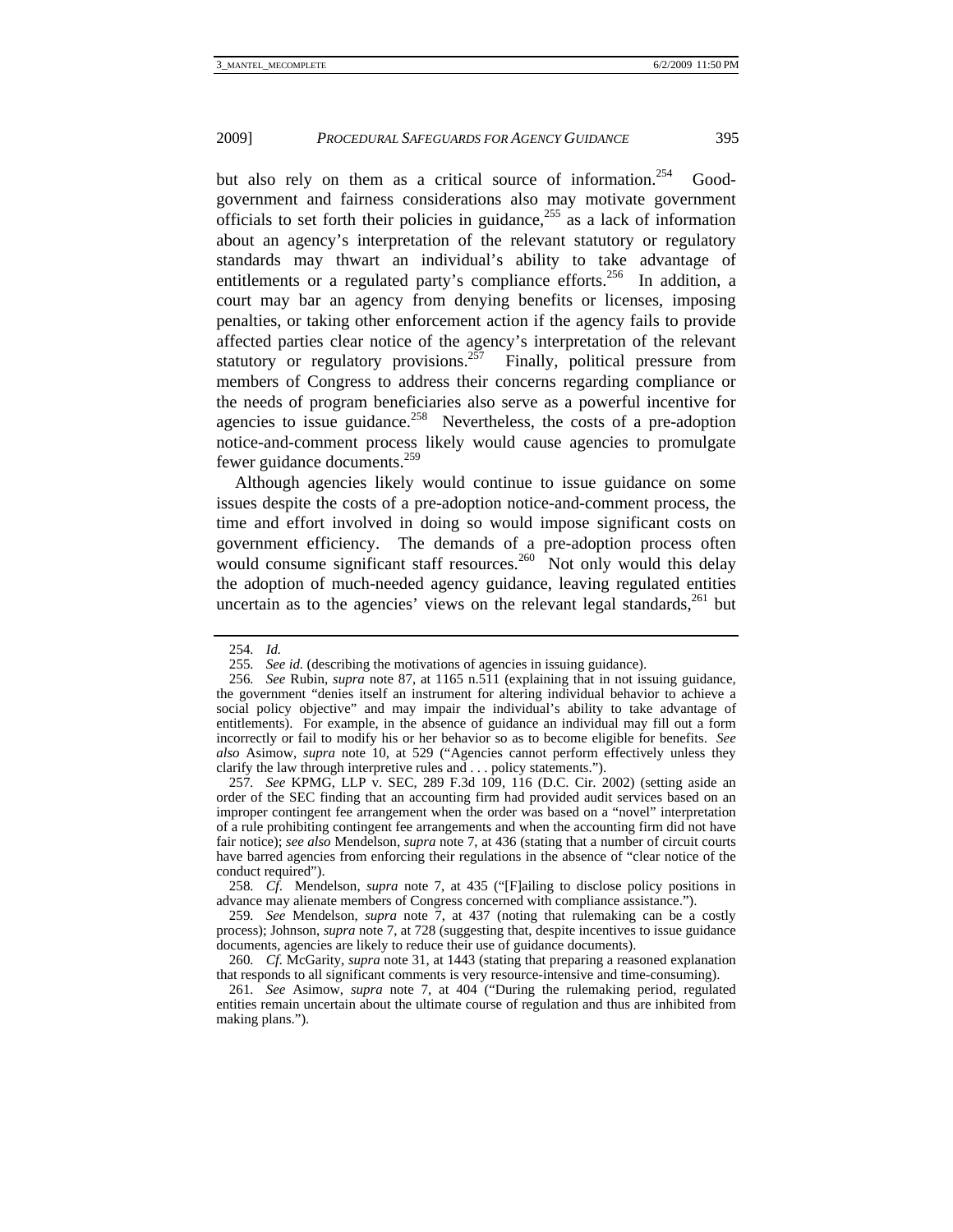the costs involved would divert agency resources and personnel from other important tasks.<sup>262</sup> In addition, the binding nature of rules produced In addition, the binding nature of rules produced through notice-and-comment procedures would hamper agencies' administration of their programs by limiting their flexibility to respond to unforeseen circumstances and adjust their policies accordingly.<sup>263</sup> These significant costs to government efficiency, coupled with the likely reduction in the quantity of agency guidance, would more than offset the advancement of process values that pre-adoption notice and comment would provide.

#### *B. Post-adoption Notice and Comment*

Those advocating post-adoption notice and comment for agency guidance contend that their proposal would impose lower costs on agencies relative to pre-adoption notice and comment while still promoting process values. The costs and benefits of post-adoption notice and comment is an empirical question for which at present there exists little data.<sup>264</sup> Nonetheless, I believe post-adoption notice and comment would impose significant costs to government efficiency that would eclipse any furtherance of process values.

Similar to pre-adoption notice and comment for agency guidance, postadoption notice and comment would further the trustee paradigm by affording the public the opportunity to participate in the development of agency guidance. Public participation would promote rule of law, rationality, and equality concerns by providing agencies with relevant information and highlighting for agencies the concerns of all groups affected by their guidance.<sup>265</sup> However, in many instances post-adoption public participation may be of limited value, as the thinking of agency staff typically becomes less flexible after an agency has issued final guidance.<sup>266</sup>

<sup>262</sup>*.* Asimow, *supra* note 10, at 576; *see also* Mendelson, *supra* note 7, at 437 (noting that the high cost of notice-and-comment rulemaking could lead to less guidance from the agency about its policies).

<sup>263</sup>*. See* Mendelson, *supra* note 7, at 437–48 (arguing that an agency "cannot and probably should not attempt to fully specify its policies" and that, "[f]or the unforeseen or unforeseeable case, it may be desirable for an agency to retain flexibility to design just results").

 <sup>264.</sup> The OMB Bulletin requires agencies to permit the public to submit post-adoption comments on significant guidance documents but does not require agencies to provide a formal response to public comments unless economically significant. OMB Final Bulletin for Agency Good Guidance Practices, 72 Fed. Reg. 3432, 3437 (Jan. 25, 2007). Nevertheless, over time, agencies' compliance with the OMB Bulletin may provide useful data for researchers seeking to evaluate the costs and benefits of notice-and-comment procedures for agency guidance.

<sup>265</sup>*. See supra* notes 238–41 and accompanying text.

<sup>266</sup>*. See* Asimow, *supra* note 7, at 423 (suggesting that an agency may be less open to alternatives—and will have adopted a rigid position—after the rule has been published); *cf*.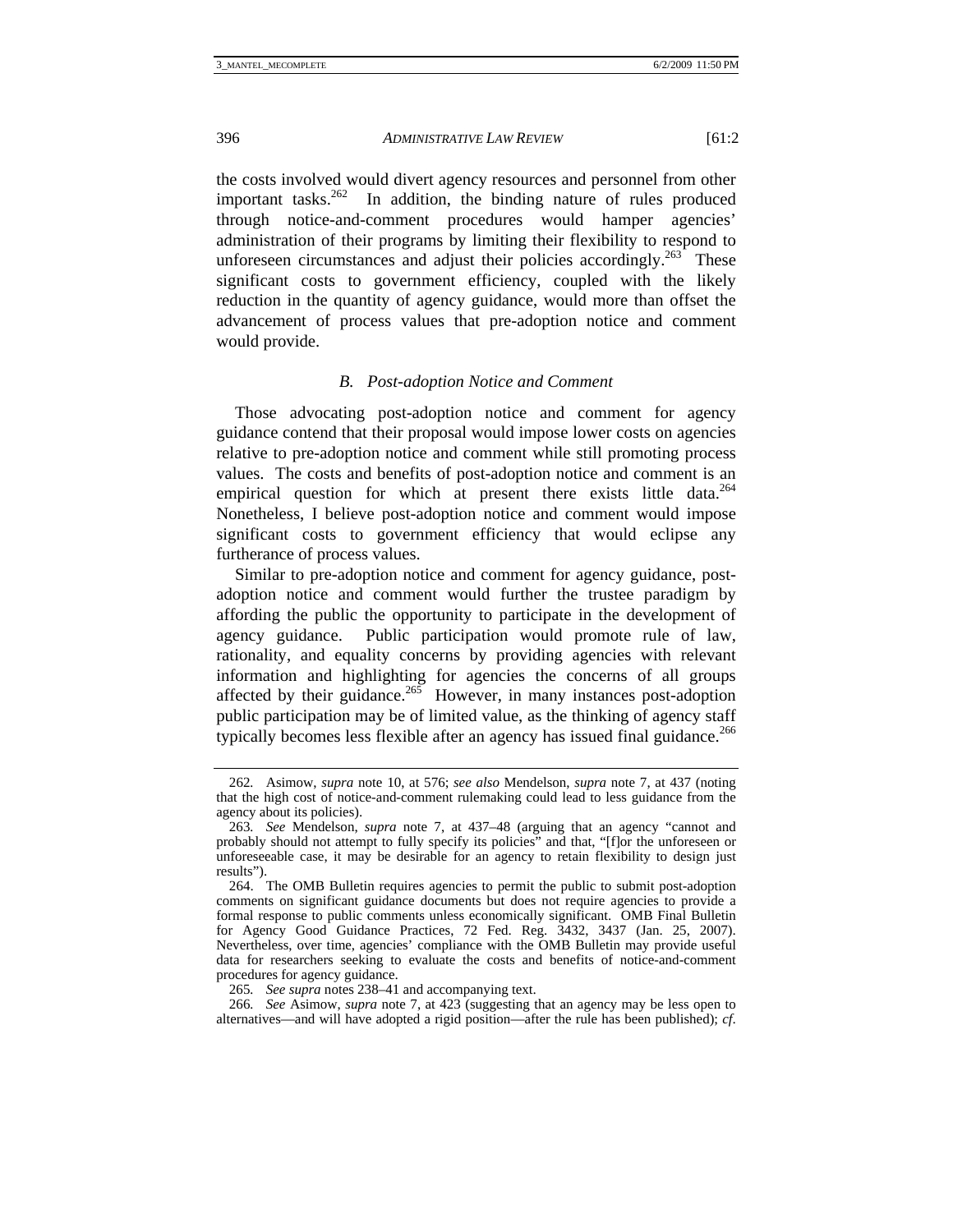Members of the public also may be disinclined to submit post-adoption comments if they believe an agency will be reluctant to reconsider policies to which it already has publicly committed.<sup>267</sup> Nevertheless, post-adoption comments likely would provide some protection against agencies' breach of their fiduciary duties, as comments sometimes will persuade agencies to revise or rescind their guidance as appropriate, particularly if agencies must draft a credible response to comments that may be scrutinized on judicial review.<sup>268</sup>

Despite assertions to the contrary, a post-adoption notice-and-comment process would entail costs to government efficiency similar to its preadoption cousin. Commentators supporting post-adoption notice and comment argue that the costs associated with their proposal would be lower because comments "would be unlikely for the vast number of truly routine guidance materials aimed at regulated entities and those that simply boil down statutory or regulatory requirements or give uncontroversial compliance examples."<sup>269</sup> The same could be said, however, for a preadoption notice-and-comment requirement. Routine and noncontroversial guidance is unlikely to engender significant comments regardless of whether agencies solicit comments before or after publication of final guidance.<sup>270</sup> Similarly, major guidance likely would generate significant public response regardless of whether the agency employs pre-adoption or post-adoption notice-and-comment procedures. Moreover, as both processes would require agencies to review and respond to comments, they would place similar demands on agency resources.<sup> $271$ </sup> Finally, although a post-adoption process would cause fewer delays in the issuance or amendment of guidance, the public may hesitate to rely on so-called final guidance that may be revised or rescinded in response to public comments.

Mendelson, *supra* note 7, at 442 (acknowledging that a potential concern with a process that allows citizens the right to petition an agency for review of its final guidance is that "by the time a petition is filed, the agency decision-making process would already have concluded" and "an agency might not be truly open-minded and willing to revisit its earlier decision").

<sup>267</sup>*. See* Asimow, *supra* note 7, at 423 (noting that, because comments made after a rule is adopted may be less effective in influencing the rulemaking process, "members of the public may be less willing to take the trouble to prepare comments").

<sup>268</sup>*. See id.* at 422 (concluding that post-adoption comments "can be quite effective," as they often will "identify shortcomings in the rule that can be swiftly repaired"); Asimow, *supra* note 10, at 579 (arguing that post-adoption comments may lead an agency to amend or repeal its guidance, or at least to defend its guidance in replying to comments).

<sup>269</sup>*.* Mendelson, *supra* note 7, at 442.

<sup>270</sup>*. See* Asimow, *supra* note 10, at 577 ("In all likelihood, the vast majority of interpretations and policy statements would elicit no public interest at all. They would be either obviously correct, trivial in importance, or utterly noncontroversial.").

<sup>271</sup>*. But see id.* at 581 (stating that the increase in agency costs under a post-adoption notice-and-comment process would be far less costly than pre-adoption notice and comment). Asimow does not explain the reasoning underlying his conclusion.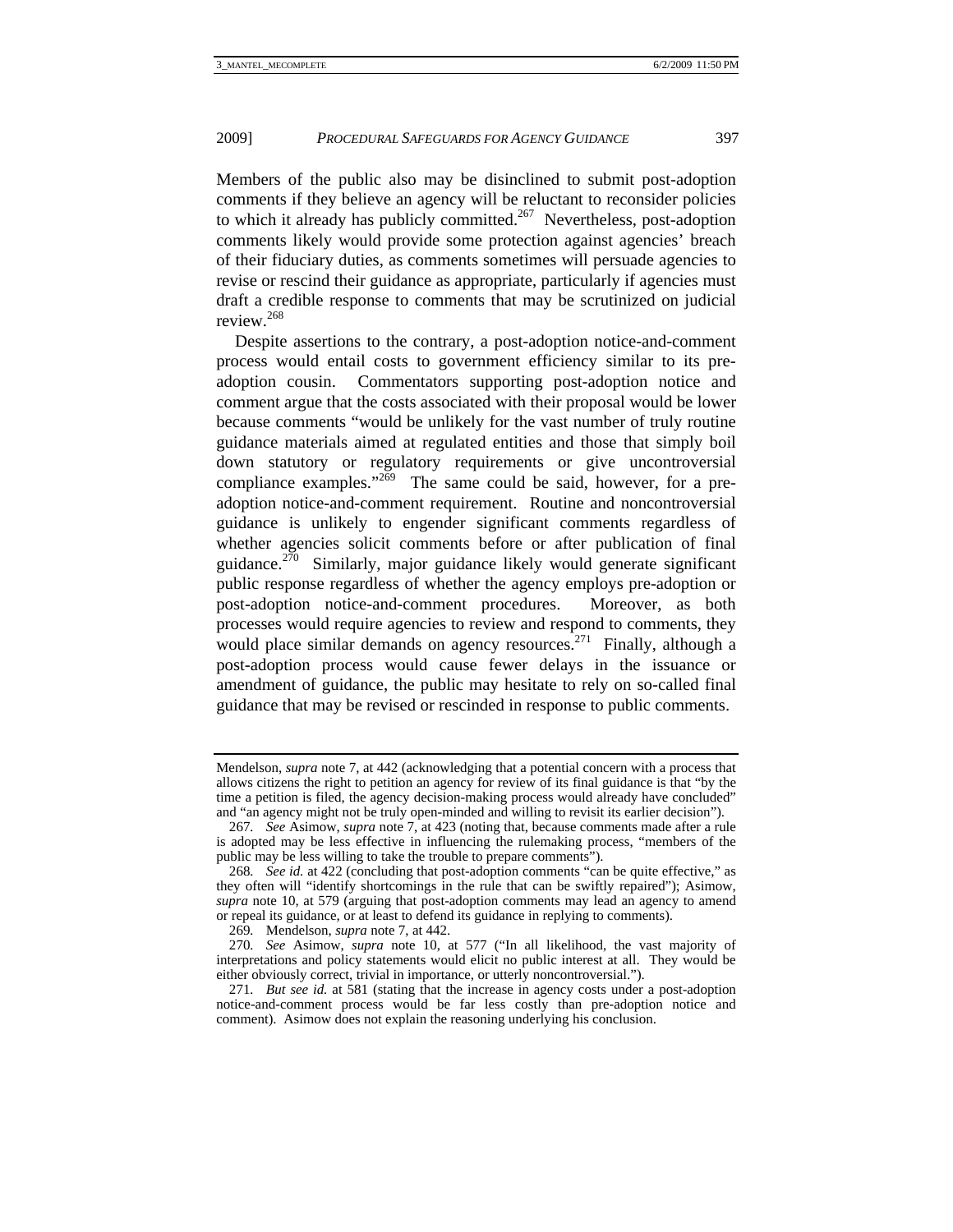#### *C. Limited Notice and Comment*

Both pre-adoption and post-adoption notice and comment fail to strike a reasonable balance between legitimacy and efficient government concerns. In contrast, I believe a more limited process of public participation would lessen the costs to government efficiency identified above while still promoting process values. As with pre-adoption notice and comment, a more limited process would involve agencies providing notice of their draft guidance, along with any supporting data, and soliciting and reviewing public comments. However, agencies would not be required to respond to specific public comments; rather, if they receive material comments, agencies need only issue with their final guidance a concise, supporting statement explaining the agency's legal and policy rationale for the guidance. I refer to this process as "limited notice and comment."<sup>272</sup> This process would be limited to agency guidance setting forth rules generally applicable to a class of individuals or entities and not to individualized advice or informal guidance provided on a case-by-case basis.

By allowing for public participation in the development of agency guidance, a limited notice-and-comment process would promote rule of law, rationality, and equality concerns by providing agencies with valuable inputs. As discussed above, comments would illuminate for agencies the public's concerns and provide them with information about relevant facts and the policy consequences of their proposed guidance.<sup>273</sup> Opportunities for public comment also would allow interested parties to question the legal basis for an agency's nonlegislative rule before its adoption.<sup>274</sup> In addition, soliciting comments prior to issuance of final guidance would avoid the problem that plagues post-adoption notice and comment: an agency's lacking an open mind and being unwilling to truly reconsider its guidance.

The absence, however, of a requirement that agencies specifically respond to material comments may limit the value of public participation, as agencies may have little incentive to engage in meaningful review of issues commenters raise.<sup>275</sup> The public also may be less willing to submit

 <sup>272.</sup> My proposal would not restrict a limited notice-and-comment process to agency guidance deemed "significant." Critics may contend that the burdens of a limited noticeand-comment process outweigh its benefits when agencies issue trivial or noncontroversial guidance. However, these guidance materials are unlikely to generate much public interest, with agencies receiving few if any comments supported by meaningful and relevant facts or arguments. *See id.* at 579–80 ("If the rule is trivial or noncontroversial, nobody will comment on it."). In the absence of any significant public comments, the agency could finalize its guidance quickly with little expenditure in agency resources.

<sup>273</sup>*. See supra* notes 236, 238–39 and accompanying text.

<sup>274</sup>*. See supra* note 237 and accompanying text.

<sup>275</sup>*. See* Mendelson, *supra* note 7, at 448 (concluding that proposals such as the FDA's Good Guidance Practices and the OMB Bulletin for Good Guidance Practices "do not ensure that the agency will meaningfully engage the comments it receives" because agencies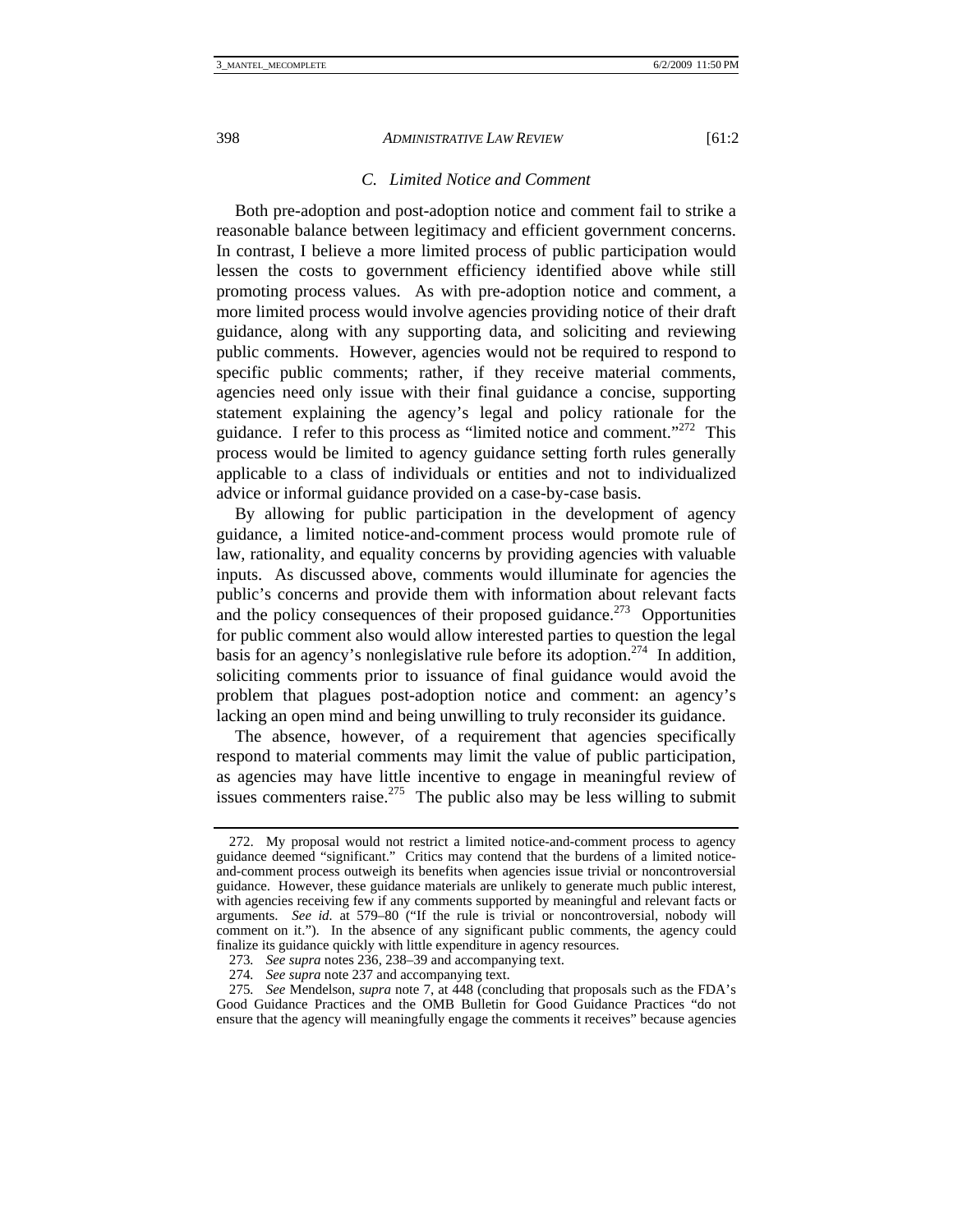comments without assurances that agencies will give them thoughtful consideration.<sup>276</sup> Although these concerns certainly have merit. I believe good-government and fairness considerations generally would motivate agency staff to consider comments even in the absence of an obligation to respond to them. In addition, agencies value public input on their proposed guidance, given their need for information from outside resources.<sup>277</sup> For this reason, several agencies have voluntarily employed a limited noticeand-comment process for important guidance.<sup>278</sup> The prospect of judicial review also necessitates that the agency's explanatory statement in support of its final guidance be defensible in light of public comments received. Finally, agencies are more likely to give fair consideration to comments as

277*. Cf.* Asimow, *supra* note 10, at 574 (reporting that interviews with agency personnel "indicated the practical value that agency personnel attach to public commentary, including that obtained in the course of adopting interpretive rules and policy statements").

are not required to respond to comments). Agencies also may forgo careful review of comments in light of existing barriers to obtaining pre-enforcement judicial review of agency guidance. McGarity, *supra* note 31, at 1442. If in practice this concern proves valid, with agencies regularly avoiding meaningful review of comments, Congress could remedy the problem by creating a right to judicial review for agency guidance subject to a limited notice-and-comment process. A loosening of legal doctrines governing standing, ripeness, and final agency action also might allow for pre-enforcement challenge of agency guidance. *Cf.* William Funk, *Legislating for Nonlegislative Rules*, 56 ADMIN. L. REV. 1023, 1033–34, 1038–40 (2004) (advocating that the APA be amended so as to allow for judicial review of interpretive rules and general statements of policy by defining "final agency action" as including interpretive rules and general statements of policy and providing that interpretive rules and general statements of policy can be ripe for judicial review despite their not having binding legal effect).

<sup>276</sup>*. Cf*. Asimow, *supra* note 7, at 422 ("When members of the public know that their input must be read, considered, and commented upon, they will be more likely to take the trouble to make comments.").

 <sup>278.</sup> For example, the Centers for Medicare and Medicaid Services (CMS) often posts on its website and invites public comment on significant draft guidance. *See, e.g.*, Quality Standards for Suppliers of Durable Medical Equipment, Prosthetics, Orthotics, Supplies (DMEPOS) and Other Items and Services: Draft of Proposed Recommendations (Sept. 26, 2005), http://www.cms.hhs.gov/Competitive AcqforDMEPOS/downloads/dmepos\_qualitystandards.pdf (inviting public comments on document during a sixty-day public comment period); Memorandum to All Part D Plans re: Medicare Prescription Drug Benefit Manual—Draft of Chapter 5, from Cynthia Tudor,<br>Director, Medicare Drug Benefit Group (Sept. 5, 2006), Director, Medicare Drug Benefit Group (Sept. 5, 2006), *available at* http://www.cms.hhs.gov/PrescriptionDrugCovContra/Downloads/PartDManual Chapter5.pdf (announcing the posting on CMS's website the draft of Chapter 5 of CMS's Medicare Prescription Drug Benefit Manual and inviting public comments by September 18, 2006). Other agencies similarly have invited public comment on their draft guidance. *See, e.g.*, U.S. Dep't of Labor, Request for Comments on Draft Hazard Communication Guidance Documents, http://www.osha.gov/dsg/hazcom/hazcomcommentnotice.html (last visited Apr. 15, 2009) (inviting public comments by June 16, 2004); U.S. Dep't of Trans., Hazardous Materials: Reducing the Risk of Hazardous Materials Incidents During Loading and Unloading Operations, http://primis.phmsa.dot.gov/meetings/MtgHome.mtg?mtg=45 (last visited Apr. 15, 2009) (inviting written comments on draft operating procedures for review before public workshop).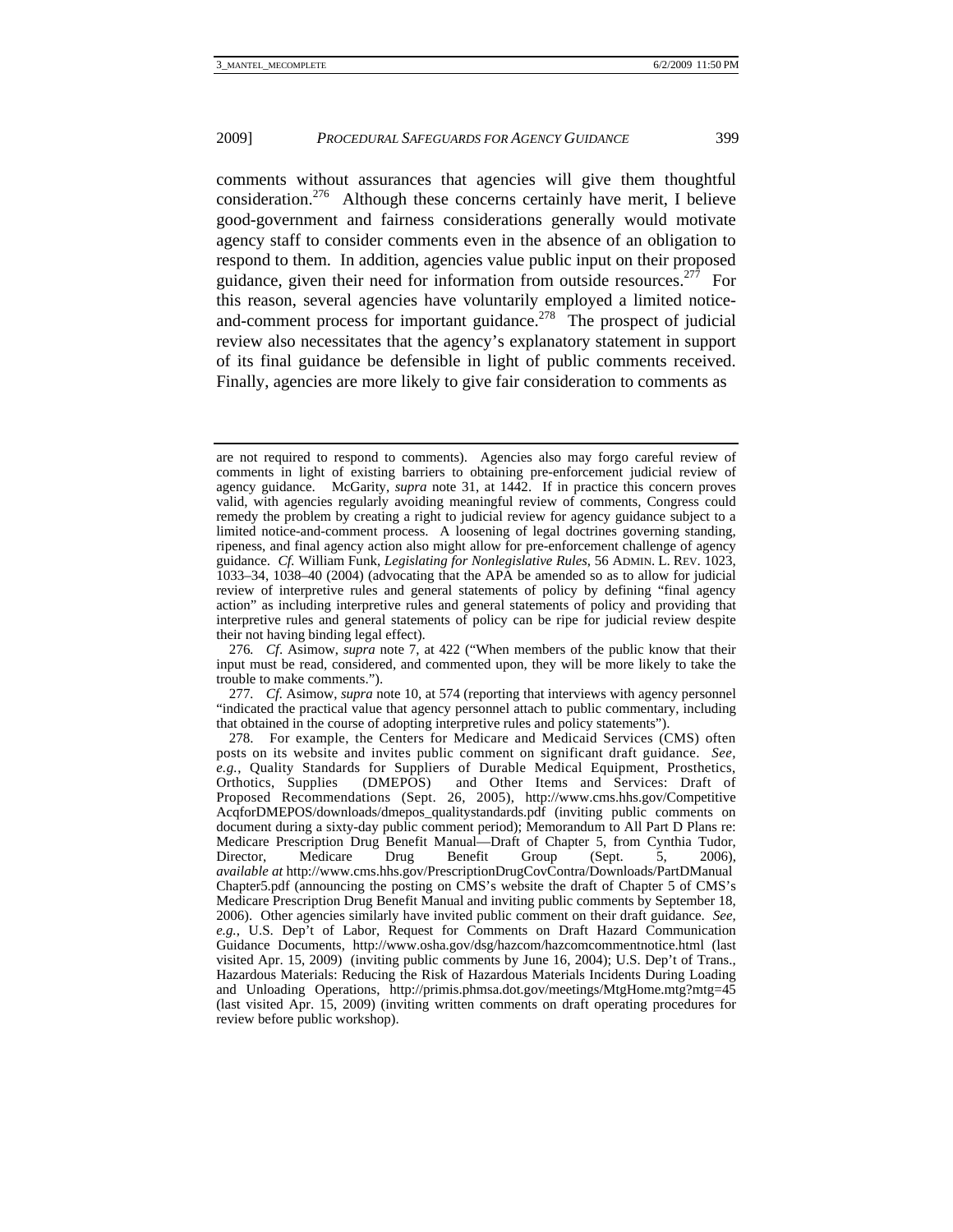the practice of posting comments online brings greater public scrutiny to their rulemaking process.  $279$ 

Requiring agencies to offer concise explanatory statements in support of nonlegislative rules also would further constrain the arbitrary exercise of power by administrative officials, thereby reinforcing the administrative state's legitimacy.<sup>280</sup> An explanatory statement would consist of the An explanatory statement would consist of the following components: (1) identification of the statutory or regulatory rule the agency seeks to interpret or implement and (2) the grounds for the nonlegislative rule.<sup>281</sup> The latter would include, as appropriate, the factors or policy objectives the agency considered, a description of any supporting facts or data relied upon by the agency, and a rational explanation for how the nonlegislative rule serves the relevant statutory or regulatory objectives. By exposing the agency's justification for its nonlegislative rule to public and judicial scrutiny, an explanatory statement would encourage an agency to formulate guidance in a manner consistent with the rule of law and the principles of rationality and equality.<sup>282</sup> Specifically, the agency would have incentives to take into account the interests of all individuals affected by its guidance; exercise due care in its factfinding; make rational policy choices consistent with the law's criteria or purpose; and substantiate its policies with a public-regarding rationale. Requiring agencies to issue an explanatory statement in support of their nonlegislative rules would thus

<sup>279</sup>*. See* Cary Coglianese, *The Internet and Citizen Participation in Rulemaking*, 1 I/S: J.L. & POL'Y FOR INFO. SOC'Y 33, 55 (Winter  $2004-2005$ ) (stating that the use of erulemaking and its greater transparency "might lead political appointees and career public servants to make decisions that better serve the broad public interest over special private interests," as "public officials who know that the general public can easily see and hear everything they do will almost certainly act differently than they do now").

 <sup>280.</sup> *See* McGarity, *supra* note 31, at 1444 ("The requirement that an agency explain itself . . . can be an effective and relatively inexpensive curb on arbitrariness and reliance upon extra-legal considerations."); Seidenfeld, *supra* note 13, at 1537–38 (arguing that requiring agencies to provide an explanation for their decisions will "sometimes prevent decisionmakers from crediting raw political power[, as s]ome political deals simply cannot be justified persuasively in principled terms"); *cf.* Scanlon, *supra* note 88, at 96 (arguing that requiring public authorities to justify their actions by adducing reasons of the appropriate sort and defending these against critical attack provides some assurance against nonarbitrariness).

<sup>281</sup>*. See* Frank I. Michelman, *Formal and Associational Aims in Procedural Due Process*, *in* DUE PROCESS: NOMOS XVIII 126, 126 (J. Roland Pennock & John W. Chapman eds., 1977).

 <sup>282.</sup> *See* McGarity, *supra* note 31, at 1444 ("[A] reasoned explanation ensures that the range of agency action is bound by those options that are supportable by facts in the record, reasonable assumptions, and sound policy considerations . . . ."); *cf*. Rubin, *supra* note 87, at 1165 (stating that a requirement that the government give reasons for the denial of benefits "mean[s] that the administrators must be able to articulate in advance some respectable explanation for that action"); Henry J. Friendly, *Some Kind of Hearing*, 123 U. PA. L. REV. 1267, 1292 (1975) (observing that the requirement that the agency provide a statement of reasons "is a powerful preventive of wrong decisions" and is "almost essential if there is to be judicial review").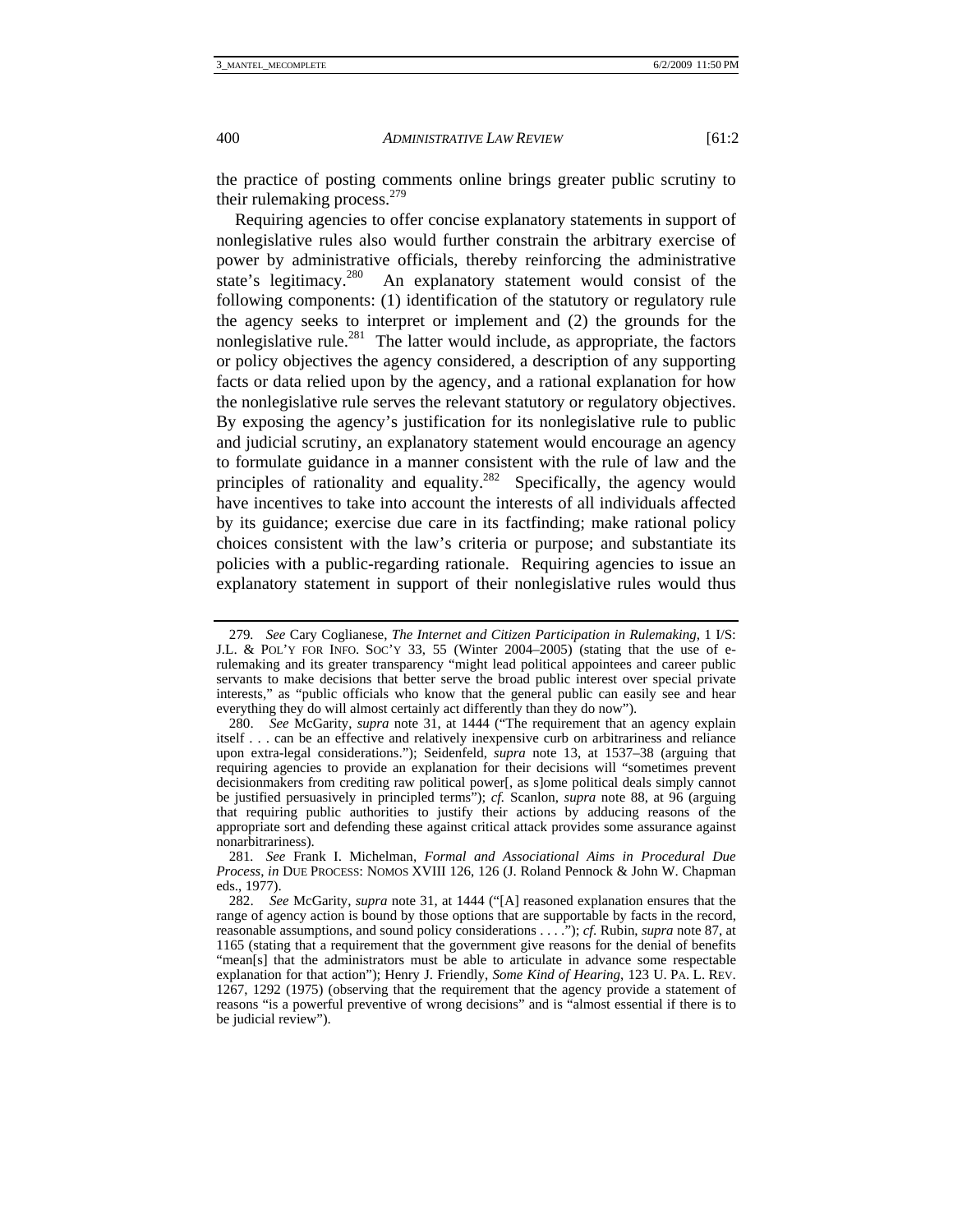guard against imprudent administrative policies and political "deals" that advance narrow, private interests over the common good.<sup>283</sup>

The administrative burdens associated with a limited notice-andcomment process for nonlegislative rules likely would not be so farreaching as to significantly deter agencies from issuing guidance. As previously noted, the vast number of routine and noncontroversial guidance documents would generate few if any material comments for agency review.284 In addition, an agency need not draft an explanatory statement when it receives no material comments, as an explanatory statement likely would be of limited value in the absence of comments questioning the soundness of the agency's guidance. For draft guidance that elicits meaningful comments, a limited notice-and-comment process would place considerably lower demands on agency staff than pre-adoption and postadoption notice and comment. Issuing a concise explanatory statement with final guidance would consume far fewer agency resources than a detailed statement of basis and purpose that sets forth in-depth the agency's reasoning and responds to all significant comments in a manner sufficient to pass judicial scrutiny.285 It seems reasonable to assume, therefore, that the lower costs of a limited notice-and-comment process would deter fewer nonlegislative rules than a pre-adoption or post-adoption notice-andcomment process.<sup>286</sup>

 <sup>283.</sup> Requiring an agency to articulate the reasons for its nonlegislative rules does not guarantee that the true basis for the agency's actions will reflect some sufficiently public purpose, and not a nonpublic purpose. For example, when two or more explanations exist for a nonlegislative rule, one legitimate and one impermissible, "it will be difficult for anyone, including the actor, to be clear about what 'really' generated it, and it is simple human nature to want to believe that the more laudable purpose played a (the) significant role." ELY, *supra* note 55, at 128. Similarly, the prospect of public scrutiny does not ensure that the agency will fairly consider the concerns of all affected parties. *Cf*. Evelyn R. Sinaiko, *Due Process Rights of Participation in Administrative Rulemaking*, 63 CAL. L. REV. 886, 916 (1975) (noting that the submission of written comments to an agency on its proposed rule does not ensure that the agency will consider all viewpoints of those potentially affected by the rule). Nevertheless, requiring agencies to issue their final guidance and explanatory statement provides some protection for process values. At a minimum, the requirement ensures that agencies can articulate a legitimate explanation for their actions. *See supra* note 280. In addition, an explanatory statement promotes better decisionmaking by agencies, as transparency in the agency's decisionmaking process allows interested parties to identify any mistaken assumptions or concerns inadvertently neglected by the agency in developing its guidance.

<sup>284</sup>*. See supra* note 270 (arguing that the vast majority of interpretations and policy statements would elicit no public interest at all).

<sup>285</sup>*. See* McGarity, *supra* note 31, at 1443 ("[P]reparing a reasoned explanation can be very resource-intensive and time-consuming, and the prospect of having to respond to blunderbuss attacks by regulatees can be a significant disincentive to agency action."); *see also supra* Part III (discussing the hard look doctrine).

<sup>286</sup>*. Cf*. Asimow, *supra* note 7, at 405 (arguing that increasing the costs of producing nonlegislative rules likely will diminish their supply). The fact that several agencies voluntarily employ a limited notice-and-comment process for important guidance suggests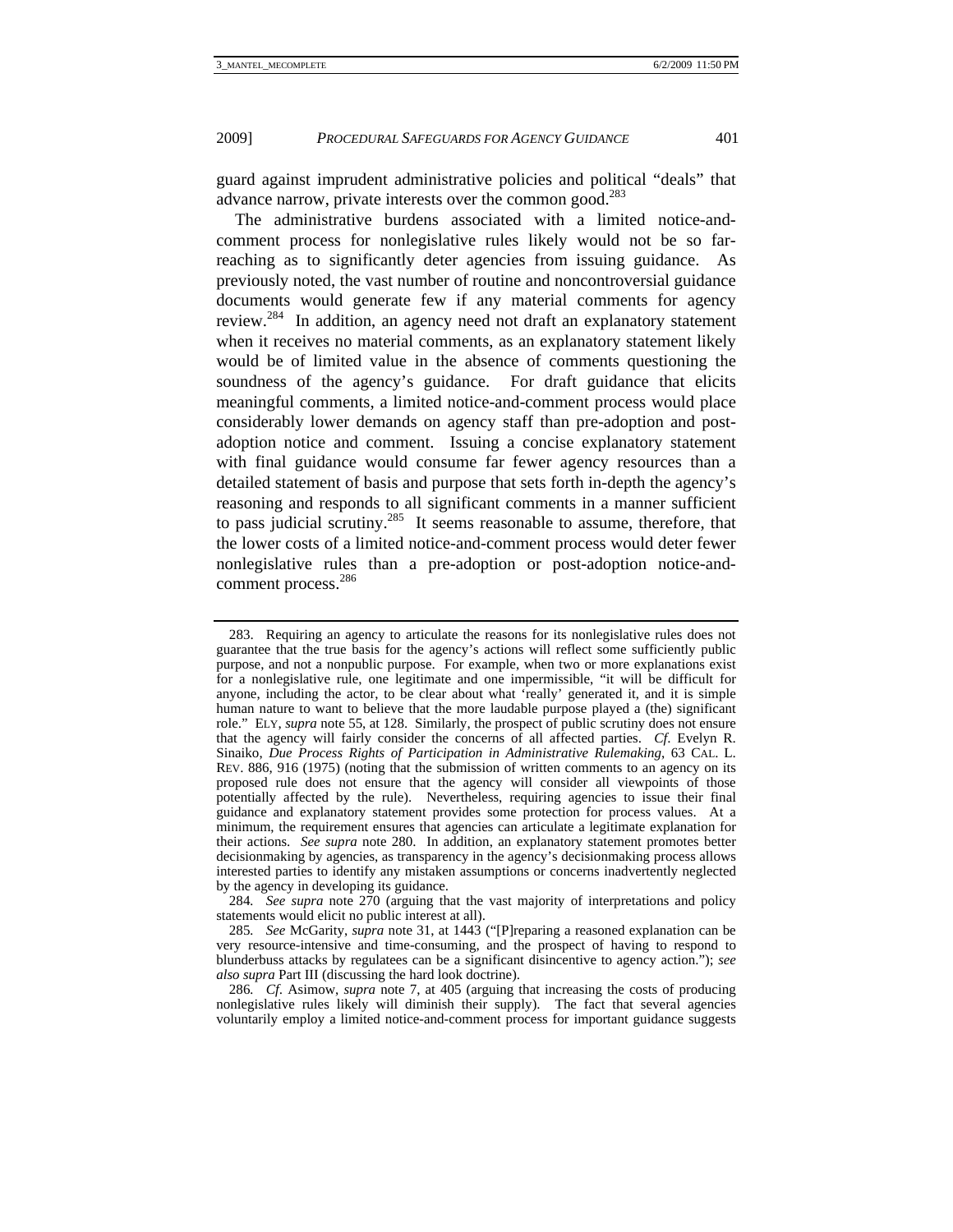Some may argue that limited notice and comment would eliminate one of the central advantages of nonlegislative rules relative to legislative rules—an efficient means for modifying agency rules quickly in response to emerging issues or changes in agency policy. For routine, noncontroversial guidance that would produce few or no material comments, however, agencies could finalize their guidance promptly following the close of the comment period. Moreover, with no requirement to issue a detailed statement of basis and purpose that specifically responds to public comments, the delay in issuing most final agency guidance would be brief.<sup>287</sup> In those circumstances where there exists a pressing need to issue new or modified guidance without delay, agencies could implement final guidance and then allow for post-adoption comments. For example, similar to the APA's "good cause exception" for notice-and-comment rulemaking,<sup>288</sup> an agency could forgo prior public comment when issuing guidance to address an immediate threat to public health or safety or

that the costs are not unduly burdensome; agencies soliciting comments on guidance, however, rarely respond to specific comments. *But see* Analysis of and Responses to Public Comments: Quality Standards (Aug. 14, 2006), http://www.cms.hhs.gov/CompetitiveAcqforDMEPOS/Downloads/Final\_public\_Responses 82506.pdf (responding to public comments on draft quality standards for Medicare suppliers of durable medical equipment, prosthetics, orthotics, and supplies). *See generally* Mendelson, *supra* note 7, at 426 (noting that among the agencies who have expressed a commitment to receive public comments on draft guidance, "none of the agencies thus far have committed to respond to public comments").

The amount of resources involved in limited notice and comment obviously is an empirical question for which at present there exists little data. Over time agency compliance with the recent OMB Bulletin should provide researchers with useful data on this issue. The OMB Bulletin requires agencies to permit the public to submit comments on significant guidance, but does not require agencies to provide a formal response to public comments unless the guidance is "economically significant." OMB Final Bulletin for Agency Good Guidance Practices, 72 Fed. Reg. 3432, 3437 (Jan. 25, 2007). Although the OMB Bulletin does not require agencies to solicit comments on significant guidance (other than economically significant guidance) *prior* to their adoption, it encourages agencies to do so when practical. *Id.* at 3438.

 <sup>287.</sup> For example, CMS issued its 2009 Call Letter—a 267-page document providing guidance to sponsors of Medicare Advantage and prescription drug plans on existing and new policies under the Medicare Advantage and prescription drug programs for 2009—only two months after soliciting comments on the Draft 2009 Call Letter. Manatt Health Solutions, Key Elements of DRAFT 2009 Medicare Advantage (MA), Medicare Advantage-Prescription Drug (MA-PD), Cost-Based Plan, and Prescription Drug Plan (PDP) Sponsors Call Letter (Part D Section) (Jan. 17, 2008), Call Letter (Part D Section) (Jan. 17, 2008), http://www.manatthealthsolutions.com/publications/articles/Summary%20of%20Draft%202 009%20Call%20Letter.pdf; 2009 Call Letter (Mar. 17, 2009), http://www.cms.hhs.gov/PrescriptionDrugCovContra/Downloads/CallLetter.pdf.

<sup>288.</sup> Section  $553(b)(3)(B)$  of the APA provides that a legislative rule may be published as a final rule without prior publication of a proposed rule with opportunity for public comments for "good cause." Good cause exists if notice and comment would be impracticable, unnecessary, or contrary to the public interest. 5 U.S.C.  $\S$  553(b)(3)(B) (2006).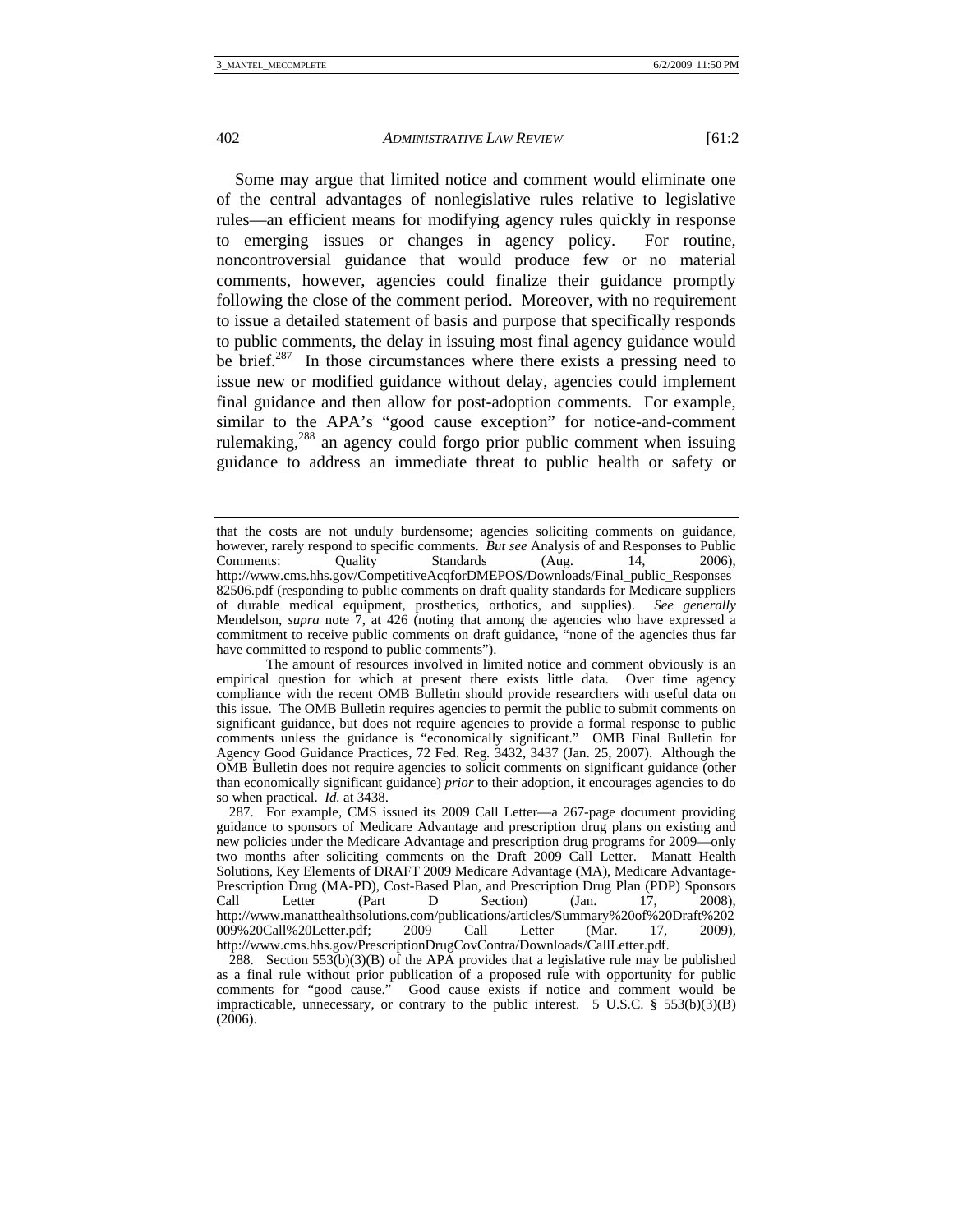implement a pending statutory deadline.<sup>289</sup> Limited notice and comment therefore would not hinder agencies' ability to issue or modify guidance in a timely manner as needed.

Although limited notice and comment places fewer demands on agency resources than pre-adoption or post-adoption notice and comment, the costs still could be substantial for important guidance that would generate significant public response. Reviewing comments on controversial guidance may be time-consuming for agency staff, as the comments will be more numerous and complex than those received on uncontroversial guidance. These costs potentially would deter agencies from issuing certain contentious guidance. Even if agencies would continue to issue controversial guidance, reviewing comments on such guidance could take months or longer, leaving the public uncertain as to the agencies' positions on important regulatory issues. In addition, the process would divert agency resources and personnel from other agency priorities.

Arguably the associated costs of limited notice and comment for important, complex guidance outweigh its promotion of process values. Although this is a close call, I reach the opposite conclusion. Though the costs of limited notice and comment are heightened when agencies issue major guidance, so too are the benefits of public participation. Agencies' need for relevant data, input on the likely consequences of proposed nonlegislative rules, and information on the concerns of interested parties is at its greatest when agencies address complex matters.290 Similarly, the risk that an agency will be "captured" by special interest groups may be increased, as these groups likely exert intensified pressure on agencies to adopt policies favorable to their interests when the stakes are higher. Finally, individuals' judgments about the fairness of the process by which agency officials make decisions on consequential matters, including major guidance, may dominate individuals' views on the legitimacy of the administrative state, as they are more likely to focus on and care about the decisionmaking process for issues of utmost importance to them. For these reasons, I believe a limited notice-and-comment process for agency guidance strikes a reasonable balance between process values and the need for efficient government.

Astute scholars of administrative law will recognize that my proposed limited notice-and-comment process parallels the notice-and-comment

<sup>289</sup>*. Cf*. OMB Bulletin, *supra* note 47, at 3438, 3440 (permitting agencies to forgo the required prior notice and comment for economically significant guidance documents when "not feasible or appropriate," such as in response to a statutory requirement or court order or when there exists a threat to public health or safety or an emergency).

<sup>290</sup>*. Cf. id.* at 3438 (concluding that notice and solicitation of comments is most helpful for significant guidance documents that are "particularly complex, novel, consequential, or controversial").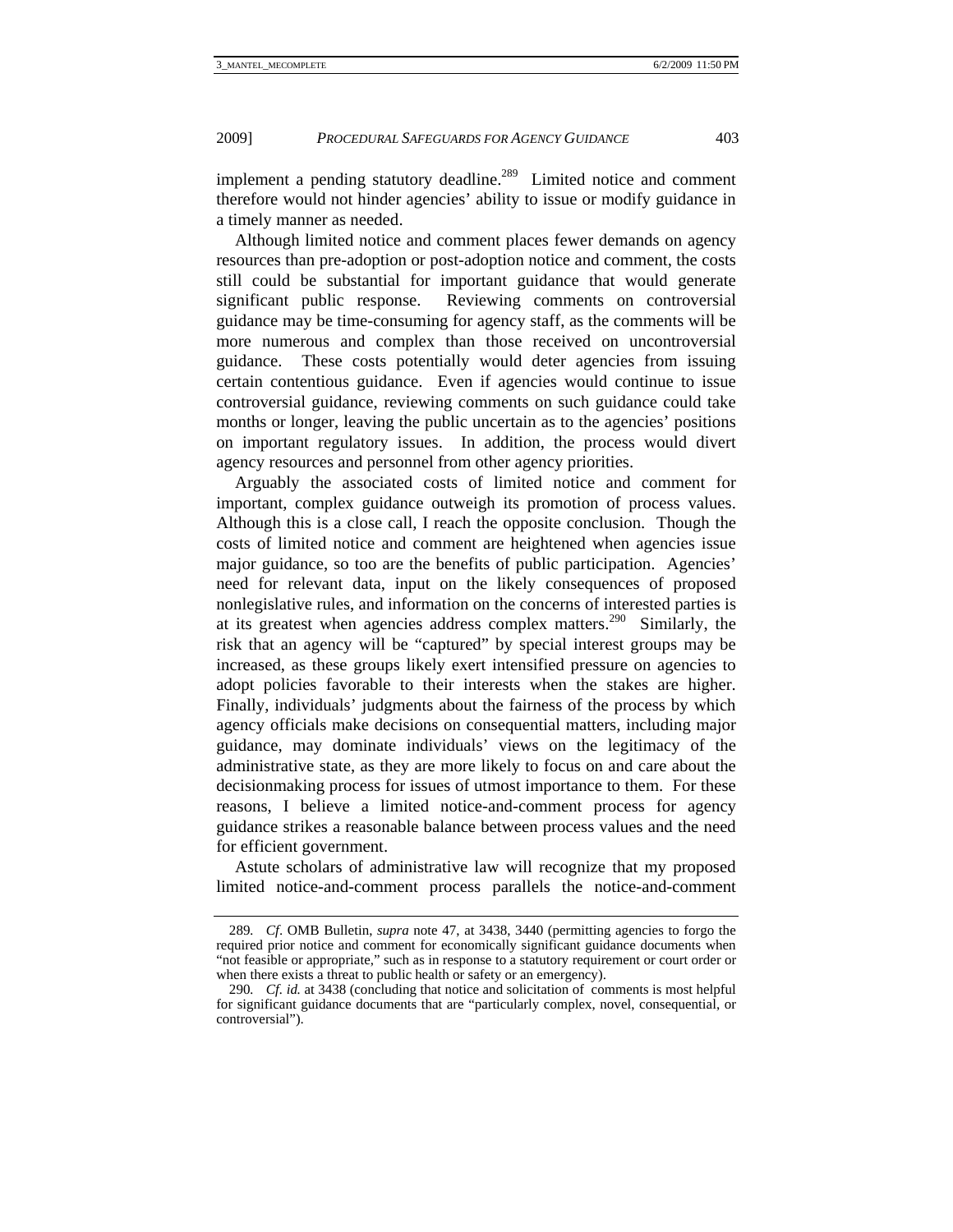process followed by agencies from enactment of the APA through the 1960s. The APA requires that agencies issue only a "concise general statement" of the basis and purpose underlying their legislative rules.<sup>291</sup> For the first two or so decades following implementation of the APA, agencies' statement of basis and purpose truly were "concise" and "general," typically consisting of one to three pages.<sup>292</sup> This all changed with the courts' adoption of the hard look doctrine in the 1970s.

As discussed in Part III, the APA's modest requirement that agencies issue a concise and general statement of basis of purpose in support of their legislative rules has been transformed by the courts into an obligation to provide a lengthy, comprehensive, reasoned explanation. To survive judicial review of their legislative rules under the hard look doctrine, agencies must assemble a detailed rulemaking record, complete with supporting data and analyses.<sup>293</sup> Agencies also must respond to all material public comments, as "agencies cannot afford to allow any of the multifaceted attacks to go unanswered for fear that courts will remand to them to respond to particular comments."<sup>294</sup> Legislative rulemaking thus has evolved under the hard look doctrine into a time-consuming and costly process.

Some may argue that courts similarly will ossify my limited notice-andcomment process for agency guidance. To prevent this from occurring, should Congress adopt my proposal, Congress must make clear its intent that agencies need not explain the factual and policy bases for their guidance to the degree of specificity required under the hard look doctrine. Statutory language specifically should indicate that an agency need not respond to specific public comments it receives but only must identify the factors or policy objectives it considered and facts found and provide a rational explanation for how the nonlegislative rule serves these policy objectives given the agency's factual conclusions.295 This would allow agencies to issue guidance more quickly and to devote their limited

 <sup>291. 5</sup> U.S.C. § 553(c) (2006).

<sup>292</sup>*.* Pierce, *supra* note 212, at 908; *see also* JERRY L. MASHAW, RICHARD A. MERRILL & PETER M. SHANE, ADMINISTRATIVE LAW 511 (5th ed. 2003) (explaining that an agency's final regulation typically was accompanied by a brief explanation of the agency's rationale and general assurances that the agency had considered public comments).

<sup>293</sup>*. See* Seidenfeld, *supra* note 36, at 498–99 (noting that the hard look doctrine has imparted the message "that agencies must collect data and provide analyses to support their rejection of every reasonable alternative to the approach they took and to respond to every plausible argument against their approach").

 <sup>294.</sup> McGarity, *supra* note 31, at 1400.

<sup>295</sup>*. Cf. id*. at 1443 (advocating that Congress amend the APA to make clear that its requirement that agencies support their legislative rules with a "concise general statement of basis and purpose" does not require agencies to "respond to every comment and criticism that accompanies a blunderbuss attack on the technical underpinnings for their rules").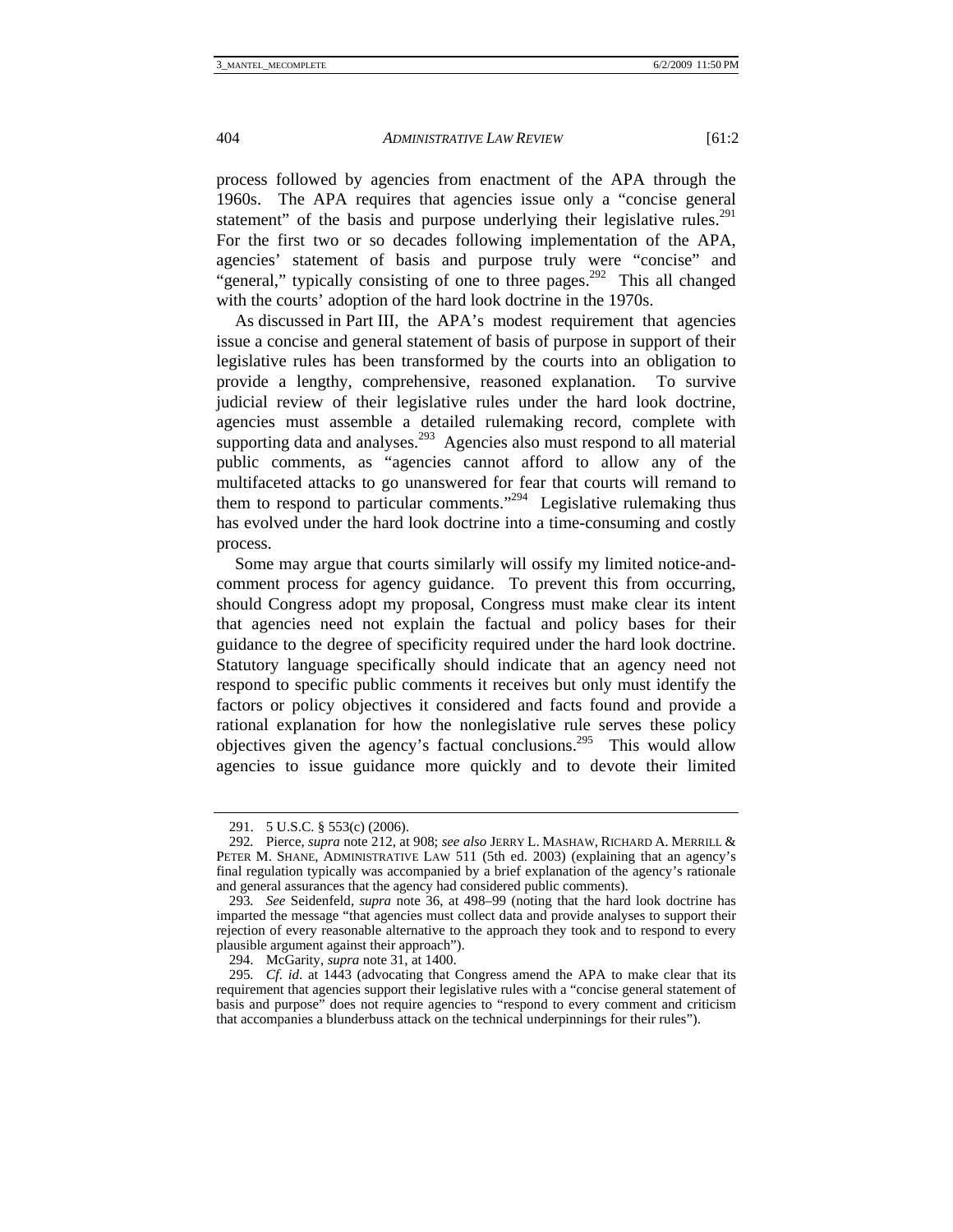resources to processing the information and public concerns relevant to their nonlegislative rulemaking, rather than to drafting lengthy statements of basis and purpose with an eye toward surviving judicial review.<sup>296</sup>

### **CONCLUSION**

The law of administrative procedure governs the administrative state's exercise of the authority entrusted to it. In shaping agencies' decisionmaking so as to more closely conform to our vision of legitimate government, administrative procedures help protect citizens against arbitrary and capricious regulatory actions. Fair administrative procedures that reinforce the legitimacy of the administrative state also promote citizens' acceptance of and obedience to regulatory policies. The absence of procedural requirements applicable to the wide range of regulatory policies announced in agency guidance thus raises serious concerns regarding the legitimacy of these policies. This Article has argued that agency guidance must be legitimated through a process that comports with our ideas of just government.

The republican conception of democratic legitimacy—rather than pluralist norms reflected in majoritarianism—finds stronger normative support, accords with empirical research on individuals' judgments on the legitimacy of government authorities, and provides a more feasible understanding of contemporary government. The republican conception of legitimacy therefore should guide the design of administrative procedures, including those applicable to agencies' promulgation of guidance. Whereas majoritarianism emphasizes the popular will and political accountability, the republican model of legitimacy conceives of the administrative state as a trustee for the people, with the administrative state expected to exercise its powers in a manner that is deliberative, rationale, consistent with existing laws, and for the public benefit. I call this concept of agency legitimacy the trustee paradigm. Accordingly, administrative procedures, including those applicable to agency guidance, should promote agency adherence to the fiduciary obligations reflected in the trustee paradigm.

Although administrative procedures ensure the legitimacy of agency actions, we must take care not to impose procedures so cumbersome as to prevent the administrative state from performing the tasks assigned to it. Rather, administrative procedures should afford democratic legitimization

<sup>296</sup>*. Cf. id.* at 1443–44 (stating that amending the APA to permit a concise statement of basis and reason in support of agencies' legislative rules would allow agencies to focus their scarce resources on gathering data and responding to comments deemed especially relevant).